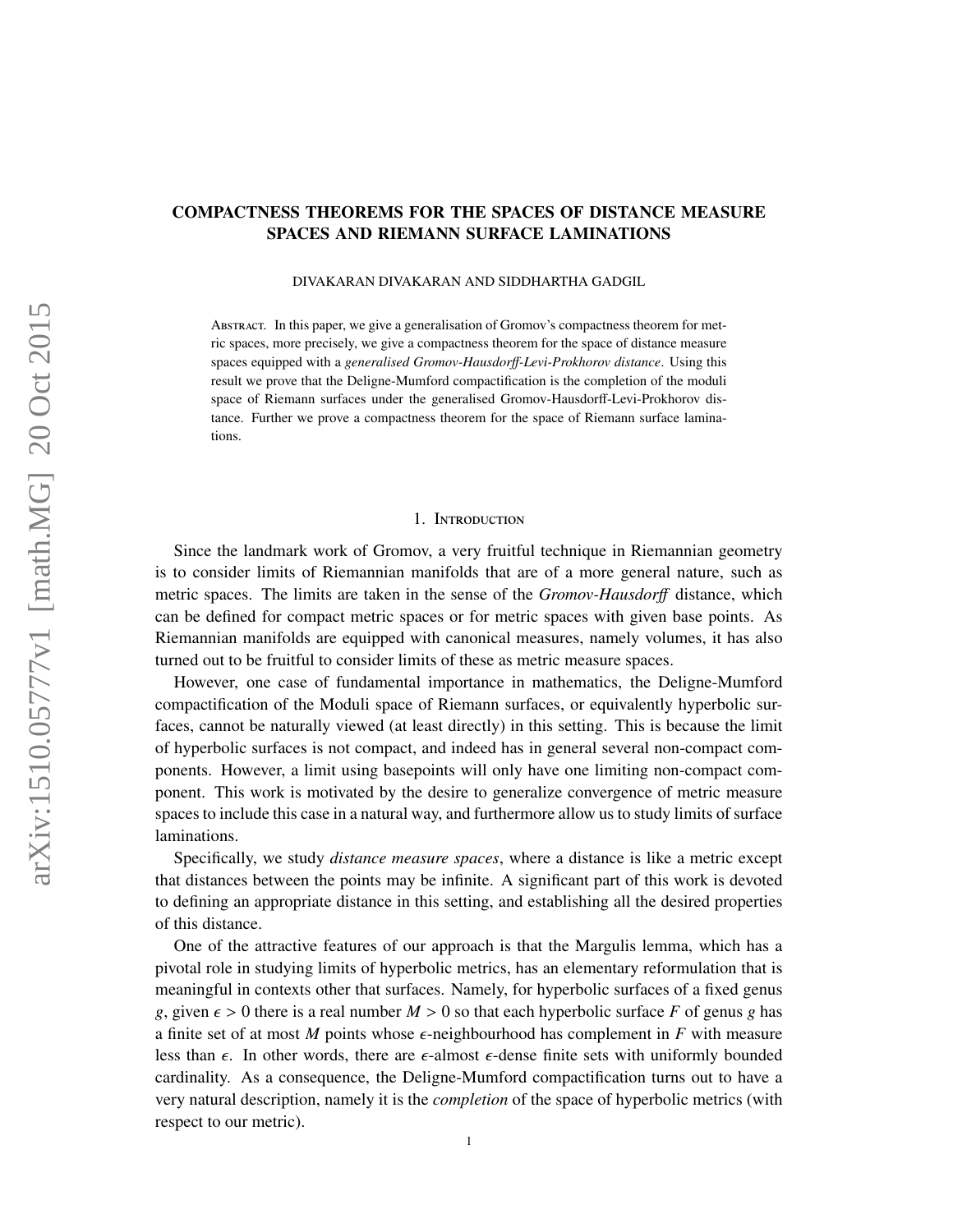We also study the limits of hyperbolic surface laminations in the same sense. Indeed, the above allows us to also state a natural analogue of Margulis lemma in the case of hyperbolic surface laminations. However it turns out that this analogous statement is false. Hence our result needs as hypothesis something equivalent to the Margulis lemma.

In the rest of the introduction, we elaborate on the above remarks.

1.1. Gromov's compactness theorem for metric spaces. Gromov's notion of the Gromov-Hausdorff distance, an intrinsic version of the Hausdorff distance, was a major turning point in the history of global Riemannian geometry. The Gromov-Hausdorff distance is a distance on the space of compact metric spaces. Introduced in connection with the study of almost flat manifolds, it was used by Gromov to prove that a finitely generated group has polynomial growth if and only if it has a nilpotent subgroup that is of finite index. Later, it became an important tool in geometric group theory. We recall the definition.

**Definition 1.1** ( $\varepsilon$ –neighbourhood). Given a metric space  $(X, d)$ , a set  $S \subset X$  and  $\varepsilon > 0$ , the ε-neighbourhood of *<sup>S</sup>* is given by

$$
S^{\varepsilon} = \{x \in X | \exists s \in S, d(x, s) < \varepsilon\} = \cup_{s \in S} \{x \in X | d(x, s) < \varepsilon\}
$$

Definition 1.2 (Hausdorff distance). Let *X* and *Y* be two non-empty subsets of a metric space  $(M, d)$ . We define the Hausdorff distance  $d_H(X, Y)$  as

$$
d_H(X, Y) = \inf \{ \varepsilon > 0 | X \subseteq Y^{\varepsilon} \text{ and } Y \subseteq X^{\varepsilon} \}
$$

*Some properties:*

- In general,  $d_H(X, Y)$  may be infinite. For example, take  $(M, d) = (\mathbb{R}, d(x, y) = |x y|)$ and  $X = [0, 1]$  and  $Y = \mathbb{R}$ . If both *X* and *Y* are bounded, then  $d_H(X, Y)$  is guaranteed to be finite.
- We have  $d_H(X, Y) = 0$  if and only if *X* and *Y* have the same closure.
- On the set of all non-empty compact subsets of  $M$ ,  $d_H$  is a metric.

**Definition 1.3** (Gromov-Hausdorff distance). Let  $(X_i, d_i)$ ,  $i = 1, 2$ , be compact metric spaces.<br>Consider pairs of isometric ambaddings  $u: X_i \to Z_i = 1, 2$  of  $X_i$  into a metric space  $Z$ . For Consider pairs of isometric embeddings  $\iota_i : X_i \to Z$ ,  $i = 1, 2$  of  $X_i$  into a metric space *Z*. For each embeddings we can consider the Hausdorff distance  $d_{\text{in}}$  between  $\iota(X)$  as subsets of *Z*. such embeddings we can consider the Hausdorff distance  $d_H$  between  $\iota_i(X_i)$  as subsets of *Z*. The Gromov-Hausdorff distance is the infimum over all such Hausdorff distances, i.e.,

 $d_{GH}(X_1, X_2) = \inf\{d_H(\iota_1(X_1), \iota_2(X_2)) | \iota_i: X_i \to Z \text{ isometric embeddings}\}.$ 

Gromov proved a compactness theorem for the space of metric spaces equipped with this metric.

Theorem 1.4 (Gromov compactness theorem). *A collection of compact metric spaces is precompact under the Gromov-Hausdor*ff *distance if and only if the following conditions are satisfied.*

- *There exists C* > <sup>0</sup>*, such that every element in the collection has diameter less than or equal to C.*
- Given  $\varepsilon > 0$ , there exists a natural number  $N(\varepsilon)$ , such that every element of the *collection admits an* ε*-net containing no more than N*(ε) *points.*

This theorem has various applications including study of manifolds with Ricci curvature bounded below, Einstein metrics etc.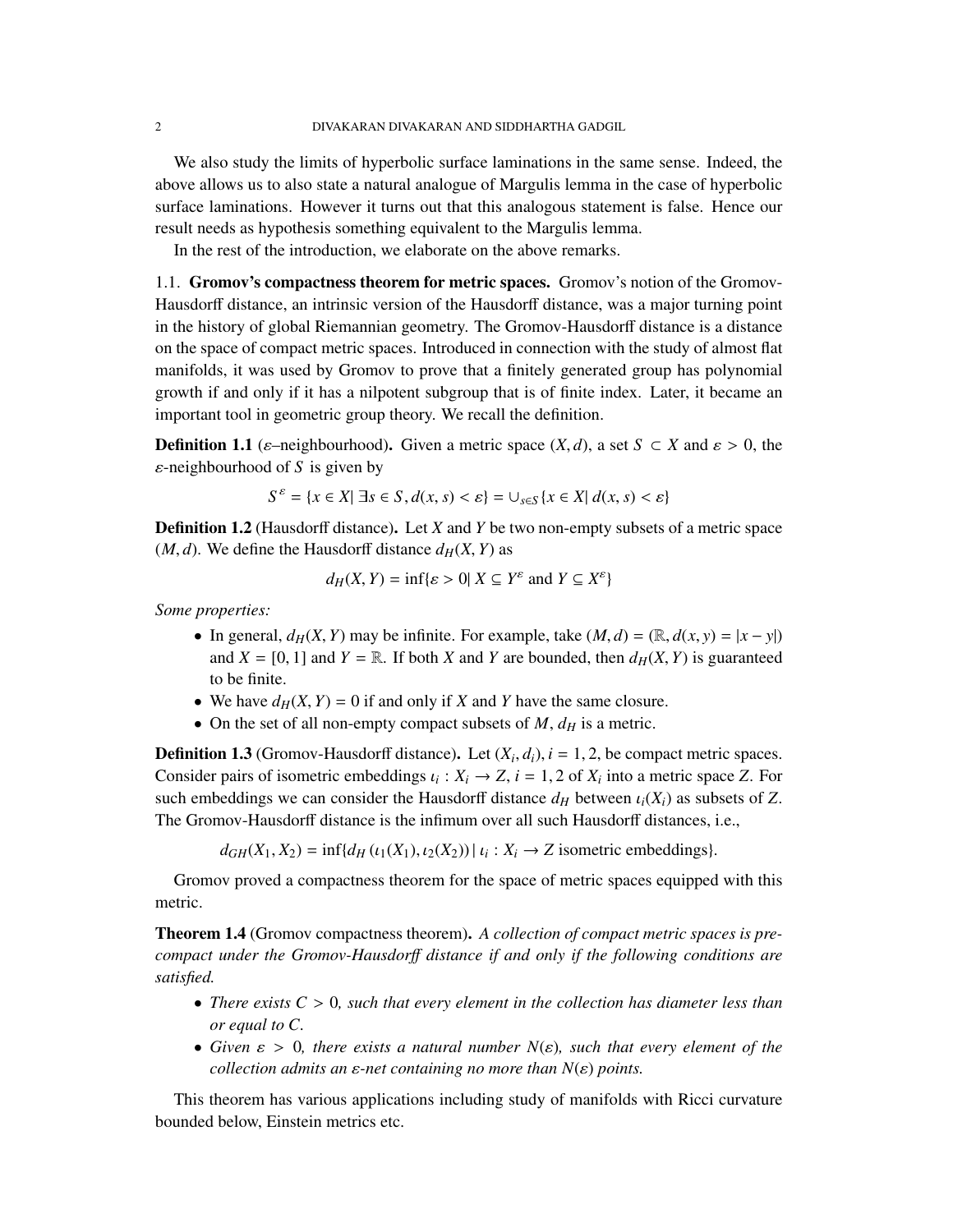1.2. Compactification of the moduli space of Riemann surface and its applications. The moduli space of Riemann surfaces is the space of all Riemann surfaces of a fixed topological type up to biholomorphism. This spaces is not compact, as sequences of such surfaces can degenerate. However there is a very elegant compactification of moduli space due to Bers, Mumford and Deligne.

The Deligne-Mumford compactification of the moduli space of Riemann surfaces and the closely related Gromov compactness theorem for *J*-holomorphic curves in symplectic manifolds (in particular curves in an algebraic varieties) are important results for many areas of mathematics. A major reason for this is that the additional strata added in the compactification have co-dimension at least 2. This means that the moduli spaces have fundamental classes, and can be treated as compact manifolds from the point of view of intersection theory. This allows the construction of so called Gromov invariants, counting the number of such curves.

Furthermore, the explicit nature of the compactification allows us to understand, and sometimes rule out, degenerate curves. Such an approach allowed Gromov to prove many important results in symplectic geometry.

As the strata of the compactification are well understood, one can use their rich underlying structure to define and show algebraic properties of extensions of intersection numbers, giving Gromov-Witten theory and quantum cohomology. Such structures were used by Kontsevich to answer classical questions in enumerative geometry.

1.3. Motivation. A sequence of compact hyperbolic surfaces may converge to a non-compact hyperbolic surface. Moreover, the limit space in the Deligne-Mumford compactification is not a metric space; the distance between two points can be  $\infty$ . Such spaces are called distance spaces.



Distance between p and q is infinity

While studying non-compact spaces, one usually uses pointed Gromov-Hausdorff convergence rather than Gromov-Hausdorff convergence. We recall the definition.

Definition 1.5 (Pointed Gromov-Hausdorff convergence). A sequence of pointed spaces  $(X_n, x_n)$  is said to converge to a pointed space  $(X, x)$  if, for every  $r > 0$ , the closed *r* ball  $B(x_n, r)$  converges to the closed *r* ball  $B(x, r)$  in the Gromov-Hausdorff sense.

This notion is not very useful to study distance spaces as, by pointed Gromov-Hausdorff convergence the maximum we can hope to retrieve is the information of the component in which the point  $x$  lies, that is, all points which are at a finite distance from  $x$ . For the same reason, the use of pointed Gromov-Hausdorff convergence in the study of moduli space of Riemann surfaces is limited.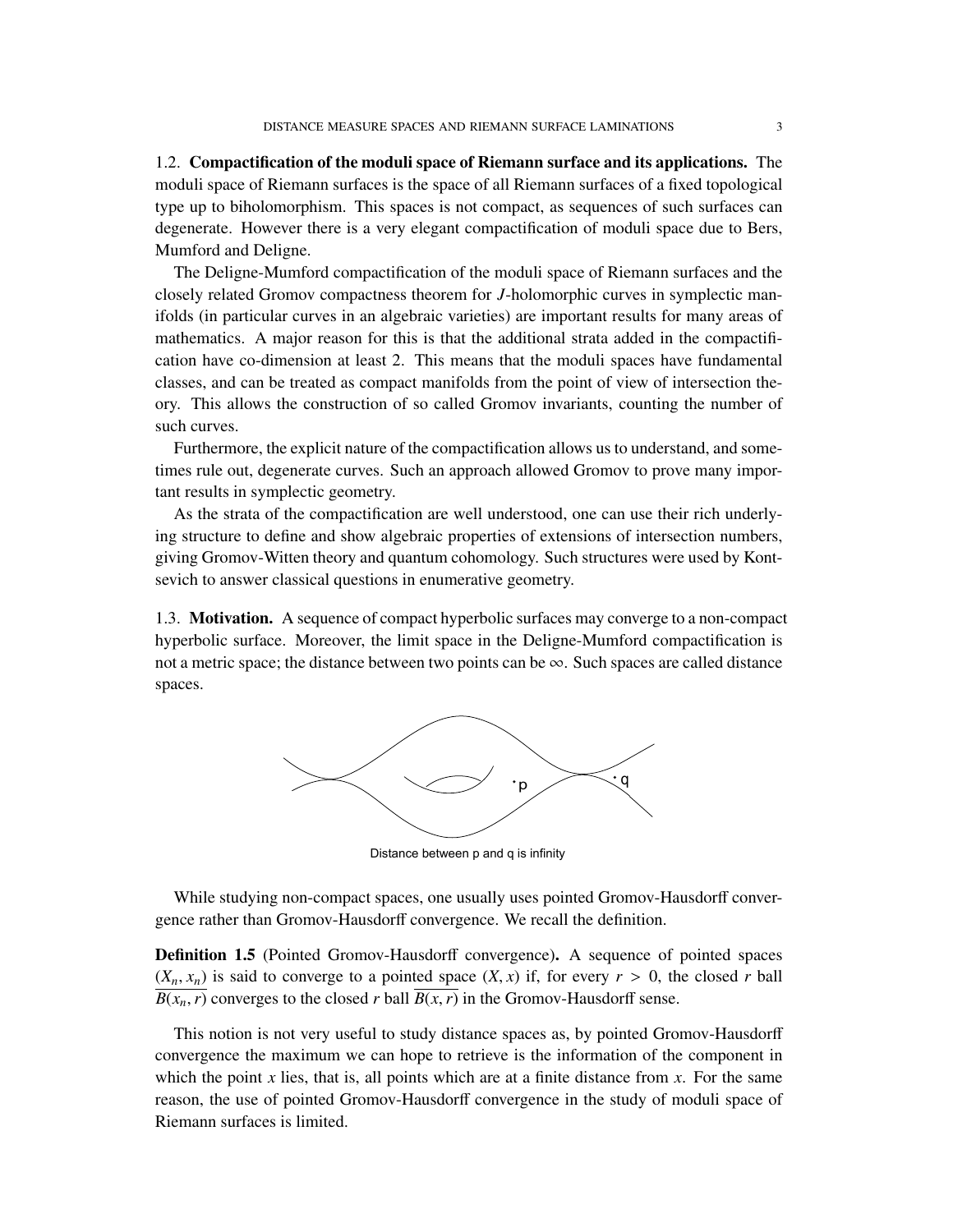

One way to overcome this is to take several base points but, there is no natural way to do so. It is also very messy. We have instead used the approach of choosing a finite measure and using a generalised Gromov-Hausdorff-Levy-Prokhorov(GHLP) distance. This can be viewed as a generalisation of the pointed Gromov-Hausdorff convergence. The fact that many metric spaces, especially Riemannian manifolds, come equipped naturally with a measure is further motivation for the use of measure instead of multiple points. Moreover, it turns out that the Deligne-Mumford compactification has a very natural description using this metric, namely it is the *completion* of the space of hyperbolic surfaces.

While Gromov's compactness theorem for J-holomorphic curves in symplectic manifolds, is an important tool in symplectic topology, its applicability is limited by the lack of general methods to construct pseudo-holomorphic curves. One hopes that considering a more general class of objects in place of pseudo-holomorphic curves will be useful. Generalising the domain of pseudo-holomorphic curves from Riemann surfaces to Riemann surface laminations is a natural choice.

Riemann surface laminations are generalisations of classical Riemann surfaces. More precisely, a Riemann surface lamination is a locally compact, separable, metrisable space *M* with an open cover by flow boxes  $\{U_i\}_{i \in I}$  and homeomorphisms  $\phi_i : U_i \to D_i \times T_i$  with  $D_i$  and  $D_i$  and  $C_i$  such that the coordinate changes in  $U_i \cap U_j$  are of the form open set in  $\mathbb C$  such that the coordinate changes in  $U_i \cap U_j$  are of the form

$$
\phi_j \circ \phi_i^{-1}(z,t) = (\lambda_{ji}(z,t), \tau_{ji}(t))
$$

where the map  $z \to \lambda_{ii}(z, t)$  is holomorphic for each *t*. Riemann surface laminations, coming from the qualitative study of ordinary differential equations in complex domain, have become central to the theory of holomorphic dynamical systems. They occur naturally in many geometric and dynamical situations.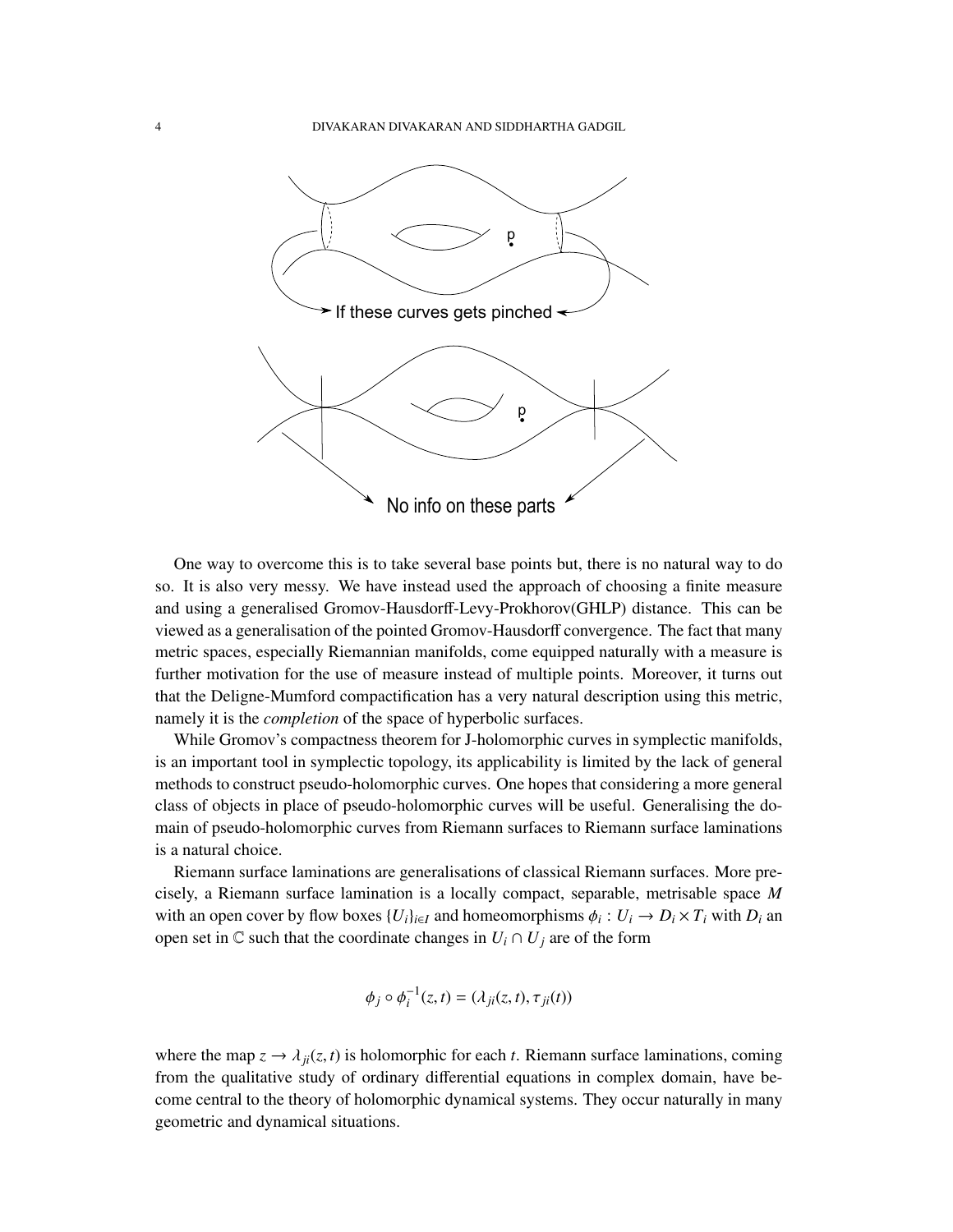Theorems such as the uniformisation theorem for surface laminations due to Alberto Candel (which is a partial generalisation of the uniformisation theorem for surfaces), generalisations of the Gauss-Bonnet theorem proved for some special cases, and topological classification of "almost all" leaves using harmonic measures tell us that Riemann surface laminations exhibit many properties similar to Riemann surfaces. Further, the success of essential laminations, as generalised incompressible surfaces, in the study of 3-manifolds suggests that a similar approach may be useful in symplectic topology.

Compactness of the moduli space of Riemann surfaces was central in the use of pseudoholomorphic curves to study symplectic 4-manifolds. So, a compactness theorem for the space of Riemann surface laminations, analogous to the Deligne-Mumford compactification would be very useful. In this paper we prove such a result. However, as it turns out that there is no result analogous to the Margulis lemma, our result needs as hypothesis something equivalent to the Margulis lemma.

## 2. Metric geometry

2.1. Distance spaces. A distance space is a generalisation of a metric space where, we allow the distance between two points to be infinity. More precisely,

<span id="page-4-0"></span>**Definition 2.1.** A tuple  $(X, d)$  is called a distance space if *X* is a set and  $d : X \times X \to \mathbb{R}^+ \cup \{\infty\}$ <br> $(\mathbb{R}^+$  denotes the set of all non-negative real numbers) is such that  $(\mathbb{R}^+$  denotes the set of all non-negative real numbers) is such that

- $d(x, y) = 0 \Leftrightarrow x = y$ .
- $d(x, y) = d(y, x)$ .
- For all *z* in *X*,  $d(x, y) \leq d(x, z) + d(z, y)$ .

Associated with a distance space there is the natural topology, generated by balls of radius *r*,  $B(x_0, r) = \{x \in X \mid d(x, x_0) < r\}$ , as in the case of metric space. We begin with a few examples.

*Example* 2.2*.* A very simple but very useful example of a distance space is a finite set *X* with a distance, i.e., a function to [0,  $\infty$ ] satisfying the conditions of Definition [2.1.](#page-4-0)

*Example* 2.3. Let  $X := \{x \in \mathbb{R} : x \ge 0\}$  and define the distance *d* as

- $d(0,0) = 0$ .
- If  $x > 0$ ,  $d(x, 0) = \infty$ .
- If  $x, y \neq 0$  then,  $d(x, y) = |\log(x) \log(y)|$ .

This example is related to hyperbolic geometry. As distance element, we have used  $\frac{1}{x}dx$ instead of *dx*.

We will show that a distance space is a disjoint union of metric spaces in a canonical manner. Thus, many properties of distance spaces follow from the analogous properties of metric spaces, by applying them to each component metric space. Fix a distance space  $X = (X, d)$ .

**Definition 2.4.** Let ∼ be the relation on *X* given by  $x \sim y$  if and only if  $d(x, y)$  is finite.

Theorem 2.5. *The relation* ∼ *is an equivalence relation.*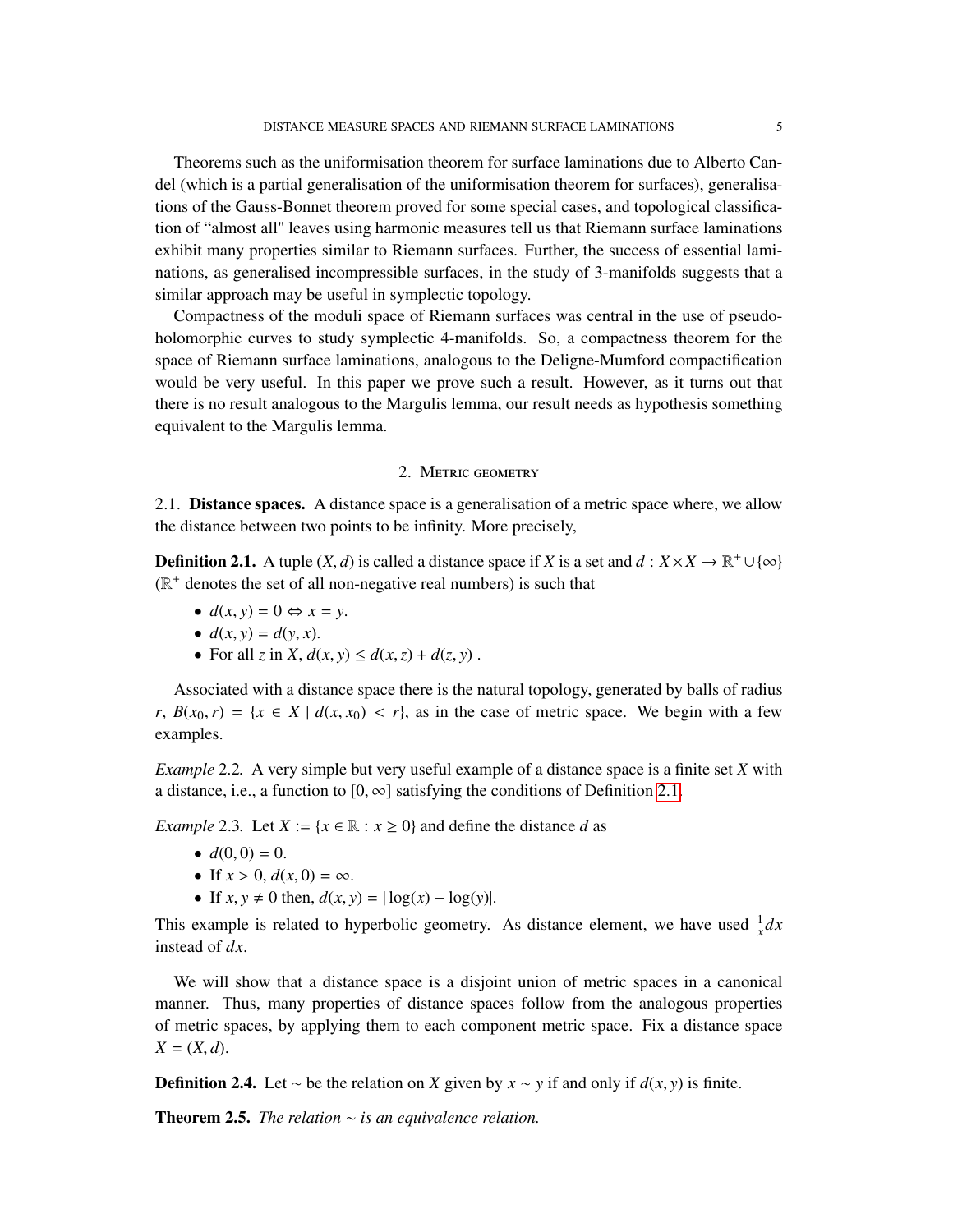*Proof.* The fact that ∼ is reflexive and symmetric is obvious. Transitivity follows from the triangle inequality. More precisely, *x* ∼ *y* and *y* ∼ *z* means that *d*(*x*, *y*) and *d*(*y*, *z*) are finite.<br>As *d*(*x*, *z*) ≤ *d*(*x*, *v*) + *d*(*y*, *z*) *d*(*x*, *z*) is finite. Hence *x* ∼ *z*. As  $d(x, z) \leq d(x, y) + d(y, z)$ ,  $d(x, z)$  is finite. Hence  $x \sim z$ .

Clearly, each equivalence class, under the equivalence relation ∼, is a metric space. Thus, we have represented the distance space *X* as a disjoint union of metric spaces. We will use this fact to prove some results, some of which will be used later.

**Theorem 2.6.** *Each equivalence class of X under*  $\sim$  *is open.* 

*Proof.* Let *Y* ⊂ *X* be an equivalence class. Given  $x_0 \in Y$ ,  $B(x_0, 1) \subset Y$  as, if  $x \in B(x_0, 1)$ , then  $d(x, x_0) < 1 < \infty$  so  $x \sim x_0$  i.e.  $x \in Y$  As  $x_0 \in Y$  was arbitrary *Y* is open then  $d(x, x_0) < 1 < \infty$ , so  $x \sim x_0$ , i.e.,  $x \in Y$ . As  $x_0 \in Y$  was arbitrary, *Y* is open.

<span id="page-5-3"></span>Theorem 2.7. *Each equivalence class of X under* ∼ *is closed.*

*Proof.* Note that the complement of an equivalence class *Y* is a union of equivalence classes, each of which is open. Hence  $X \setminus Y$  is open, i.e., *Y* is closed.

<span id="page-5-0"></span>Theorem 2.8. *A distance space (or a metric space) is separable if and only if it is second countable.*

*Proof. Separable implies second countable:* As *X* is separable, there is a countable dense set, say *S* . Thus, given any point  $x \in X$ , there exists a sequence  $\langle s_k \rangle_k \subset S$ , such that  $s_k$  converges to *x*. Let *U* be an open set containing *x*. Note that  $d(x, U^c) > 0$ . Choose  $n_0 \in \mathbb{N}$  such that  $\frac{2}{f} \leq d(x, U^c)$ . The open sets  $P(x, 1)$  *Hk* will eventually contain *x* as so converges to *x*. Let  $\frac{2}{n_0} < d(x, U^c)$ . The open sets  $B(s_k, \frac{1}{n_0})$ ,  $\forall k$  will eventually contain *x* as  $s_k$  converges to *x*. Let *k*<sup>0</sup> be large enough that,  $x \in B(s_{k_0},$  $\frac{1}{n_0}$ ). If *y* ∈ *B*(*s*<sub>*k*0</sub></sub>,  $\frac{1}{n_0}$  then,

$$
d(x, y) \le d(x, s_k) + d(y, s_k) \le \frac{2}{n_0} < d(x, U^c).
$$

So,  $B(s_{k_0},$  $\left( \frac{1}{n_0} \right)$   $\subset U$ . Thus, the countable collection of open sets  $\left\{ B_{\frac{1}{n}}(s) \right\}$ *<sup>s</sup>*∈*S*,*n*∈<sup>N</sup> forms a basis.

*Second countable implies separable:* Let  ${U_i}_{i \in \mathbb{N}}$  be a basis. Consider the countable set  ${x_i}_{i \in \mathbb{N}}$  where  $x_i$  is an arbitrary point in  $U_i$ . We claim that  ${x_i}_{i \in \mathbb{N}}$  is a dense subset. To prove this, consider an arbitrary point *x*. As  $\{U_i\}_{i\in\mathbb{N}}$  is a basis, for every  $n \in \mathbb{N}$  we can find an element *U*<sub>*i*n</sub></sub> such that  $U_{i_n} \subset B_{\frac{1}{n}}(x)$ . Thus,  $d(x_{i_n}, x) \leq \frac{1}{n}$ , i.e.,  $x_{i_n}$  converges to  $x$ .

<span id="page-5-1"></span>**Lemma 2.9.** *If a distance space (or a metric space) X is second countable, then*  $Y \subset X$  *is second countable under the subspace topology.*

*Proof.* Let  $\{U_i\}_{i\in\mathbb{N}}$  be a countable basis for *X*, i.e., given any point  $x \in X$  and an open set *U* containing *x*, we can find a  $U_{i(x,U)}$  such that  $x \in U_{i(x,U)} \subset U$ . Given a point  $x \in Y$  and a set *V* open in *Y* with  $x \in V \subset Y$ , choose a *U* open in *X* such that  $V = U \cap Y$ . The existence of such a set *U* follows from the definition of subspace topology. Now, there exists a  $U_{i(x,U)}$  such that  $x \in U_{i(x,U)} \subset U$ . Thus,  $x \in U_{i(x,U)} \cap Y \subset U \cap Y = V$ . Hence,  $\{U_i \cap Y\}_{i \in \mathbb{N}}$  is a basis for Y.<br>Thus, Y is second countable Thus, *Y* is second countable

<span id="page-5-2"></span>**Lemma 2.10.** *If a distance space (or a metric space) X is separable, then*  $Y \subset X$  *is separable under the subspace topology.*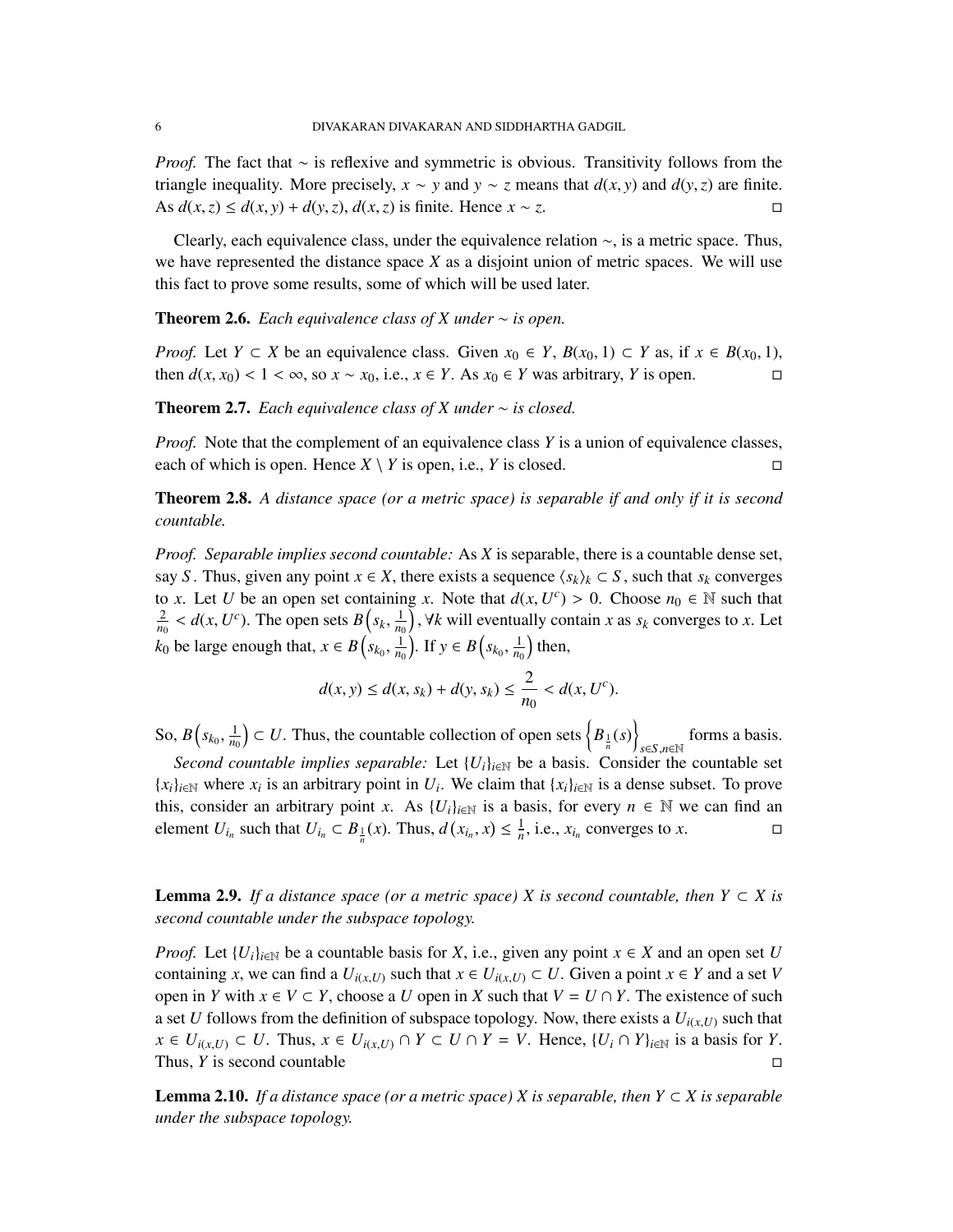*Proof.* As *X* is separable it is second countable, by Theorem [2.8.](#page-5-0) Thus *Y* is second countable, by Theorem [2.9](#page-5-1) and the fact that *X* is second countable. Hence, *Y* is separable by Theorem  $2.8.$ 

Theorem 2.11. *A distance space is separable if and only if the following conditions are satisfied:*

- *There are only a countable number of equivalence classes under* ∼*.*
- *Each equivalence class under* ∼ *is separable.*

*Proof.* To prove the if part we use Theorem [2.8.](#page-5-0) As each equivalence class is separable, it is second countable. So, we get a countable basis for each equivalence class. There are only a countable number of equivalence classes and the countable union of countable sets is countable. So, we get a countable basis for the distance space. Thus the distance space is second countable. Use Theorem [2.8](#page-5-0) again to get the result.

As *X* is separable it is second countable, by Theorem [2.8.](#page-5-0) The equivalence classes are open and disjoint. So for each equivalence class there exists at least one basis element. As *X* is second countable, there are at most countably many equivalence classes. Each equivalence class is separable by Lemma [2.10.](#page-5-2)  $\square$ 

Theorem 2.12. *A subset, S , of a distance space, X, is compact if and only if the following conditions are satisfied:*

- *S intersects only finitely many equivalence classes under* ∼*.*
- *The intersection of S with each equivalence class is compact.*

*Proof.* The if part follows from the fact that the finite union of compacts sets is compact. On the other hand, suppose *S* is compact. It cannot intersect infinitely many equivalence classes as, taking an arbitrary point from each of them gives a sequence which will have no convergent subsequence. Further, if *Y* is an equivalence class under ∼, then *Y* ∩ *S* is compact by Theorem [2.7](#page-5-3) and the fact that a closed subset of a compact set is compact.  $\square$ 

#### 2.2. Metric measure spaces and Distance measure spaces.

**Definition 2.13.** A metric measure space is a triple  $(X, d, \mu)$ , where  $(X, d)$  forms a metric space and  $\mu$  is a finite regular Borel measure.

**Definition 2.14.** A distance measure space is a triple  $(X, d, \mu)$ , where  $(X, d)$  forms a distance space and  $\mu$  is a finite regular Borel measure.

An important class of examples is  $(X, d, \mu)$  where, *X* is a finite set. We will in fact show that any distance measure space, with finite measure, can be approximated with such a space.

2.3. Gromov-Hausdorff-Levy-Prokhorov distance. In this section we will recall the definition of the Gromov-Hausdorff-Levy-Prokhorov distance. For this part we closely follow the approach in [\[GK13\]](#page-52-0), but we use a different-but-equivalent definition of the Levy-Prokhorov metric. Here we assume the measure  $\mu$  to be finite but, not necessarily a probability measure. The two definitions coincide when we use probability measures. A good general reference for the subject is [\[Gro07\]](#page-52-1). For some recent developments see [\[GPW09\]](#page-52-2). We will later generalise the Gromov-Hausdorff-Levy-Prokhorov distance to distance measure spaces.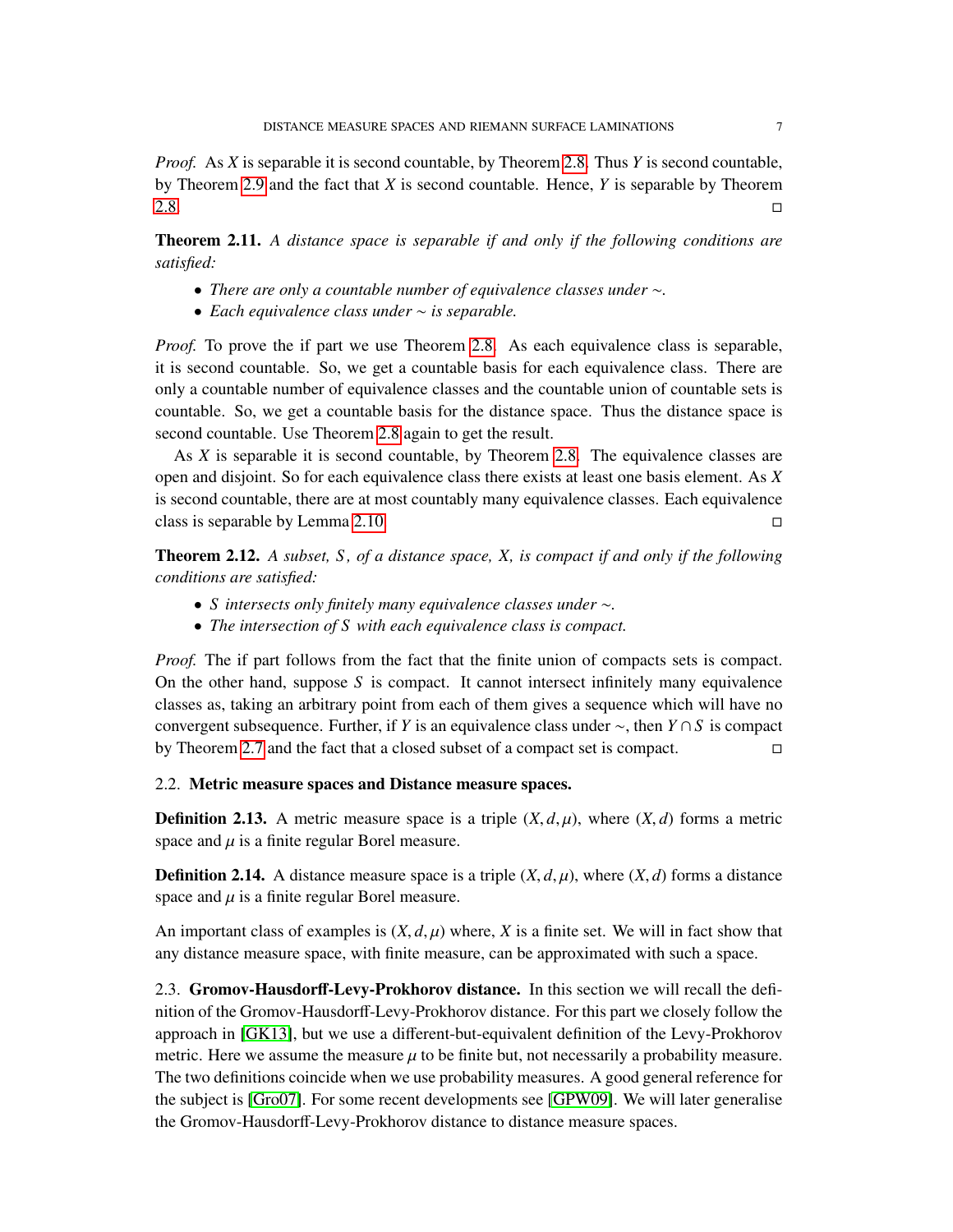Definition 2.15 (Borel Measure). Let *X* be a locally compact Hausdorff space, and let Borel  $\sigma$ -algebra,  $\mathcal{B}(X)$ , be the smallest  $\sigma$ -algebra that contains the open sets of *X*. Any measure  $\mu$ defined on the Borel  $\sigma$ -algebra is called a Borel measure.

**Definition 2.16** (Levy-Prokhorov metric). Let  $\mathcal{B}(M)$  represent the Borel  $\sigma$ -algebra on M. The Levy-Prokhorov metric  $d_{\pi}$  between two finite Borel measures  $\mu$ ,  $\nu$  is defined as

 $d_{\pi}(\mu, \nu) := \inf \{ \varepsilon > 0 \mid \mu(A) \le \nu(A^{\varepsilon}) + \varepsilon \text{ and } \nu(A) \le \mu(A^{\varepsilon}) + \varepsilon \text{ for all } A \in \mathcal{B}(M) \}$ 

**Definition 2.17.** If  $c \in \mathbb{R}$ , we define scaling of a measure  $c\mu$  as  $(c\mu)(E) := c \mu(E)$ .

<span id="page-7-0"></span>**Lemma 2.18.** *If*  $c \leq 1$  *then*  $d_{\pi}(c\mu, c\nu) \leq d(\mu, \nu)$ *.* 

*Proof.* For all  $\varepsilon > 0$ , such that  $\mu(E) \le \nu(E^{\varepsilon}) + \varepsilon$ , we have

$$
c\mu(E) \le c\nu(E^{\varepsilon}) + c\varepsilon \le c\nu(E^{\varepsilon}) + \varepsilon.
$$

Similarly, for all  $\varepsilon > 0$ , such that  $v(E) \le \mu(E^{\varepsilon}) + \varepsilon$  we have  $c\nu(E) \le c\mu(E^{\varepsilon}) + \varepsilon$ . The result  $\Box$  follows.

**Lemma 2.19.** *If*  $c \geq 1$  *then*  $d_\pi(c\mu, c\nu) \leq c \cdot d_\pi(\mu, \nu)$ 

*Proof.* For all  $\varepsilon > 0$ , such that  $\mu(E) \le \nu(E^{\varepsilon}) + \varepsilon$  we have

$$
c\mu(E) \le c\nu(E^{\varepsilon}) + c\varepsilon \le c\nu(E^{c\varepsilon}) + c\varepsilon.
$$

Similarly, for all  $\varepsilon > 0$ , such that  $v(E) \le \mu(E^{\varepsilon}) + \varepsilon$  we have  $cv(E) \le c\mu(E^{\varepsilon \varepsilon}) + c\varepsilon$ . The result  $\Box$  follows.

**Definition 2.20.** Given measurable spaces  $(X_1, \Sigma_1)$  and  $(X_2, \Sigma_2)$ , a measurable mapping f:  $X_1 \rightarrow X_2$  and a measure  $\mu : \Sigma_1 \rightarrow [0, \infty]$ , the push-forward measure of  $\mu$  is defined to be the measure  $f_*(\mu) : \Sigma_2 \to [0, \infty]$  given by

$$
(f_*(\mu))(B) = \mu(f^{-1}(B)) \text{ for } B \in \Sigma_2
$$

<span id="page-7-1"></span>**Lemma 2.21.** *Let*  $(X, d)$  *and*  $(X', d')$  *be two distance spaces and let*  $f : (X, d) \hookrightarrow (X', d')$  *be an* isometric embedding. If  $u \in \mathcal{U}$  are two magnetics on  $(X, d)$  than *an isometric embedding. If*  $\mu_1, \mu_2$  *are two measures on*  $(X, d)$  *then,* 

$$
d_{\pi}^{(X,d)}(\mu_1,\mu_2) = d_{\pi}^{(X',d')}(f_*(\mu_1),f_*(\mu_2))
$$

*Proof.* Let *B* be an arbitrary subset of *X*'. Note that  $f_*(\mu_i)(B) = f_*(\mu_i)(B \cap f(X))$ . Thus, while colourating *d*, we have to consider only subsets of *f* (*X*). So without loss of gaparelity assume calculating  $d_{\pi}$  we have to consider only subsets of  $f(X)$ . So without loss of generality assume *B* ⊂ *f*(*X*). Let *A* = *f*<sup>-1</sup>(*B*). By definition,  $\mu_i(A) = (f_*(\mu_i))(B)$ . As *f* is injective, for all *S* ⊂ *X*,  $f^{-1}(f(S)) = S$ . Thus  $(f(\mu_i))(f(A^{\varepsilon})) = \mu_i(f^{-1}(f(A^{\varepsilon}))) = \mu_i(A^{\varepsilon})$ . But  $f(A^{\varepsilon}) = B^{\varepsilon} \cap f(Y)$  as  $f^{-1}(f(S)) = S$ . Thus,  $(f_*(\mu_i))(f(A^{\varepsilon})) = \mu_i(f^{-1}(f(A^{\varepsilon}))) = \mu_i(A^{\varepsilon})$ . But,  $f(A^{\varepsilon}) = B^{\varepsilon} \cap f(X)$  as,<br>  $f$  is an isomorphism. So,  $\mu(A^{\varepsilon}) = (f(\mu)) (f(A^{\varepsilon})) = f(\mu) (B^{\varepsilon})$ . *f* is an isomorphism. So,  $\mu_i(A^{\varepsilon}) = (f_*(\mu_i))(f(A^{\varepsilon})) = f_*(\mu_i)(B^{\varepsilon}).$ <br>For all  $s > d^{(X,d)}(\mu, \mu_i)$  we have  $\mu_i(A) \leq \mu_i(A^{\varepsilon}) + s$  and

For all  $\varepsilon > d_{\pi}^{(X,d)}(\mu_1, \mu_2)$ , we have  $\mu_1(A) \leq \mu_2(A^{\varepsilon}) + \varepsilon$  and  $\mu_2(A) \leq \mu_1(A^{\varepsilon}) + \varepsilon$ . Thus,  $f_*(\mu_1)(B) \le f_*(\mu_2)(B^{\varepsilon}) + \varepsilon$  and  $f_*(\mu_2)(B) \le f_*(\mu_1)(A^{\varepsilon}) + \varepsilon$ . Hence  $d_{\pi}^{(X,d)}(\mu_1, \mu_2)$  is less than or equal to  $d_{\pi}^{(X',d')}(f_*(\mu_1), f_*(\mu_2))$ . Similarly, for all  $\varepsilon > d_{\pi}^{(X',d')}(f_*(\mu_1), f_*(\mu_2))$  we have,  $f_*(\mu_1)(B) \le f_*(\mu_2)(B^\varepsilon) + \varepsilon$  and  $f_*(\mu_2)(B) \le f_*(\mu_1)(A^\varepsilon) + \varepsilon$ . Thus, we have  $\mu_1(A) \le \mu_2(A^\varepsilon) +$ <br>c and  $\mu_2(A) \le \mu_1(A^\varepsilon) + \varepsilon$ . Honce  $d_{(X,d)}(\mu_1, \mu_2)$  is greater than or equal to  $d_{(X',d')}(\varepsilon(\mu_1), \varepsilon(\mu_2))$  $\varepsilon$  and  $\mu_2(A) \leq \mu_1(A^{\varepsilon}) + \varepsilon$ . Hence  $d_{\pi}^{(X,\overline{d})}(\mu_1,\mu_2)$  is greater than or equal to  $d_{\pi}^{(X',\overline{d}')}(f_*(\mu_1), f_*(\mu_2))$ . Combining the two we have the result.  $\Box$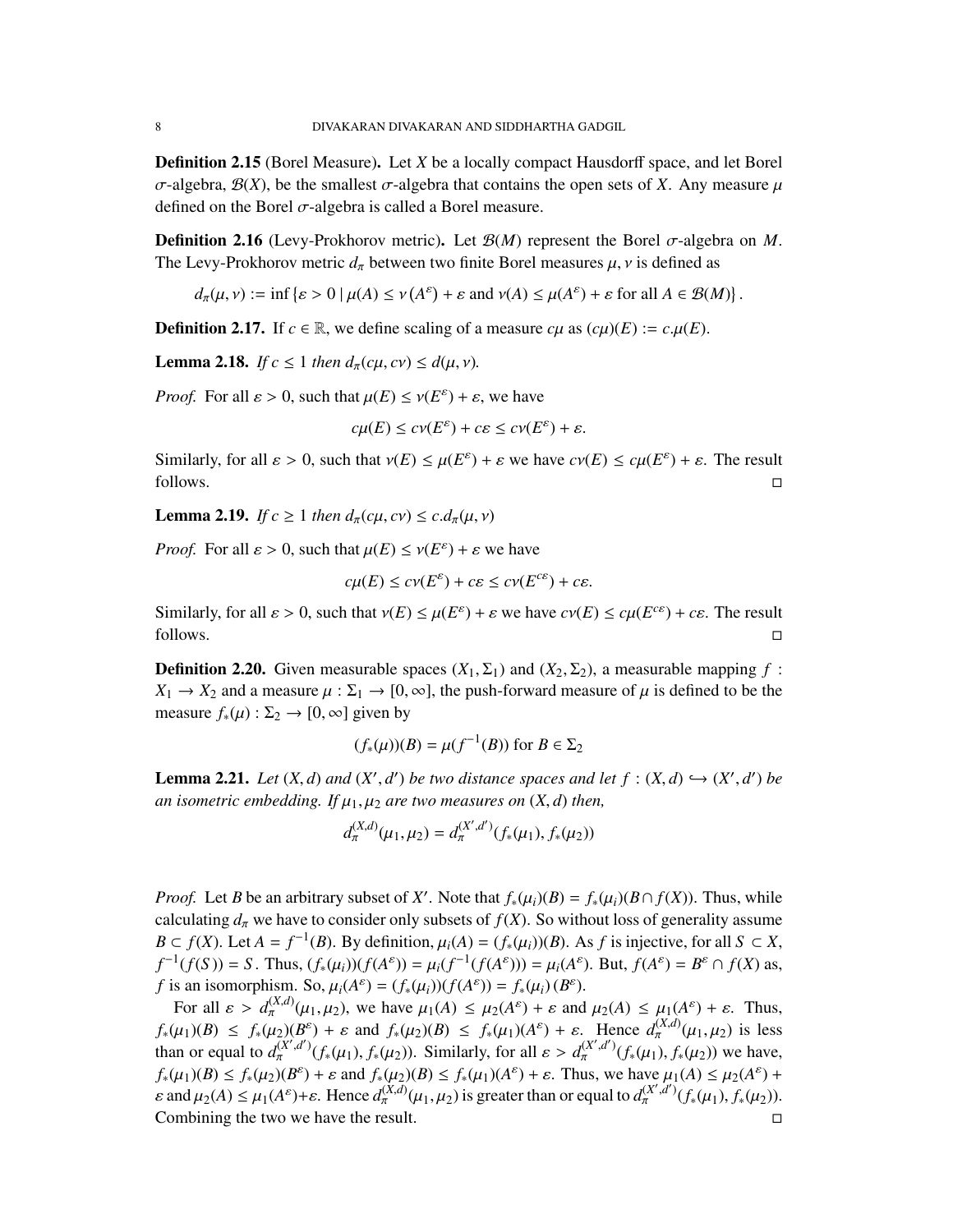Definition 2.22 (Gromov-Hausdorff-Levy-Prokhorov Distance). We now define the Gromov-Hausdorff-Levy-Prokhorov distance (GHLP distance, *dGHLP*) between a pair of metric measure spaces  $(X_i, d_i, \mu_i)$ ,  $i = 1, 2$ , with the underlying metric space  $X_i$  assumed to be compact. Consider isometric embeddings  $\iota_i : X_i \to Z, i = 1, 2$  of the spaces  $X_i$  into a met-<br>ric space  $Z$ . These give rise to push forward probability measures (a) (a) on  $Z$  given by ric space *Z*. These give rise to push forward probability measures  $(\iota_i)_*(\mu_i)$  on *Z*, given by  $(\iota_i)_*(\mu_i)(E) = \mu_i(\iota_i^{-1}(E))$ . The distance between the metric measure spaces is the infimum of the distance between the nuch forward measures over all isometric embeddings i.e. the distance between the push forward measures over all isometric embeddings, i.e.,

 $d_{GHLP}(X_1, X_2) = \inf \{ d_{\pi}((\iota_1)_*(\mu_1), (\iota_2)_*(\mu_2)) \mid \iota_i : X_i \to Z \text{ isometric embeddings} \}$ 

where *Z* in the infimum varies over all metric spaces.

We can identify the space  $X_i$  with its image in  $Z$ . Further we can assume that, under these assumptions  $Z = X_1 \cup X_2$ . We shall often make such identifications and identify the measures  $\mu_i$  with the push forward measures on  $Z$ .

### Theorem 2.23. *GHLP distance satisfies the triangle inequality.*

*Proof.* The proof is the same as that of the corresponding result in [\[GK13\]](#page-52-0). □

As the GHLP distance ignores sets of measure zero, we cannot expect an isometry between the two spaces  $(X_1, d_1, \mu_1)$  and  $(X_2, d_2, \mu_2)$  given that the distance between two spaces  $d_{GHLP}((X_1, d_1, \mu_1), (X_2, d_2, \mu_2)) = 0$ , but only that this is true up to ignoring an appropriate class of sets with measure zero.

<span id="page-8-0"></span>**Lemma 2.24.** *If*  $d_{GHLP}((X_1, d_1, \mu_1), (X_2, d_2, \mu_2)) = 0$ , then  $\mu_1(X_1) = \mu_2(X_2)$ .

*Proof.* For every  $\varepsilon > 0$ , there exists a metric space  $(Z(\varepsilon), d(\varepsilon))$  and isometries

$$
\iota_i: (X_i, d_i) \to (Z(\varepsilon), d(\varepsilon))
$$

such that the push forward measures  $v_i = (i_i)_*(\mu_i)$  are at a distance  $\varepsilon$  from each other. But,  $v_i(Z(\varepsilon)) = \mu_i(X_i)$ . Thus,

$$
|\mu_1(X_1) - \mu_2(X_2)| = |\nu_1(Z(\varepsilon)) - \nu_2(Z(\varepsilon))| \le \varepsilon.
$$

As  $\varepsilon$  was arbitrary, we get  $\mu_1(X_1) = \mu_2(X_2)$ .

**Theorem 2.25.** For two metric measure spaces  $(X_1, d_1, \mu_1)$  and  $(X_2, d_2, \mu_2)$ ,

$$
d_{GHLP}((X_1, d_1, \mu_1), (X_2, d_2, \mu_2)) = 0
$$

*if and only if there are open sets U*<sup>1</sup> *and U*<sup>2</sup> *of measure zero such that there is a measure preserving isometry between*  $(X_1 \setminus U_1)$  *and*  $(X_2 \setminus U_2)$ *.* 

*Proof.* If there is a measure preserving isometry  $\phi$  from  $(X_1 \setminus U_1)$  to  $(X_2 \setminus U_2)$ , then let *Z* be equal to  $X_2$ . Then we get that

$$
d_{GHLP}((X_1, d_1, \mu_1), (X_1, d_2, \mu_2)) \leq d_{\pi}(\phi_*(\mu_1), \mu_2) = 0.
$$

On the other hand assume  $d_{GHLP}((X_1, d_1, \mu_1), (X_2, d_2, \mu_2)) = 0$ . We have, by Lemma [2.24](#page-8-0) and Lemma [2.18,](#page-7-0) that

$$
d_{GHLP}\left(\left(X_1, d_1, \frac{1}{\mu_1(X_1)}\mu_1\right), \left(X_2, d_2, \frac{1}{\mu_2(X_2)}\mu_2\right)\right) = 0.
$$
  
Then by the corresponding result for probability measures (see [GK13], for example) we get

the required result.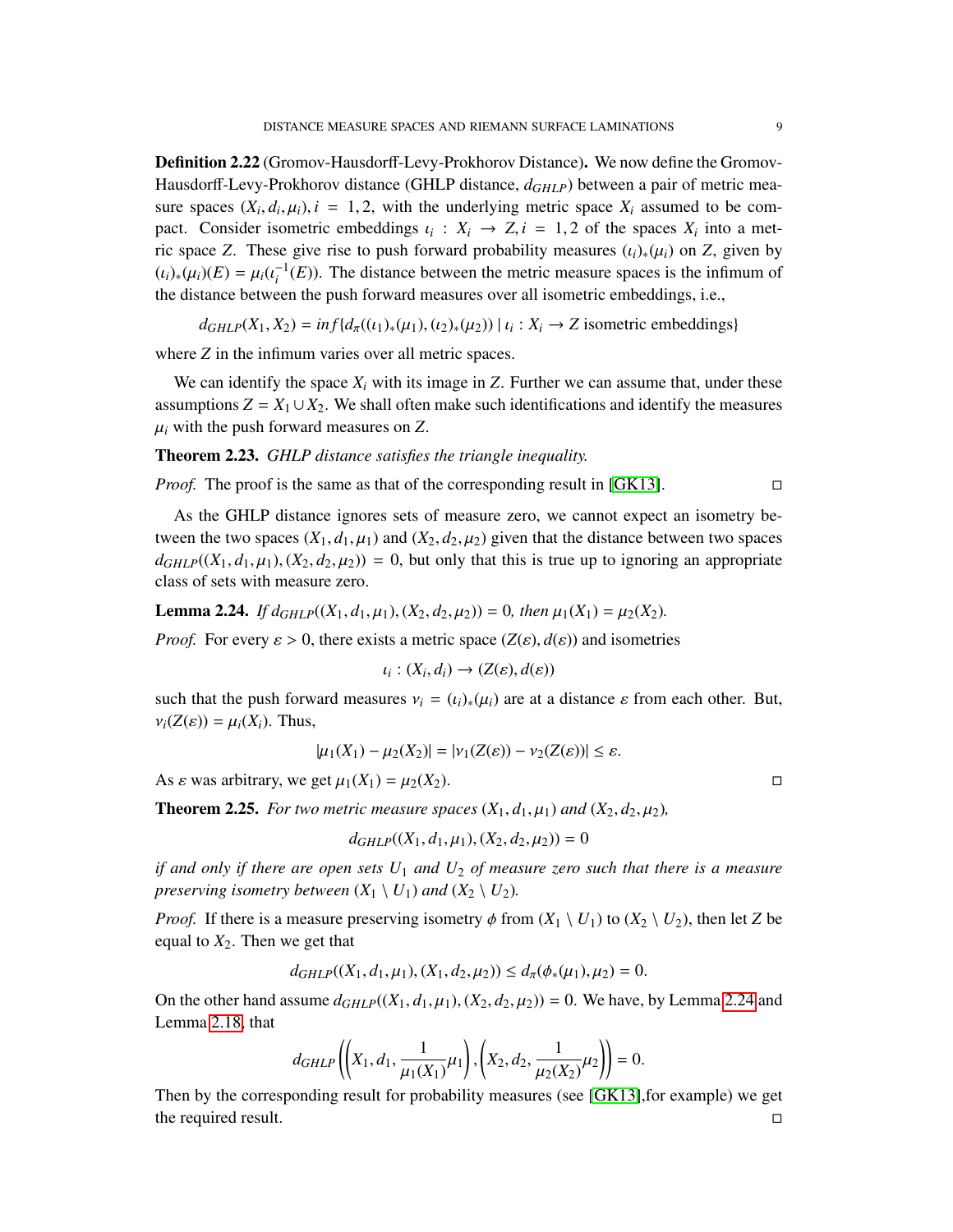#### 3. Distance measure spaces

3.1. Distance on the space of distance measure spaces. We will generalise the idea of the GHLP distance to get a distance on the space of distance measure spaces. We first consider some illustrative examples.

*Example* 3.1*.* Let  $X = \{x, y\}$ ,  $d_1 = d_2 = d$  where *d* is defined as follows:<br>
•  $d(x, x) = 0 = d(y, y)$ .

•  $d(x, x) = 0 = d(y, y)$ .  $1 \rightarrow 0$   $1$  $(\varepsilon)$ •  $d(x, y) = d$  for some fixed  $d \in \mathbb{R}^+$  $\sim$  d  $\sim$  d

and let  $\mu_1(x) = 1$ ,  $\mu_1(y) = 0$  and  $\mu_2(x) = 1$  and  $\mu_2(y) = \varepsilon$  be two measures on *X*. In the GHLP distance, the two metric measure spaces,  $(X, d, \mu_1)$  and  $(X, d, \mu_2)$ , are close to each other if  $\varepsilon$ is small. We do want to preserve this property when we generalise.

*Example* 3.2*.* Let  $X = \{x, y\}$ ,  $\mu_1 = \mu_2$  be defined as  $\mu_i(x) = 1 = \mu_i(y)$  and  $d_i$  for  $i = 1, 2$  is defined as follows:

> •  $d_i(x, x) = 0 = d_i(y, y)$ . •  $d_i(x, y) = l_i$  for some fixed  $l \in \mathbb{R}$ .  $1 \rightarrow 1$   $1 \rightarrow 1$

In the GHLP distance, these two metric measure spaces,  $(X, d, \mu_1)$  and  $(X, d, \mu_2)$ , are close to each other when  $|l_1-l_2|$  is small. We do want to preserve this property when we generalise.

In addition to these two things we want two more crucial ingredients to understand how to generalise. Look at the following slightly different variants of the above two examples.

*Example* 3.3*.* Let  $X = \{x, y\}$ ,  $d_1 = d_2 = d$  where *d* is defined as follows:

•  $d(x, x) = 0 = d(y, y)$ . •  $d(x, y) = \infty$ .  $\left(1\right)$   $\left(0\right)$   $\left(1\right)$   $\left(1\right)$ 

Let  $\mu_1$  and  $\mu_2$  be measures on *X* given by  $\mu_1(x) = 1$ ,  $\mu_1(y) = 0$ ,  $\mu_2(x) = 1$  and  $\mu_2(y) = \varepsilon$ . We want the two distance measure spaces,  $(X, d, \mu_1)$  and  $(X, d, \mu_2)$ , to be close to each other when  $\varepsilon$  is small, in the generalised GHLP distance.

*Example* 3.4*.* Let  $X = \{x, y\}$ ,  $\mu_1 = \mu_2$  be defined as  $\mu_i(x) = 1 = \mu_i(y)$  and  $d_i$  for  $i = 1, 2$  is defined as follows:

- $d_i(x, x) = 0 = d_i(y, y)$ .
- $d_1(x, y) = L$  for some fixed  $L \in \mathbb{R}$ .





We want the two distance measure spaces,  $(X, d, \mu_1)$  and  $(X, d, \mu_2)$ , to be close to each other when *L* is large, in the generalised GHLP distance.

Now we give the precise definition of the generalised GHLP distance.

**Definition 3.5** (*L*–isometric embedding). A map  $i : (M, d, \mu) \rightarrow (N, d', \nu)$  is called an *L*–<br>isometric embedding if  $d'(f(x), f(y)) = d(x, y)$  who payer  $min(d'(f(x), f(y)) d(x, y)) \le L$ isometric embedding if  $d'(f(x), f(y)) = d(x, y)$  whenever  $\min\{d'(f(x), f(y)), d(x, y)\} < L$ .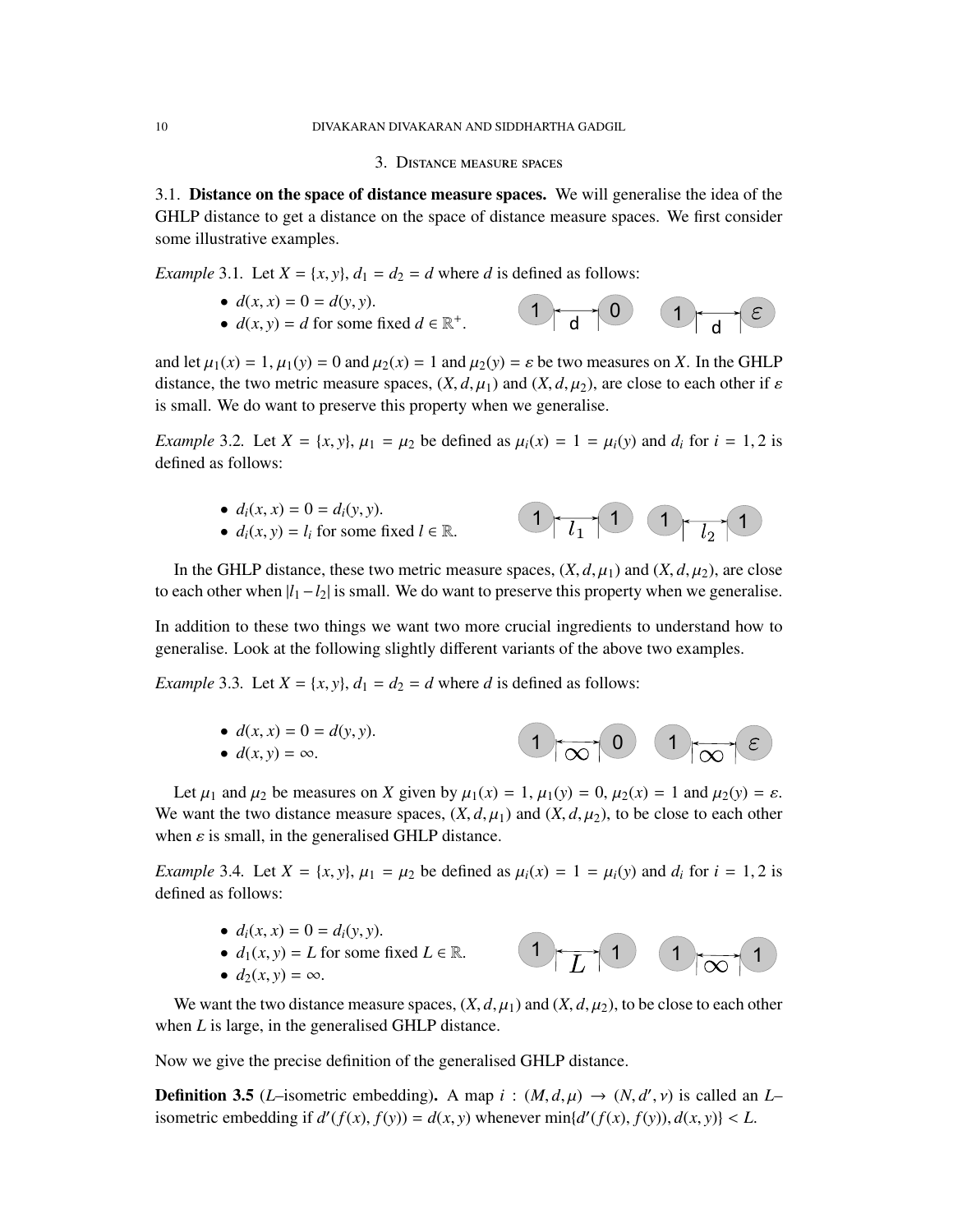**Definition 3.6** (*L*-isometric *ε*-embedding). A map from a distance measure space  $(M, d, \mu)$ to a distance space  $(N, d')$ ,  $i : (M, d, \mu) \to (N, d')$ , is called an *L*-isometric  $\varepsilon$ -embedding if<br>there exite  $F \subset M$  such that  $u(F) \leq \varepsilon$  and  $i : (M \setminus F) \to N$  is an *L* isometric embedding there exits  $E \subset M$  such that  $\mu(E) \leq \varepsilon$  and  $i : (M \setminus E) \to N$  is an *L*–isometric embedding.

**Definition 3.7** (Generalised GHLP distance,  $d_{\rho}$ ). Consider *L*-isometric  $\varepsilon$ -embeddings  $\iota_i$ :<br> $X \rightarrow Z \dot{i} = 1, 2$  of the spaces *X* into a distance space *Z*. These give rise to push forward moo  $X_i \rightarrow Z$ ,  $i = 1, 2$  of the spaces  $X_i$  into a distance space *Z*. These give rise to push forward mea-<br>surge (a) (a) on **Z**. The distance between the distance measure spaces is the infimum of an sures  $(i_i)_*(\mu_i)$  on *Z*. The distance between the distance measure spaces is the infimum of an appropriate distance between the push forward measures over all *<sup>L</sup>*–isometric ε–embeddings, namely,

$$
d_{\rho} = \inf \left\{ d_{\pi}((\iota_1)_*(\mu_1), (\iota_2)_*(\mu_2)) + \frac{1}{L} + \varepsilon \mid \iota_i : X_i \to Z \text{ an } L \text{-isometric } \varepsilon \text{-embedding} \right\}
$$

where *Z* varies over all metric spaces,  $L \in \mathbb{R}^+$  and  $\varepsilon \in \mathbb{R}^+ \cup \{0\}.$ 

As remarked after the definition of GHLP distance, we can assume that,  $Z = \iota_1(X_1) \cup \iota_2(X_2)$ .

<span id="page-10-0"></span>**Lemma 3.8.** *If*  $d_p((X_1, d_1, \mu_1), (X_2, d_2, \mu_2)) = c$  then,  $|\mu_1(X_1) - \mu_2(X_2)| \leq c$ 

*Proof.* Assume the contrary. Then, for every space *<sup>Z</sup>* and every *<sup>L</sup>*-isometric ε-embedding  $u_i: X_i \to Z$ , if we denote  $v_i = (u_i)_*(\mu_i)$  then,

$$
|\nu_1(Z) - \nu_2(Z)| = |\mu_1(X_1) - \mu_2(X_2)| > c.
$$

Thus,  $d_{\pi}(v_1, v_2) > c$  and hence  $d_{\rho}((X_1, d_1, \mu_1), (X_2, d_2, \mu_2)) > c$ . A contradiction.

From the definition of  $d<sub>o</sub>$  we have

**Lemma 3.9.** *Let*  $(X, d)$  *and*  $(X', d')$  *be two distance spaces and let*  $f : (X, d) \hookrightarrow (X', d')$  *be* an isometric embedding. If  $u$  is a measure on  $(X, d)$  and  $u'$  is a measure on  $Y'$  then *an isometric embedding. If*  $\mu$  *is a measure on*  $(X, d)$  *and*  $\mu'$  *is a measure on*  $X'$ *, then,* 

$$
d_{\pi}^{(X',d')}(f_*(\mu),\mu') \geq d_{\rho}((X,d,\mu),(X',d',\mu')).
$$

3.2. Gluing and maximal metric. A wonderful exposition of the ideas in this section, with more details, can be found in [\[BBI01\]](#page-51-0).

3.2.1. *Gluing.* Let (*X*, *<sup>d</sup>*) be a metric space and let *<sup>R</sup>* be an equivalence relation on *<sup>X</sup>*. The quotient semi-distance (a generalisation of distance, allowing distance between unequal points to be zero)  $d<sub>R</sub>$  is defined as

$$
d_R(x, y) = \inf \left\{ \sum_{i=1}^k d(p_i, q_i) : p_1 = x, q_k = y, k \in \mathbb{N} \right\}
$$

where the infimum is taken over all choices of  $\{p_i\}$  and  $\{q_i\}$  such that  $q_i$  is  $R$ -equivalent to  $p_{i+1}$ for all  $i = 1, ..., k - 1$ . We associate with the semi-distance space,  $(X, d_R)$ , the distance space  $(X/d_R, d_R)$  by identifying points with zero  $d_R$ -distance. Given two distance spaces  $(X, d_X)$  and  $(Y, d_Y)$  we can define a distance on the union  $X \cup Y$  as follows:

- For *x*, *x'* in *X*,  $d_{X\cup Y}(x, x') = d_X(x, x')$ .<br>• For *y y'* in *Y d* (*y y'*) = *d* (*y y'*).
- For *y*, *y'* in *Y*,  $d_{X\cup Y}(y, y') = d_Y(y, y')$ .<br>• If  $x \in Y$  and  $y \in Y$   $d_{Y\cup Y}(x, y) = \infty$ .
- If  $x \in X$  and  $y \in Y, d_{X \cup Y}(x, y) = \infty$ .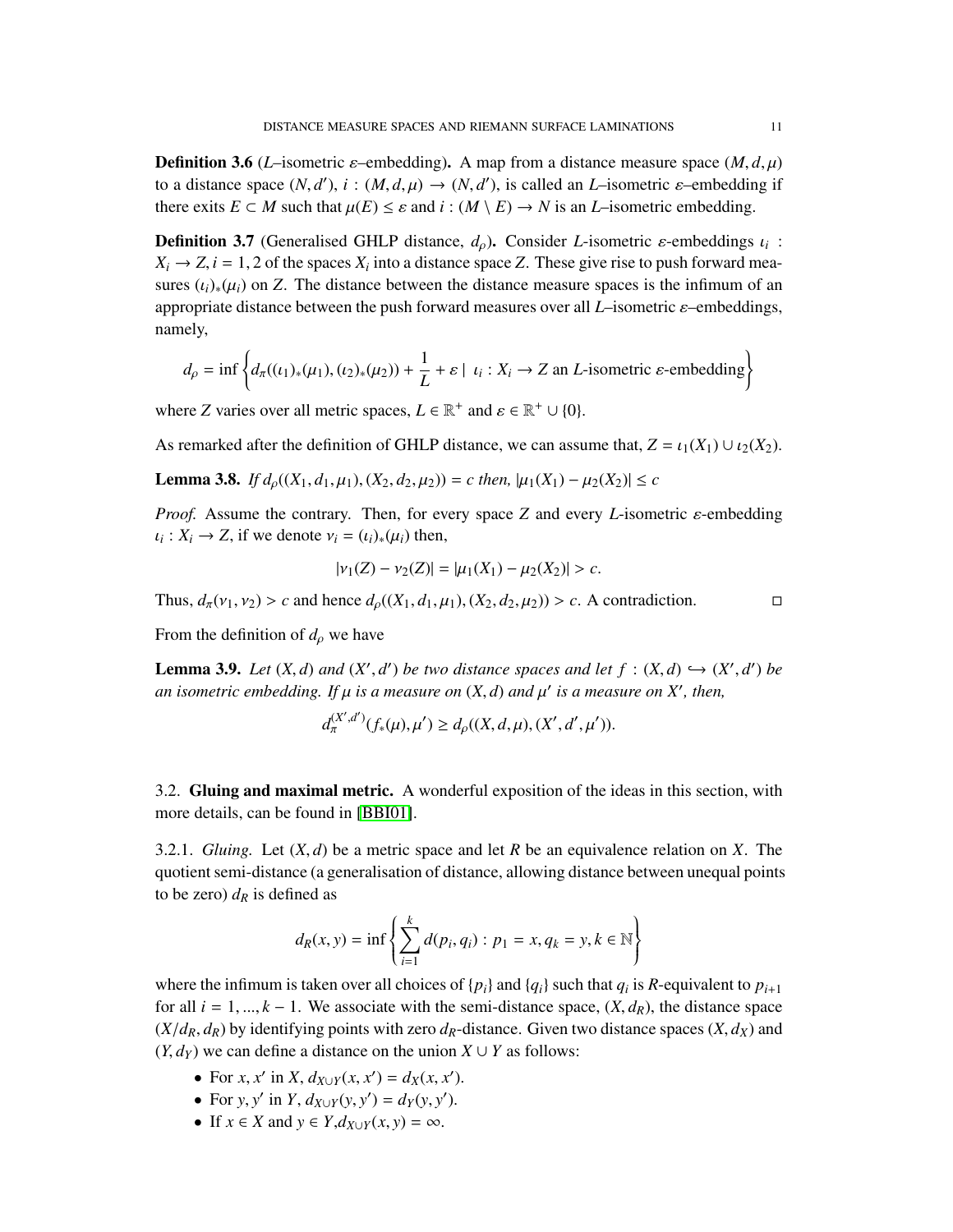If we have a bijection  $I: X' \to Y'$  between subsets  $X'$  and  $Y'$ , consider the equivalence relation *R* on  $Z = X \cup Y$  generated by the relations  $x \sim y$  if  $y = I(x)$ . The result of gluing *X* and *Y* along *I* by definition is the quotient space  $(Z/d_R, d_R)$ .

<span id="page-11-0"></span>3.2.2. *Maximal metric.* Let  $b: X \times X \to \mathbb{R}^+ \cup \{\infty\}$  be an arbitrary function. Consider the class *D* of all semi-distances *d* on *X* such that  $d \leq b$ , that is,  $d(x, y) \leq b(x, y)$  for all  $x, y \in X$ . Then *D* has a unique maximal semi-distance  $d_m$  such that  $d_m \geq d$  for all  $d \in D$ , given by

$$
d_m(x, y) = sup\{d(x, y) : d \in D\}.
$$

Thus, given a set *X* covered by a collection of subsets  ${X_\alpha}$  each carrying a semi-distance *d*<sub>α</sub>, consider the class of semi-distance *D* of all semi-distances *d*, such that  $d(x, y) \leq d_\alpha(x, y)$ whenever  $x, y \in X_\alpha$ . Then there is a unique maximal semi-distance  $d_m \in D$ .

Theorem 3.1.27 in [\[BBI01\]](#page-51-0) tells us that the distance as a result of gluing *X* and *Y* along *I* is the maximal metric on  $(X \cup Y, d_{X \cup Y})$ , denoted as  $d_I$ , such that

- For all  $z, z' \in X \cup Y$ ,  $d(x, x') \le d_{X \cup Y}(z, z')$ .<br>
  $d(x, I(x)) = 0$ .
- $d(x, I(x)) = 0$ .

We can generalise this concept a bit. Given two distance spaces  $(X, d_X)$  and  $(Y, d_Y)$  and a function  $I: X' \to Y'$  between subsets  $X'$  and  $Y'$ , such that  $d_X(x, x') < \delta$  if  $I(x) = I(x')$ , we can consider the maximal metric, denoted by  $d_l^{\delta}$ , such that

- For all  $z, z' \in X \cup Y$ ,  $d(x, x') \le d_{X \cup Y}(z, z')$ .
- $d(x, I(x)) \leq \delta$ .

**Theorem 3.10.** *Let R be the equivalence relation generated by the relations*  $x \sim y$  *if*  $y = I(x)$ *.* The maximal distance  $d_1^{\delta} = \inf \left\{ \sum_{i=1}^{k} d_{X\cup Y}(p_i, q_i) + (k-1)\delta : p_1 = x, q_k = y, k \in \mathbb{N} \right\} =: d_s$ *where the infimum is taken over all choices of* {*pi*} *and* {*qi*} *such that q<sup>i</sup> is R-equivalent to pi*+<sup>1</sup> *for all*  $i = 1, ..., k - 1$ .

*Proof.* Let *D* denote the class of semi-distances satisfying

- For all  $z, z' \in X \cup Y$ ,  $d(z, z') \leq d_{X \cup Y}(z, z')$ .<br>• For all  $x \in Y'$ ,  $d(x, I(x)) \leq s$ .
- For all  $x \in X'$ ,  $d(x, I(x)) \leq \delta$ .

As,  $d_{X\cup Y}(z, z')$  and  $d_{X\cup Y}(x, x) + d_{X\cup Y}(I(x), I(x)) + \delta$  belong to the set over which the infimum<br>is taken  $d_a \subseteq D_a$ . So, it suffices to prove that  $d_a > d$  for any somi distance  $d_a \subseteq D_a$ . Let is taken,  $d_s \in D$ . So, it suffices to prove that  $d_s \geq d$  for any semi-distance  $d \in D$ . Let *x*, *y* ∈ *X* ∪ *Y* and { $p_i$ } and { $q_i$ } be as defined. Then by the triangle inequality

$$
d(x, y) \le \sum_{i=1}^{k} d(p_i, q_i) + \sum_{i=1}^{k-1} d(q_i, p_i + 1)
$$

Note that,  $p_{i+1} = I(q_i)$  or  $q_i = I(p_{i+1})$  or  $I(q_i) = I(p_{i+1})$ . But, both  $d(q_i, I(q_i))$  and  $d(I(p_{i+i}), p_{i+1})$ <br>are loss than or equal to  $\delta$ , And if  $I(q_i) = I(p_{i+1})$ . are less than or equal to  $\delta$ . And if  $I(q_i) = I(p_{i+1}),$ 

$$
d(q_i, p_{i+1}) \le d_{X \cup Y}(q_i, p_{i+1}) \le d_X(q_i, p_{i+1}) \le \delta.
$$

Hence,

$$
d(x, y) \le \sum_{i=1}^{k} d_{X \cup Y}(p_i, q_i) + \sum_{i=1}^{k-1} \delta,
$$

that is,  $d \leq d_s$ .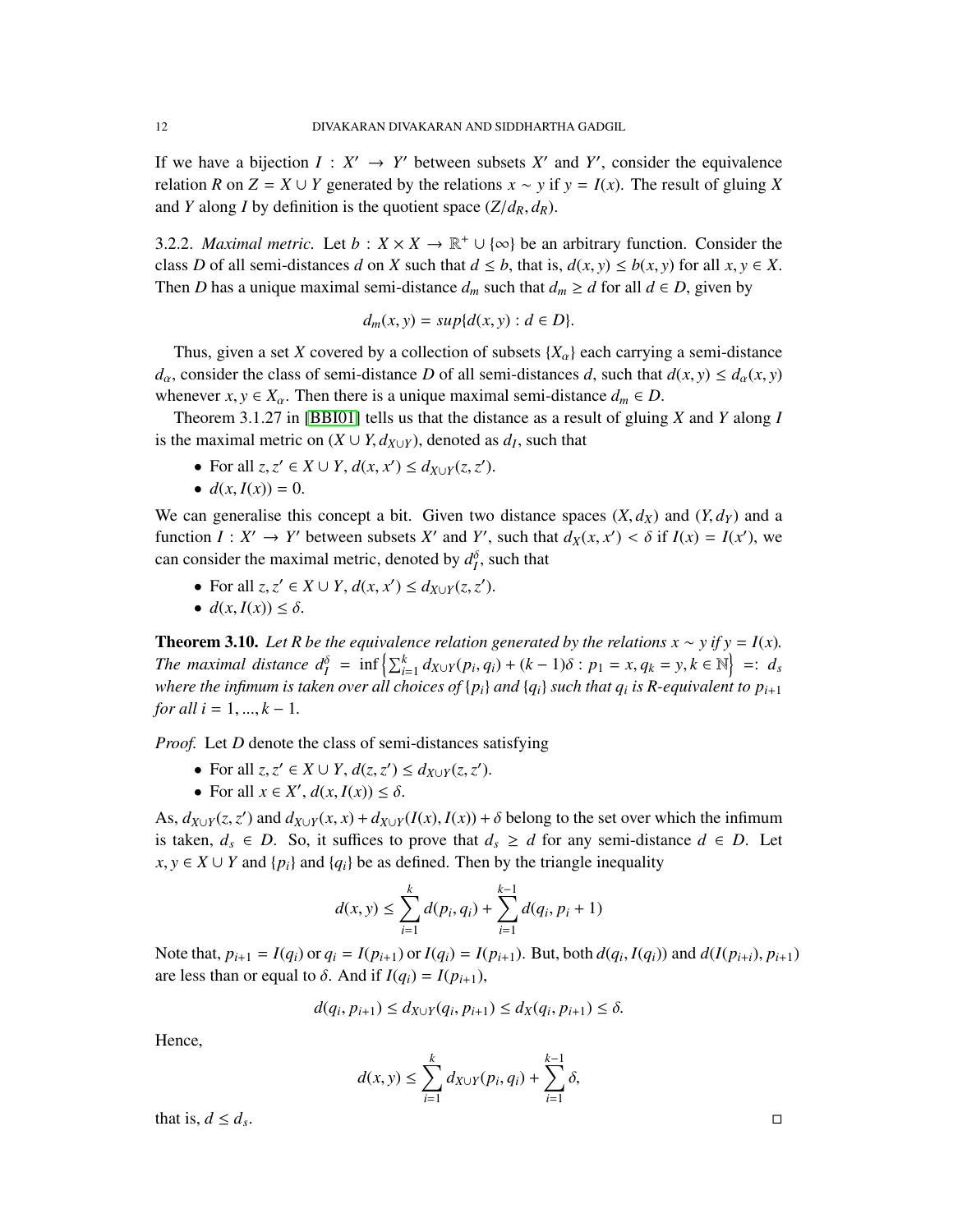<span id="page-12-0"></span>**Theorem 3.11.** *If*  $|d_X(x, y) - d_Y(I(x), I(y))| \le \delta$  *for all x, y* ∈ *X, then the inclusions i<sub>X</sub></sub> :*  $(X, d_X) \to (X \cup Y, d_I^{\delta})$  and  $i_Y(Y, d_Y) \to (X \cup Y, d_I^{\delta})$  are isometries.

*Proof.* Let *R* be the equivalence relation generated by the relations  $x \sim y$  if  $y = I(x)$ . Let  ${p_i}$  and  ${q_i}$  be such that  $q_i$  is *R*-equivalent to  $p_{i+1}$ . Using previous theorem, without loss of generality we can assume that, if  $p_i$  belongs to  $X$ , then  $q_i$  belongs to  $X$  as well, because, otherwise  $d_{X\cup Y}(p_i, q_i) = \infty$ . Similarly, we can assume that, if  $p_i$  belongs to *Y*, then  $q_i$  belongs to *Y*. So, *k* is odd. to *Y*. So, *k* is odd.

*Case 1:* Both *x*,  $x' \in X$  (that is,  $p_1, q_k \in X$ ) and  $p_2 \in Y$ . Then, observe that

$$
d_{X\cup Y}(p_1, q_1) + d_{X\cup Y}(p_2, q_2) + \delta = d_{X\cup Y}(p_1, q_1) + d_{X\cup Y}(I(q_1), I(p_3)) + \delta
$$
  
\n
$$
\geq d_{X\cup Y}(p_1, q_1) + d_{X\cup Y}(q_1, p_3) - \delta + \delta
$$
  
\n
$$
= d_{X\cup Y}(p_1, q_1) + d_{X\cup Y}(q_1, p_3)
$$
  
\n
$$
\geq d_{X\cup Y}(p_1, p_3)
$$

and,

$$
d_{X\cup Y}(p_1, p_3) + d_{X\cup Y}(p_3, q_3) \ge d_{X\cup Y}(p_1, q_3).
$$

Therefore, by induction, we have,

$$
\sum_{i=1}^{k} d_{X \cup Y}(p_i, q_i) + (k - 1)\delta \ge d_{X \cup Y}(p_1, q_k) + \frac{(k - 1)\delta}{2}
$$
  
 
$$
\ge d_{X \cup Y}(p_1, q_k) = d_X(x, x').
$$

*Case 2:* Both *x*,  $x' \in X$ , that is,  $p_1, q_k \in X$  and,  $p_2 \in X$ . Then,

$$
d_{X\cup Y}(p_1, q_1) + d_{X\cup Y}(p_2, q_2) \ge d_{X\cup Y}(p_1, q_2)
$$

So, we are in Case 1 or Case 2 again, with lesser number of terms. Therefore by induction and Case 1 we have the result.

*Case 3.* Both *y*,  $y' \in Y$ , that is  $p_1, q_k \in Y$  and  $p_2 \in X$ . Then, observe that,

$$
d_{X \cup Y}(p_1, q_1) + d_{X \cup Y}(p_2, q_2) + \delta \ge d_{X \cup Y}(p_1, I(p_2)) + d_{X \cup Y}(p_2, q_2) + \delta
$$
  
\n
$$
\ge d_{X \cup Y}(p_1, I(p_2)) + d_{X \cup Y}(I(p_2), I(q_2)) - \delta + \delta
$$
  
\n
$$
= d_{X \cup Y}(p_1, I(p_2)) + d_{X \cup Y}(I(p_2), I(q_2))
$$
  
\n
$$
\ge d_{X \cup Y}(p_1, I(q_2))
$$

and

$$
d_{X\cup Y}(p_1, I(q_2)) + d_{X\cup Y}(I(q_2), q_3) \ge d_{X\cup Y}(p_1, q_3).
$$

Therefore, by induction, we have,

$$
\sum_{i=1}^{k} d_{X \cup Y}(p_i, q_i) + (k - 1)\delta \ge d_{X \cup Y}(p_1, q_k) + \frac{(k - 1)\delta}{2}
$$
  
 
$$
\ge d_{X \cup Y}(p_1, q_k) = d_X(y, y').
$$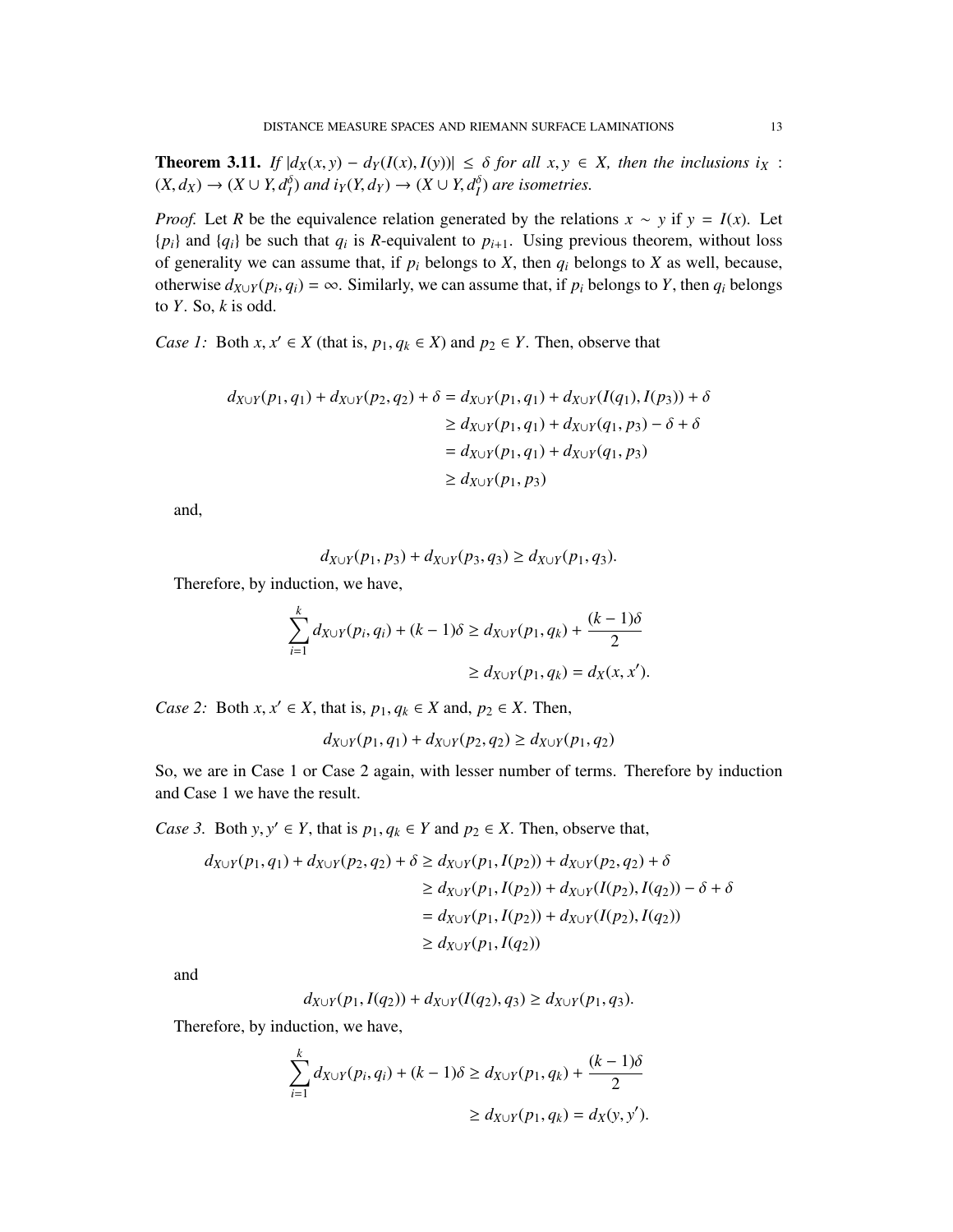*Case 4:* Both *y*,  $y' \in Y$ , that is  $p_1, q_k \in Y$  and  $p_2 \in Y$ . Then,

$$
d_{X\cup Y}(p_1,q_1) + d_{X\cup Y}(p_2,q_2) \ge d_{X\cup Y}(p_1,q_2).
$$

So, we are in Case 3 or Case 4 again, with lesser number of terms. Therefore by induction and Case 3 we have the result.

 $\Box$ 

We continue to use the same notation as above.

<span id="page-13-0"></span> $(X \cup Y, d_I^{\delta})$  and  $i_Y : (Y, d_Y) \rightarrow (X \cup Y, d_I^{\delta})$  for all  $\delta \geq 0$ . **Theorem 3.12.** *If I is an L-isometric embedding then so are the inclusion maps i<sub>X</sub> :*  $(X, d_X) \rightarrow$ 

*Proof.* If  $x, x' \in X$  are such that  $d_X(x, x') < L$ , then  $d_Y(I(x), I(y)) = d_X(x, y)$ . Therefore,  $|d_Y(I(x), I(y)) - d_X(x, y)| = 0 < \delta$ . Hence, by the same arguments as in Theorem [3.2.2](#page-11-0) we have  $d_Y^{\delta}(x, x') = d_X(x, x')$ . Similarly, if y, y' ∈ Y and  $d_Y(y, y') < L$ , then  $d_Y^{\delta}(y, y') = d_Y(y, y')$ .  $\Box$  $d_I^{\delta}(x, x') = d_X(x, x')$ . Similarly, if  $y, y' \in Y$  and  $d_Y(y, y') < L$ , then  $d_I^{\delta}(y, y') = d_Y(y, y')$ .  $\Box$ 

3.3. **Triangle inequality.** We can now prove triangle inequality for  $d<sub>\rho</sub>$  by the arguments similar to the one in [\[GK13\]](#page-52-0) for the Gromov-Hausdorff-Prokhorov distance. Let  $(X_1, d_1, \mu_1)$ ,  $(X_2, d_2, \mu_2)$  and  $(Y, d_Y, v)$  be distance measure spaces. Then,

Theorem 3.13 (Triangle Inequality).

$$
d_{\rho}((X_1, d_1, \mu_1), (X_2, d_2, \mu_2)) \le d_{\rho}((X_1, d_1, \mu_1), (Y, d_Y, \nu)) + d_{\rho}((X_2, d_2, \mu_2), (Y, d_Y, \nu))
$$

*Proof.* Let  $\varepsilon > 0$  be arbitrary. By definition, for  $i = 1, 2$  we can find spaces  $Z_i$  and maps  $f_i$  and  $g_i$  such that  $f_i: X_i \to Z_i$ ,  $g_i: Y \to Z_i$  are  $L_i$ -isometric  $\varepsilon_i$ -embeddings and  $Z_i = f_i(X_i) \cup g_i(Y)$ <br>and  $d_i((f_i), (u_i), (v_i), (v_i))$ ,  $\frac{1}{x_i} + g_i \leq d_i(Y_i, Y_i) + g_i$ . Now let Z be the distance space obtained and  $d_{\pi}((f_i)_*(\mu_i), (g_i)_*(\nu)) + \frac{1}{L_i} + \varepsilon_i \leq d_{\rho}(X_i, Y) + \varepsilon$ . Now let *Z* be the distance space obtained from *Z*<sub>*i*</sub> | | *Z*<sub>*i*</sub> by identifying  $g_i(\nu)$  with  $g_i(\nu)$  for all  $\nu \in Y$  and the distance the maximal from  $Z_1 \sqcup Z_2$  by identifying  $g_1(y)$  with  $g_2(y)$  for all  $y \in Y$ , and the distance the maximal distance as defined in Section [3.2.2.](#page-11-0) Denote the inclusion from  $Z_i$  to  $Z$  by  $\iota_i$ . Then,  $\iota_i \circ f_i$ :<br> $Y_i \rightarrow Z$  are min<sup>(</sup>*L*, *L*<sub>c</sub>) isometric max(c, c,) embeddings by Theorem 3.12  $X_i \rightarrow Z$  are  $min\{L_1, L_2\}$ -isometric  $max\{\varepsilon_1, \varepsilon_2\}$ -embeddings by Theorem [3.12.](#page-13-0)

$$
d_{\rho}(X_1, X_2) \leq d_{\pi}^Z((\iota_1 \circ f_1)_*(\mu_1), (\iota_2 \circ f_2)_*(\mu_2)) + \max\{\varepsilon_1, \varepsilon_2\} + \max\left\{\frac{1}{L_1}, \frac{1}{L_2}\right\}
$$

By triangle inequality for  $d_{\pi}$ ,

$$
d_{\pi}^{Z}((\iota_{1} \circ f_{1})_{*}(\mu_{1}), (\iota_{2} \circ f_{2})_{*}(\mu_{2})) \leq d_{\pi}^{Z}((\iota_{1} \circ f_{1})_{*}(\mu_{1}), (\iota_{1} \circ g_{1})_{*}(\nu)) + d_{\pi}^{Z}((\iota_{1} \circ g_{1})_{*}(\nu), (\iota_{2} \circ f_{2})_{*}(\mu_{2}))
$$
  
\n
$$
\leq d_{\pi}^{Z}((\iota_{1} \circ f_{1})_{*}(\mu_{1}), (\iota_{1} \circ g_{1})_{*}(\nu)) + d_{\pi}^{Z}((\iota_{1} \circ g_{1})_{*}(\nu), (\iota_{2} \circ g_{2})_{*}(\nu))
$$
  
\n
$$
+ d_{\pi}^{Z}((\iota_{2} \circ g_{2})_{*}(\nu), (\iota_{2} \circ f_{2})_{*}(\mu_{2}))
$$
  
\n
$$
\leq d_{\pi}^{Z_{1}}((f_{1})_{*}(\mu_{1}), (g_{1})_{*}(\nu)) + d_{\pi}^{Z}((\iota_{1} \circ g_{1})_{*}(\nu), (\iota_{2} \circ g_{2})_{*}(\nu))
$$
  
\n
$$
+ d_{\pi}^{Z_{2}}((g_{2})_{*}(\nu), (f_{2})_{*}(\mu_{2}))
$$
  
\n
$$
\leq d_{\pi}^{Z_{1}}((f_{1})_{*}(\mu_{1}), (g_{1})_{*}(\nu)) + (\varepsilon_{1} + \varepsilon_{2}) + d_{\pi}^{Z_{2}}((g_{2})_{*}(\nu), (f_{2})_{*}(\mu_{2}))
$$
  
\n
$$
(g_{i} \text{ is an } \varepsilon_{i} \text{-embedding}.)
$$
  
\n
$$
\leq d_{\pi}^{Z_{1}}((f_{1})_{*}(\mu_{1}), (g_{1})_{*}(\nu)) + 2\varepsilon + d_{\pi}^{Z_{2}}((g_{2})_{*}(\nu), (f_{2})_{*}(\mu_{2}))
$$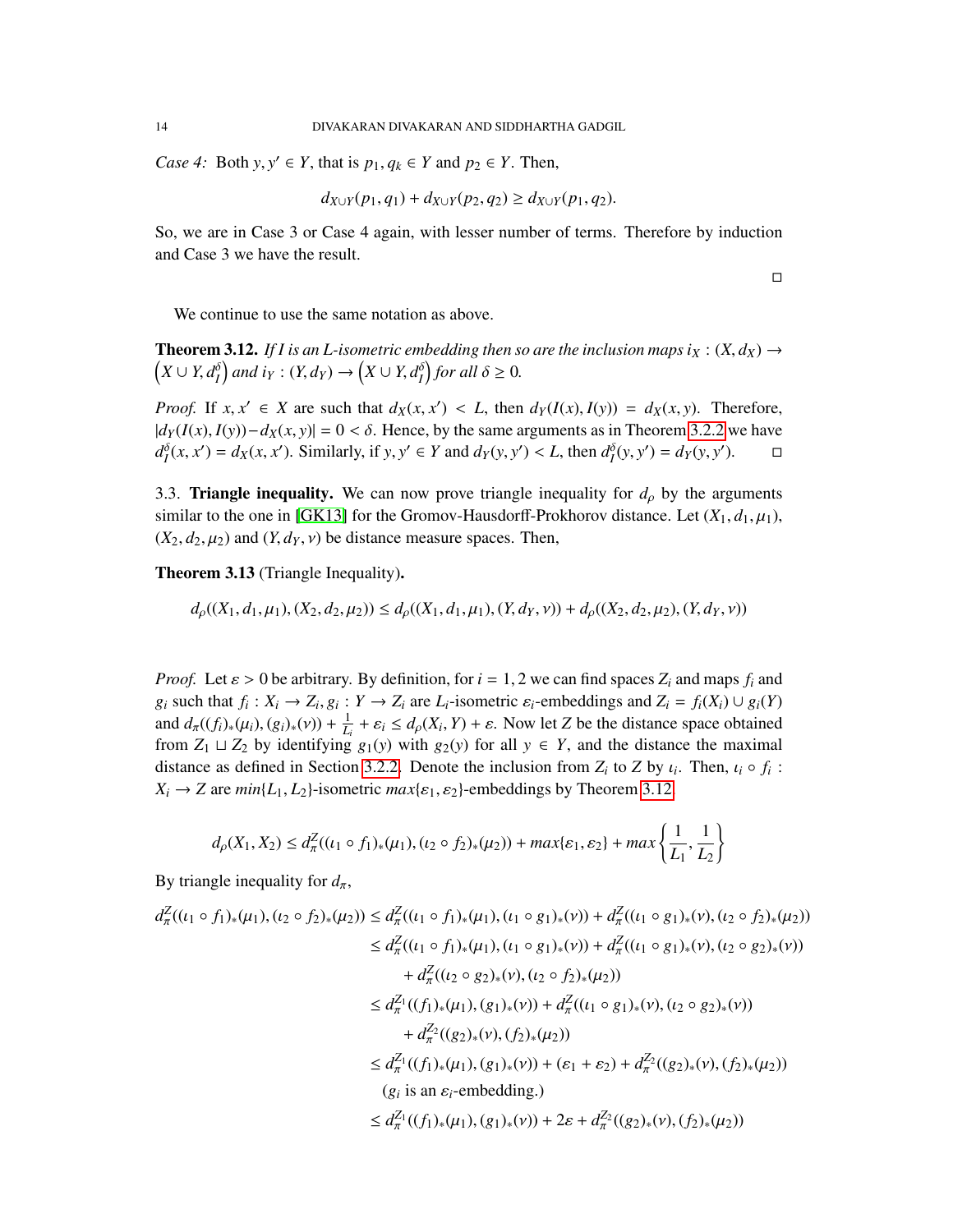We also have  $max{\{\varepsilon_1, \varepsilon_2\}} \le \varepsilon_1 + \varepsilon_2$  and  $max{\{\frac{1}{L_1}, \frac{1}{L_2}\}}$  $\left(\frac{1}{L_2}\right) \leq \frac{1}{L_1} + \frac{1}{L_2}$ . Thus by the inequalities

$$
d_{\pi}^{Z_i}((f_i)_*(\mu_i), (g_i)_*(\nu)) + \varepsilon_i + \frac{1}{L_i} \leq d_{\rho}(X_i, Y) + \varepsilon
$$

we have,

$$
d_{\pi}^{Z}((\iota_{1} \circ f_{1})_{*}(\mu_{1}), (\iota_{2} \circ f_{2})_{*}(\mu_{2})) + \max\{\varepsilon_{1}, \varepsilon_{2}\} + \max\left\{\frac{1}{L_{1}}, \frac{1}{L_{2}}\right\} \leq d_{\pi}^{Z_{1}}((f_{1})_{*}(\mu_{1}), (g_{1})_{*}(\nu)) + d_{\pi}^{Z_{2}}((g_{2})_{*}(\nu), (f_{2})_{*}(\mu_{2})) + \varepsilon_{1} + \varepsilon_{2} + \frac{1}{L_{1}} + \frac{1}{L_{2}} + 2\varepsilon
$$
  
  $\leq d_{\rho}(X_{1}, Y) + d_{\rho}(X_{2}, Y) + 4\varepsilon$ 

As  $\varepsilon > 0$  was arbitrary the result follows.

#### 3.4. Quasi-isometry between nearby spaces.

<span id="page-14-1"></span>**Theorem 3.14.** *Given spaces*  $(X, d_X, \mu)$  *and*  $(Y, d_Y, \nu)$  *such that*  $d_{\rho}((X, d_X, \mu), (Y, d_Y, \nu)) < \delta$  $\frac{1}{\sqrt{2}}$ *, there exists* 

- *a subset*  $\widehat{X} \subset X$  *of measure less than*  $\delta$ *,*
- *a function*  $f : (X \setminus \widehat{X}) \to Y$  such that  $d_Y(f(x), f(x')) < d_X(x, x') + 2\delta$  and  $d_X(x, x') <$ <br>  $d_Y(f(x), f(x')) \geq 2\delta$  for all  $x, x'$  such that  $d_Y(f(x), f(x')) \geq 1$ , 2 $\delta$  or  $d_Y(x, x') \geq 1$ , 2 $\delta$  $d_Y(f(x), f(x')) + 2\delta$  *for all x, x*' *such that*  $d_Y(f(x), f(x')) < \frac{1}{\delta}$ <br>for all  $F \subset Y$ ,  $u(f^{-1}(F)) < u(F^{2\delta}) + 2\delta$  and  $y(F) < u(f^{-1}(F))$  $\frac{1}{\delta}$  – 2*δ or*  $d_X(x, x') < \frac{1}{\delta}$ <br>  $F(\lambda^{2\delta}) + 2\delta$  $\frac{1}{\delta}$  – 2 $\delta$
- *for all E* ⊂ *Y*,  $\mu(f^{-1}(E)) \le \nu(E^{2\delta}) + 2\delta$  *and*  $\nu(E) \le \mu(f^{-1}(E)^{2\delta}) + 2\delta$ ,<br>•  $\nu(V) \le \nu(f(V) \sqrt{V^{2\delta}}) + 2\delta$
- $v(Y) \le v(f(X \setminus \widehat{X})^{2\delta}) + 2\delta$

*Further we have,*

$$
\bullet \ \left(f^{-1}(E)\right)^{2\delta} \subset f^{-1}\left(E^{2\delta}\right)
$$

• *If*  $\delta < \frac{1}{2}$ ,  $\nu(E) \le \mu\left(f^{-1}(E^{2\delta})\right) + 2\delta$ .

*Proof.* The proof of this theorem will take nearly the whole of this subsection. To summarize, we will construct a set  $\widehat{X}$  and a function  $f : (X \setminus \widehat{X}) \to Y$  and show that it satisfies all the properties.

Note that as  $d_0(X, Y) < \delta$ , there exists a metric space  $(Z, d)$  and *L*-isometric  $\varepsilon$ -embeddings  $\varphi: X \to Z$  and  $\psi: Y \to Z$  such that

$$
d_{\pi}(\varphi_*(\mu), \psi_*(\nu)) + \frac{1}{L} + \varepsilon < \delta_1 := \left(\frac{d_{\rho}(X, Y) + \delta}{2}\right) < \delta.
$$

Thus,  $\frac{1}{L}$  and  $\varepsilon$  are both less than  $\delta$ . For all  $x \in X$ ,  $d(\varphi(x), \psi(Y))$  is attained for some point  $y \in Y$  as  $\psi(Y)$  is closed. Define  $f(x)$  to be one such *y*. Note that, except for the set  $X = \{x \in Y : |f(x)| \leq x\}$  $X : d(\phi(x), \psi(Y)) > \delta$ , of measure less than  $\delta$ ,  $d(\phi(x), \psi(f(x))) = d(\phi(x), \psi(Y)) < \delta$ . So, even though the choice of  $f(x)$  is not unique, any two choices are not farther than  $2\delta$  from each other.

<span id="page-14-0"></span>**Lemma 3.15.** *If*  $\delta_2 = \frac{\delta - \delta_1}{2} = \frac{\delta - d_\rho(X,Y)}{4}$  *then,*  $\mu\left(\left(\widehat{X}\right)^{\delta_2}\right) \leq \delta_1$ *.*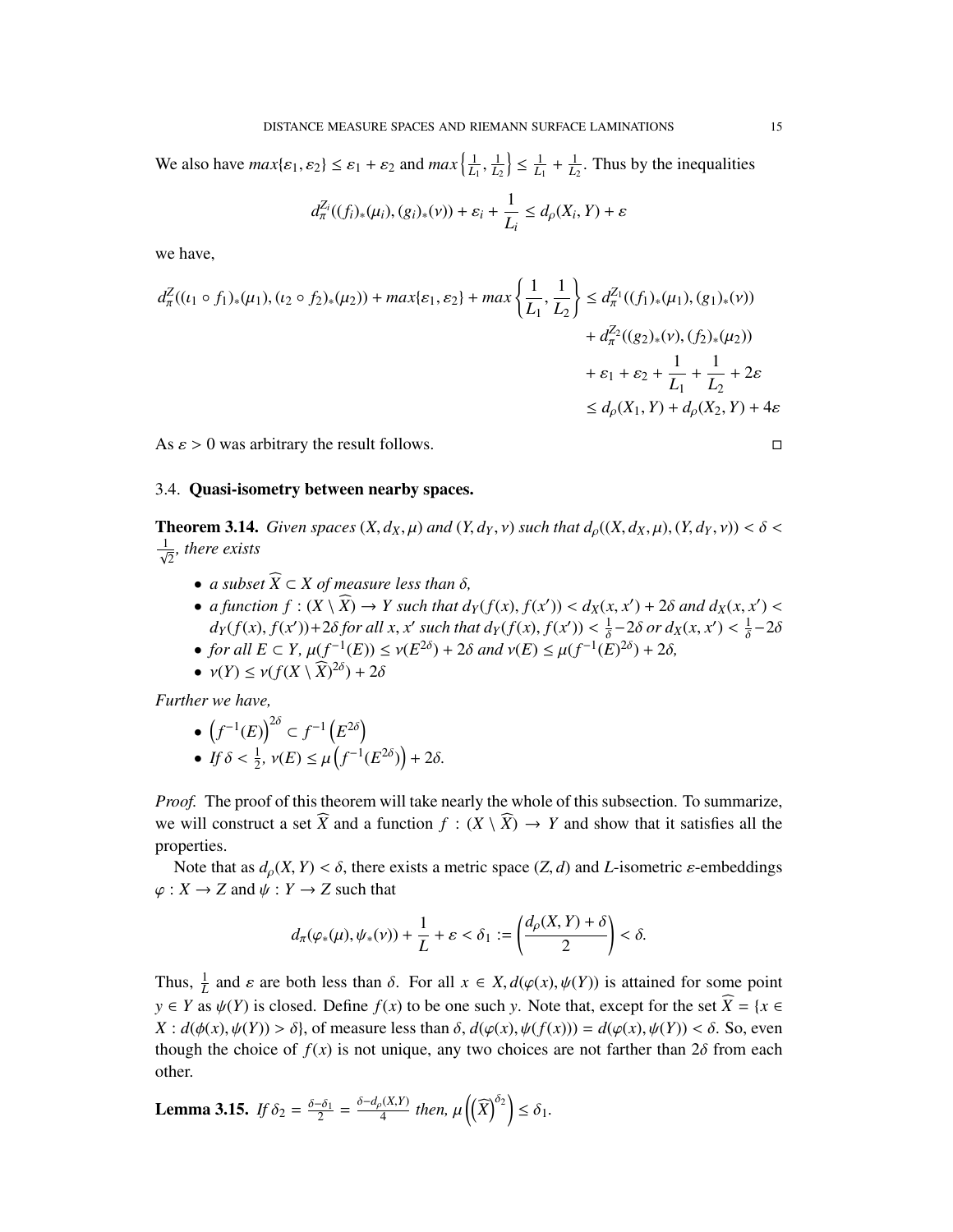*Proof.* Note that, as  $x \in (\widehat{X})^{\delta_2}$ , there exists  $x' \in \widehat{X}$  such that  $d_X(x, x') < \delta_2 < \delta < \frac{1}{\delta}$ . Thus,

$$
\delta < d(\varphi(x'), \psi(Y)) \leq d(\varphi(x'), \varphi(x)) + d(\varphi(x), \psi(Y))
$$
\n
$$
= d_X(x, x') + d(\varphi(x), \psi(Y))
$$
\n
$$
= \delta_2 + d(\varphi(x), \psi(Y)).
$$

That is,  $d(\varphi(x), \psi(Y)) > \delta - \delta_2 = \frac{\delta + \delta_1}{2} > \delta_1$ . As  $x \in (\widehat{X})^{02}$  was arbitrary we get,  $(\widehat{X})^{02} \subset \{x \in X, \xi(x) \}$  $X: d(\varphi(x), \psi(Y)) > \delta - \delta_2$  =: *S*. Note that as  $d_\pi(\varphi_*(\mu), \psi_*(\nu)) + \frac{1}{L} + \varepsilon < \delta_1, d_\pi(\varphi_*(\mu), \psi_*(\nu)) <$  $\delta_1$ . That is  $\mu\left(\left(\widehat{X}\right)^{\delta_2}\right) \leq \mu(S) = \varphi_*(\mu) \left(\varphi(S)\right) \leq \psi_*(\nu) \left(S^{\delta_1}\right) + \delta_1 = \delta_1.$ 

Lemma [3.15](#page-14-0) will be used in the proof of Proposition [3.33.](#page-22-0)

**Lemma 3.16.** For all  $x, x'$  such that  $d_Y(f(x), f(x')) < \frac{1}{\delta}$ <br> $d_Y(f(x), f(x')) < d_Y(x, x') + 2\delta$  and  $d_Y(x, x') < d_Y(f(x))$  $\frac{1}{\delta}$  – 2*δ or*  $d_X(x, x') < \frac{1}{\delta}$  $\frac{1}{\delta}$  – 2*δ* we have  $d_Y(f(x), f(x')) < d_X(x, x') + 2\delta$  and  $d_X(x, x') < d_Y(f(x), f(x')) + 2\delta$ .

*Proof.* As  $\frac{1}{L} < \delta$ , that is,  $\frac{1}{\delta} < L$ ,  $d(\varphi(x), \varphi(x')) = d_X(x, x')$  for all  $x, x' \notin \widehat{X}$  with  $d(\varphi(x), \varphi(x'))$ δ  $\frac{1}{2}$ 1  $\frac{1}{\delta}$  or  $d_X(x, x') < \frac{1}{\delta}$ . We have,  $\frac{1}{\delta}$  $\frac{1}{\delta}$  – 2 $\delta$  < *L*, therefore,  $d_X(x, x') < \frac{1}{\delta}$  $\frac{1}{\delta}$  – 2 $\delta$  implies that  $d(\phi(x), \phi(x')) = d_X(x, x')$ . Thus,  $d(\phi(x), \phi(x')) \le \frac{1}{\delta} - 2\delta$ . So,

$$
d(\psi(f(x)), \psi(f(x'))) \le d(\psi(f(x)), \varphi(x)) + d(\varphi(x), \varphi(x')) + d(\varphi(x'), \psi(f(x'))) \le \frac{1}{\delta}
$$

Similarly we can prove that if  $d_Y(f(x), f(x')) < \frac{1}{\delta}$  $\frac{1}{\delta}$  – 2 $\delta$  then,  $d(\varphi(x), \varphi(x')) < \frac{1}{\delta}$ . Hence, for all  $x, x' \notin \widehat{X}$  with  $d_Y(f(x), f(x')) < \frac{1}{\delta} - 2\delta$  or  $d_X(x, x') < \frac{1}{\delta} - 2\delta$ ;

$$
d_Y(f(x), f(x')) = d(\psi(f(x)), \psi(f(x')))
$$
  
\n
$$
\leq d(\psi(f(x)), \varphi(x)) + d(\varphi(x), \varphi(x')) + d(\varphi(x'), \psi(f(x')))
$$
  
\n
$$
< \delta + d_X(x, x') + \delta = d_X(x, x') + 2\delta.
$$

If  $f(x) \neq f(x')$  then,

$$
d_X(x, x') = d(\varphi(x), \varphi(x'))
$$
  
\n
$$
\leq d(\varphi(x), \psi(f(x))) + d(\psi(f(x)), \psi(f(x'))) + d(\psi(f(x')), \varphi(x'))
$$
  
\n
$$
< \delta + d_Y(f(x), f(x')) + \delta = d_Y(f(x), f(x')) + 2\delta.
$$

If  $f(x) = f(x')$  then

$$
d_X(x, x') = d(\varphi(x), \varphi(x'))
$$
  
\n
$$
\leq d(\varphi(x), \psi(f(x))) + d(\psi(f(x')), \varphi(x'))
$$
  
\n
$$
< 2\delta = d_Y(f(x), f(x')) + 2\delta.
$$

 $\Box$ 

Lemma 3.17. *For all*  $E \subset Y$ ,  $\mu(f^{-1}(E)) \le \nu(E^{2\delta}) + 2\delta$  *and*  $\nu(E) \le \mu(f^{-1}(E)^{2\delta}) + 2\delta$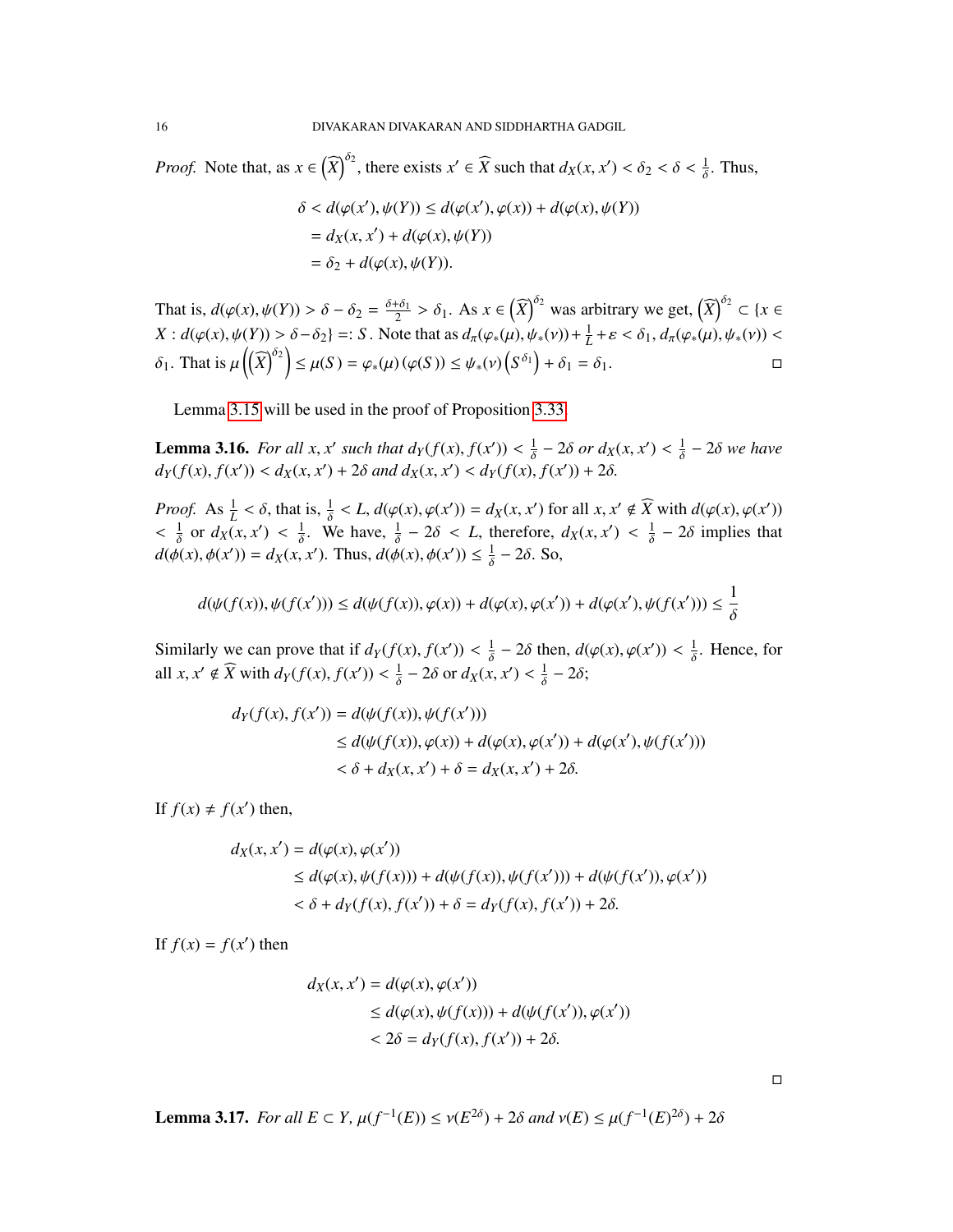*Proof.* For all  $E \subset Y$ ,

$$
\mu(f^{-1}(E)) \le \varphi_*(\mu)(\varphi(f^{-1}(E))) + \varepsilon : \text{ (as } \varphi \text{ is an } \varepsilon\text{-embedding)}
$$
  
\n
$$
\le \varphi_*(\mu)((\psi(E))^{\delta}) + \varepsilon : \left(\text{as } \varphi(f^{-1}(E)) \subset \psi(E)\right)
$$
  
\n
$$
\le \psi_*(\nu)((\psi(E))^{\delta}) + \varepsilon + \delta : \text{ (as } d_\pi(\varphi_*(\mu), \psi_*(\nu)) < \delta)
$$
  
\n
$$
\le \nu\left(\psi^{-1}\left((\psi(E))^{\delta}\right)\right) + \varepsilon + \delta
$$

Observe that  $x \in \psi^{-1} \left( (\psi(E))^{2\delta} \right)$  implies that  $\psi(x) \in (\psi(E))^{2\delta}$  that is,  $d(\psi(x), \psi(E)) < 2\delta$ . As  $\psi$  is an *L*-isometric *ε*-embedding with  $L > \frac{1}{\delta}$  $\frac{1}{\delta}$  > 2 $\delta$ ,  $x \in E^{2\delta}$ . Thus,  $\psi^{-1}((\psi(E))^{2\delta}) \subset E^{2\delta}$ . Thus,

$$
\mu(f^{-1}(E)) \le \nu \left(\psi^{-1} \left( (\psi(E))^{2\delta} \right) \right) + \varepsilon + \delta
$$
  

$$
\le \nu(E^{2\delta}) + \delta + \varepsilon
$$
  

$$
\le \nu(E^{2\delta}) + 2\varepsilon.
$$

Similarly,  $\forall E \subset Y$ ,

$$
\nu(E) \leq \psi_*\left(\nu\right) \left(\left(\varphi\left(f^{-1}(E)\right)\right)^{\delta}\right) + \varepsilon \leq \varphi_*\left(\mu\right) \left(\left(\varphi\left(f^{-1}(E)\right)\right)^{2\delta}\right) + \varepsilon + \delta \leq \mu\left(\left(f^{-1}(E)\right)^{2\delta}\right) + 2\delta.
$$

Lemma 3.18.  $v(Y) \le v(f(X \setminus \widehat{X})^{2\delta}) + 2\delta$ 

*Proof.*

$$
\nu(Y) \le \delta + \psi_*(\nu)(Z) = \delta + \psi_*(\nu) \left(Z \setminus \left(\varphi\left(X \setminus \widehat{X}\right)^{\delta}\right)\right) + \psi_*(\nu) \left(\phi\left(X \setminus \widehat{X}\right)^{\delta}\right)
$$
  
\n
$$
\le \delta + \varphi_*(\mu) \left(\left(Z \setminus \left(\varphi\left(X \setminus \widehat{X}\right)^{\delta}\right)\right)^{\delta}\right) + \delta + \psi_*(\nu) \left(\varphi\left(X \setminus \widehat{X}\right)^{\delta}\right)
$$
  
\n
$$
\le \delta + 0 + \delta + \psi_*(\nu) \left(\varphi\left(X \setminus \widehat{X}\right)^{\delta}\right) = \psi_*(\nu) \left(\varphi\left(X \setminus \widehat{X}\right)^{\delta}\right) + 2\delta
$$
  
\n
$$
\le \psi_*(\nu) \left(\psi\left(f\left(X \setminus \widehat{X}\right)\right)^{2\delta}\right) + 2\delta \left\{\text{as } \varphi\left(X \setminus \widehat{X}\right) \subset \psi\left(f\left(X \setminus \widehat{X}\right)\right)^{\delta}\right\}
$$
  
\n
$$
\le \nu \left(\psi^{-1} \left(\psi\left(f\left(X \setminus \widehat{X}\right)\right)^{2\delta}\right)\right) + 2\delta.
$$

Lemma 3.19.  $\psi^{-1}$   $\Big($ ψ  $(f(X \setminus \widehat{X}))^{2\delta}$   $\subset f(X \setminus \widehat{X})^{2\delta}$ 

*Proof.*

$$
x \in \psi^{-1}\left(\psi\left(f\left(X \setminus \widehat{X}\right)\right)^{2\delta}\right) \implies \psi(x) \in \psi\left(f\left(X \setminus \widehat{X}\right)\right)^{2\delta}
$$
  
\n
$$
\implies \exists y \in f\left(X \setminus \widehat{X}\right) \text{ s.t } d(\psi(x), \psi(y)) < 2\delta < \frac{1}{\delta}
$$
  
\n
$$
\implies d_Y(x, y) = d(\psi(x), \psi(y)) < 2\delta
$$
  
\n
$$
\implies x \in f\left(X \setminus \widehat{X}\right)^{2\delta}.
$$

As  $x \in \psi^{-1}(\psi(f(X \setminus \widehat{X}))^{2\delta})$  was arbitrary,  $\psi^{-1}(\psi(f(X \setminus \widehat{X}))^{2\delta}) \subset f(X \setminus \widehat{X})^{2\delta}$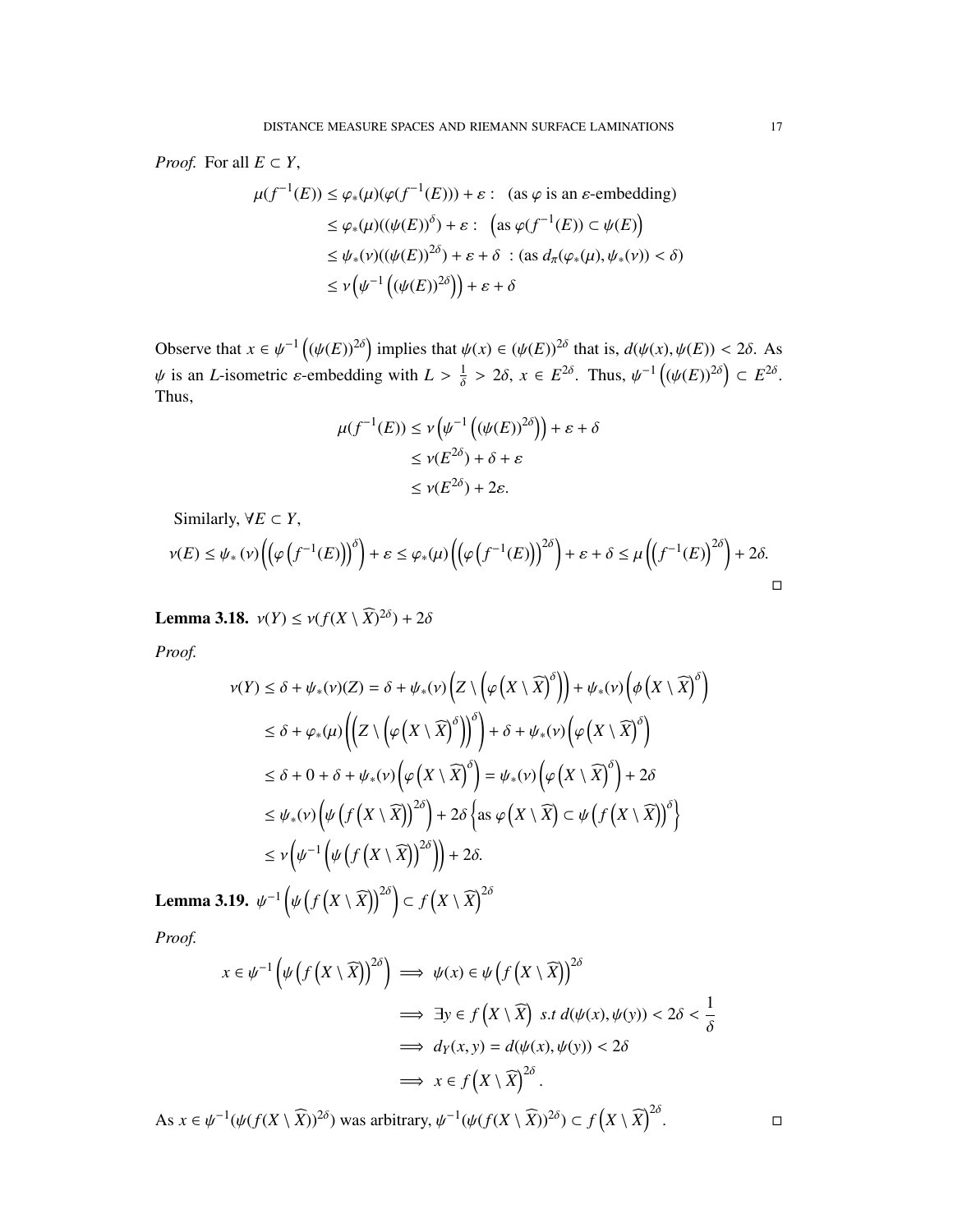So,

$$
\nu(Y) \le \nu \left( \psi^{-1} \left( \psi \left( f \left( X \setminus \widehat{X} \right) \right)^{2\delta} \right) \right) + 2\delta
$$
  
 
$$
\le \nu \left( f \left( X \setminus \widehat{X} \right)^{2\delta} \right) + 2\delta.
$$

 $\Box$ 

<span id="page-17-0"></span>**Lemma 3.20.** We have  $(f^{-1}(E))^{2\delta} \subset f^{-1}(E^{2\delta})$ .

*Proof.* Let  $x \in (f^{-1}(E))^{2\delta}$ . Then, there exists  $y \in X$  such that  $d_X(x, y) < 2\delta < \frac{1}{\delta} - 2\delta$  and  $f(y) \in E$ . So,  $d_Y(f(x), f(y)) < d_X(x, y) + 2\delta$ , that is,  $f(x) \in E^{2\delta}$ . Hence,  $x \in f^{-1}(E^{2\delta})$ . As *x* ∈  $(f^{-1}(E))$ <sup>2δ</sup> was arbitrary  $(f^{-1}(E))$ <sup>2δ</sup> ⊂  $f^{-1}(E^{2\delta})$ .

<span id="page-17-1"></span>**Lemma 3.21.** *If*  $\delta < \frac{1}{2}$ ,  $v(E) \le \mu(f^{-1}(E^{2\delta})) + 2\delta$ .

*Proof.* We already saw that 
$$
v(E) \le \mu \left( \left( f^{-1}(E) \right)^{2\delta} \right) + 2\delta
$$
. But, by Lemma 3.20  $\mu \left( \left( f^{-1}(E) \right)^{2\delta} \right) \le \mu \left( f^{-1} \left( E^{2\delta} \right) \right)$ . So,  $v(E) \le \mu \left( f^{-1} \left( E^{2\delta} \right) \right) + 2\delta$ .

Thus, we have completed the proof of Theorem [3.14](#page-14-1) by proving all the necessary properties for the set  $\widehat{X}$  and the function  $f : (X \setminus \widehat{X}) \to Y$  we constructed.

From the proof of Theorem [3.14](#page-14-1) the following lemma is clear.

**Lemma 3.22.** *Let*  $d_p(X, Y) < \delta$ . *Construct maps*  $f : (X \setminus \widehat{X}) \to Y$  *and*  $g : (Y \setminus \widehat{Y}) \to X$  *as in Theorem* [3.14.](#page-14-1) *Then for*  $x, y \in X \setminus (\widehat{X} \cup f^{-1}(\widehat{Y}))$  *with*  $d_X(x, y) < \frac{1}{\delta} - 4\delta$ *,* 

$$
d_X(x, y) - 4\delta \le d_X(g \circ f(x), g \circ f(y)) \le d_X(x, y) + 4\delta.
$$

*Further,*  $\mu\left(f^{-1}\left(\widehat{Y}\right)\right) \leq \nu\left(\widehat{Y}^{2\delta}\right) + 2\delta.$ 

The following lemma is clear.

**Lemma 3.23.** *Let*  $d_p(X^n, X)$  *converge to zero. Construct maps*  $f^n : \left(X^n \setminus \widehat{X^n}\right) \to X$  *and*  $g^n$  :  $(X \setminus \widehat{X}^n) \to X^n$  *as in Theorem [3.14.](#page-14-1) Define X'* = *X*/ ∼ *where* ∼ *is defined as x* ∼ *y if*  $f^n \circ g^n(x) = f^n \circ g^n(y)$  for infinitely many n. Than d.  $(X^n, X')$  converges to zero.  $f^n \circ g^n(x) = f^n \circ g^n(y)$  *for infinitely many n. Then*  $d_p(X^n, X')$  *converges to zero.* 

3.5. Positivity of the distance. As the definition of  $d<sub>\rho</sub>$  ignores, for example, isolated points of measure zero, we do not expect  $d_p((X_1, d_1, \mu_1), (X_2, d_2, u_2)) = 0$  to imply that there is a measure preserving isometry between the two, but only that it is true up to ignoring an appropriate class of sets with measure zero.

<span id="page-17-2"></span>**Theorem 3.24.** *Given two complete separable distance measure spaces*  $(X, d_X, \mu)$ ,  $(Y, d_Y, \nu)$ , *we have*  $d_p((X, d_X, \mu), (Y, d_Y, \nu)) = 0$  *if and only if there are open sets*  $U \subset X$  *and*  $V \subset Y$ *, of zero measure, so that there is a measure preserving isometry between*  $(X \setminus U, d_X|_{X \setminus U}, \mu)$  and  $(Y \setminus V, d_Y|_{Y\setminus V}, \nu)$ .

*Proof.* The proof of this theorem will take the whole of this subsection. To summarize, for each  $\frac{1}{n^2}$  we construct a quasi-isometry from a subset of *X* to *Y* as in Theorem [3.14](#page-14-1) and take the limit as *n* tends to infinity. We will prove that such a limit exists and it is a measure preserving isometry from *X* to *Y*.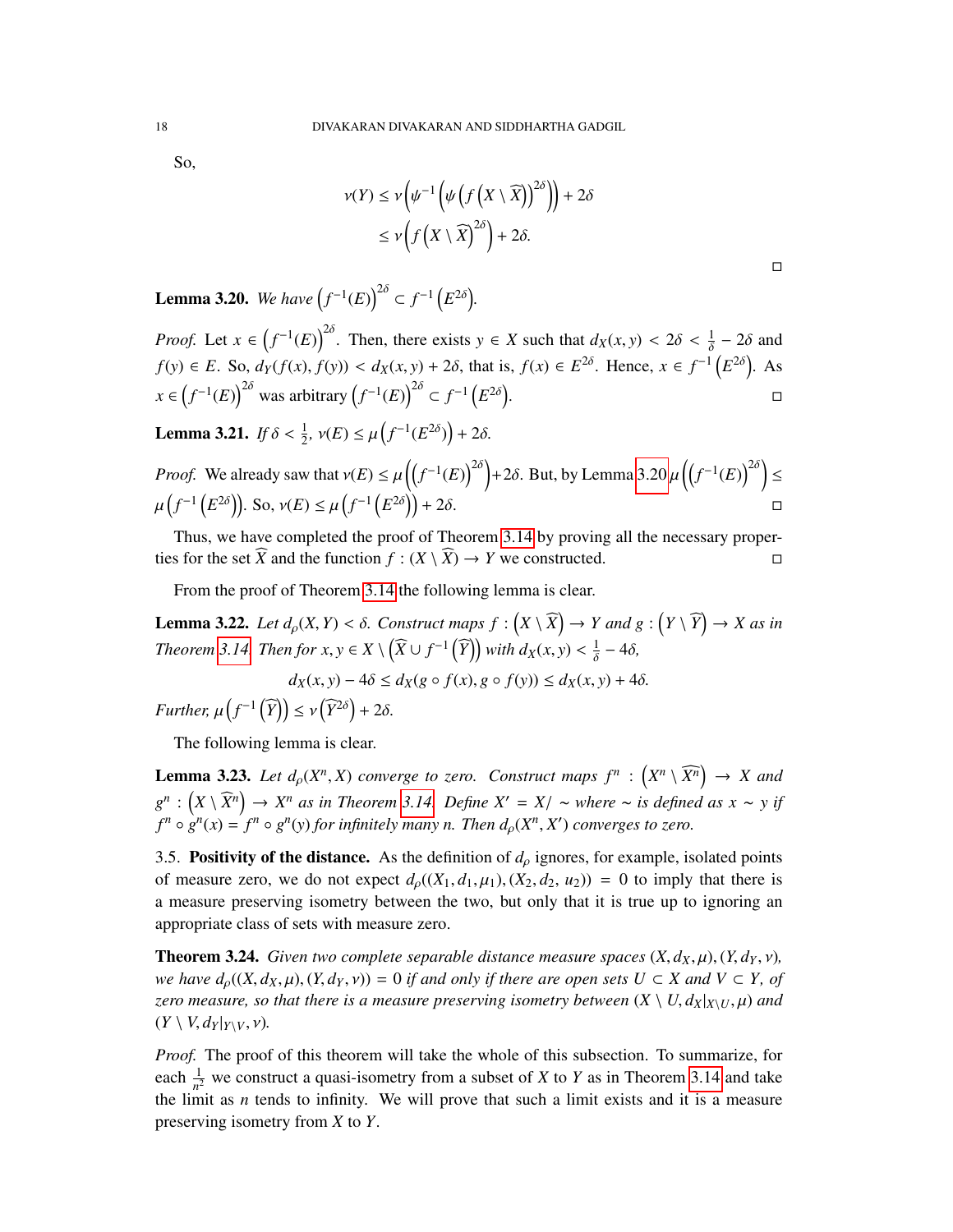For each *n* the inequality  $d_p((X, d_X, \mu), (Y, d_Y, \nu)) < \frac{1}{n^2}$ <br>Theorem 3.14, Let  $Y = Y \setminus Y^n$ . Then  $(Y, d|_{Y}) = d$  $\frac{1}{n^2}$  gives a map from  $f_n: X \setminus X^n \to Y$  as in Theorem [3.14.](#page-14-1) Let  $X_n = X \setminus X^n$ . Then  $(X_n, d|_{X_n} = d_n, \mu|_{X_n} = \mu_n$  converges to  $(X, d_X, \mu)$ . We shall construct a map  $f : X \to Y$  which is the limit of the maps  $f : Y \to Y$ . If  $Y(h) = \mu^\infty Y$ shall construct a map  $f : X \to Y$  which is the limit of the maps  $f_n : X_n \to Y$ . If  $X(k) = \bigcup_{i=1}^{\infty} X(i)$  $\sum_{i=k}^{\infty} X^i$ ,  $\mu(X(k)) \leq \sum_{i=k}^{\infty} \frac{1}{i^2}$ <br>  $\cap^{\infty}$   $Y(k)$  by  $Y$  E  $\frac{1}{l^2}$  which goes to zero as *k* goes to infinity. Thus  $\mu(\bigcap_{k=1}^{\infty}$  $\sum_{k=1}^{\infty} X(k) = 0$ . Denote  $\bigcap_{k=1}^{\infty}$  $\sum_{k=1}^{\infty} X(k)$  by <u>X</u>. For any point  $x \in X \setminus \underline{X}$ , *x* is in the domain of all but finitely many *n*'s.

**Lemma 3.25.** *Given*  $x \in X \setminus X$ *, the infinite sequence*  $f_n(x)$  *has a convergent subsequence.* 

*Proof.* Assume the contrary. Then there exists an  $\varepsilon_1$  such that

$$
d_Y(f_n(x), f_m(x)) \ge \varepsilon_1
$$

for all *n*, *m*. Choose  $\varepsilon < \min\left(\left\{\left(n^2 - \frac{2}{n^2}\right)\right\}$  $\left(\frac{2}{n^2}\right), \left(\varepsilon_1 - \frac{4}{n^2}\right)$ and  $\frac{4}{n^2}$  goes to zero as *n* goes to infinity, and the terms  $\left(n^2 - \frac{2}{n^2}\right)$  $\left(\frac{4}{n^2}\right)$  : *n* ∈ ℕ  $\left\{\cap \{x \in \mathbb{R} : x > 0\}\right\}$ . The terms  $\frac{2}{n^2}$  $\left(\frac{2}{n^2}\right)$  and  $\left(\varepsilon_1 - \frac{4}{n^2}\right)$  $\frac{4}{n^2}$ ) increases with *n*. Hence the minimum exists. By using Theorem [3.14,](#page-14-1) we have for all *n* such that the terms  $\left(n^2 - \frac{2}{n^2}\right)$  $\frac{2}{n^2}$  and  $\left(\varepsilon_1 - \frac{4}{n^2}\right)$  $\frac{4}{n^2}$  are positive (i.e for all but finitely many *n*),

$$
f_n(B(x, \varepsilon)) \subset B\left(f_n(x), \varepsilon + \frac{2}{n^2}\right).
$$

Thus,

$$
(f_n(B(x,\varepsilon)))^{\frac{2}{n^2}} \subset B\bigg(f_n(x),\varepsilon+\frac{2}{n^2}\bigg)^{\frac{2}{n^2}}.
$$

So,

$$
\nu(B\left(f_n(x), \varepsilon + \frac{2}{n^2}\right)^{\frac{2}{n^2}}) \ge \nu((f_n(B(x, \varepsilon)))^{\frac{2}{n^2}})
$$
  
 
$$
\ge \mu(B(x, \varepsilon)) - \frac{2}{n^2}
$$
  
(apply Theorem 3.14).

Furthermore,  $(B(f_n(x), \varepsilon + \frac{2}{n^2}))$  $\frac{2}{n^2}$ )) $\frac{2}{n^2}$  are disjoint. This contradicts with the assumption that *Y* has finite measure.  $\Box$ 

Choose a countable dense subset  $S = \{x_1, x_2, ...\} \subset (X \setminus \underline{X})$ . Choose a subsequence  $f_{n_{1,k}}$ of  $f_n$  such that  $f_{n_{1,k}}(x_1)$  converges. We choose a further subsequence  $f_{n_{2,k}}$  of  $f_{n_{1,k}}$  such that  $f_{n_{2,k}}(x_2)$  converges. Observe that  $f_{n_{2,k}}(x_1)$  continues to converge. Iterating this process, we obtain subsequences  $f_{n_{jk}}$  so that  $f_{n_{jk}}(x_l)$  converges for  $l \leq j$ . It follows that for the diagonal sequence  $f_{n_{kk}}$  we have the corresponding convergence for all points in *S*. Replace  $f_n$  by this diagonal subsequence. Define

$$
f(x_i) = \lim_{n \to \infty} f_n(x_i)
$$

<span id="page-18-0"></span>Lemma 3.26.  $d_Y(f(x_i), f(x_j)) \le d_X(x_i, x_j)$ .

*Proof.* Given  $x_i$  and  $x_j$ , if  $d_Y(f(x_i), f(x_j)) = \infty = d_X(x_i, x_j)$ , then it is obvious. Otherwise, choose *n* so large that  $\min\{d_Y(f(x_i), f(x_j)), d_X(x_i, x_j)\} < n^2 - \frac{2}{n^2}$  $\frac{2}{n^2}$ . Then,

$$
d_Y(f_n(x_i), f_n(x_j)) \leq d_X(x_i, x_j) + \frac{2}{n^2}
$$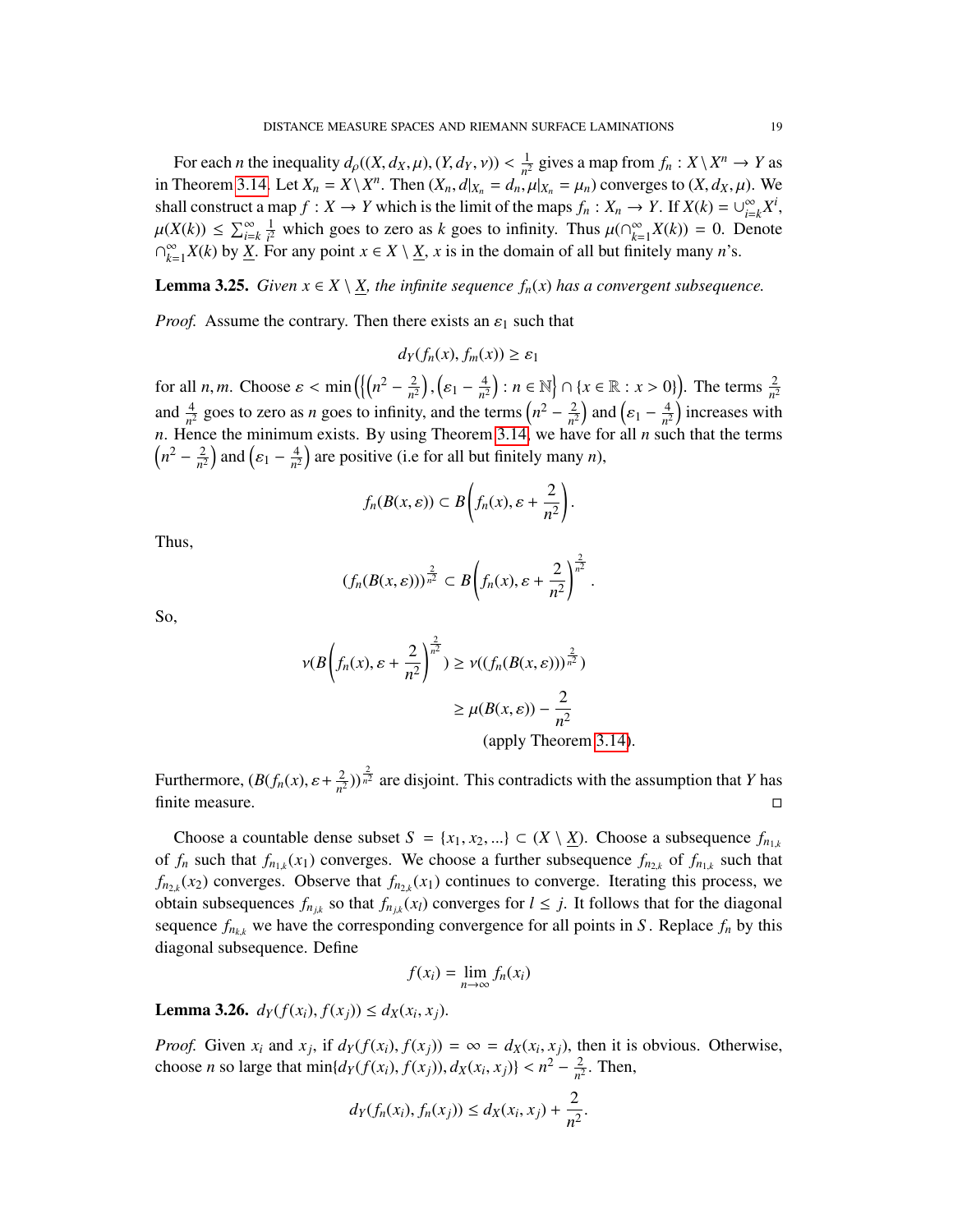Thus,

$$
d_Y(f(x_i), f(x_j)) = \lim_{n \to \infty} d_Y(f_n(x_i), f_n(x_j))
$$
  

$$
\leq \lim_{n \to \infty} d_X(x_i, x_j) + \frac{2}{n^2}.
$$

As  $\frac{2}{n^2}$  tends to zero as *n* tends to infinity we have the result.

<span id="page-19-0"></span>**Lemma 3.27.** *d*<sub>*Y*</sub>(*f*(*x*<sub>*i*</sub>), *f*(*x*<sub>*j*</sub>)) ≥ *d*<sub>*X*</sub>(*x*<sub>*i*</sub>, *x*<sub>*j*</sub>).

*Proof.* Given  $x_i$  and  $x_j$ , if  $d_Y(f(x_i), f(x_j)) = \infty = d_X(x_i, x_j)$ , then it is obvious. Otherwise, choose *n* so large that  $\min\{d_Y(f(x_i), f(x_j)), d_X(x_i, x_j)\} < n^2 - \frac{2}{n^2}$  $\frac{2}{n^2}$ . Then,

$$
d_Y(f_n(x_i), f_n(x_j)) \ge d_X(x_i, x_j) - \frac{2}{n^2}.
$$

Thus,

$$
d_Y(f(x_i), f(x_j)) = \lim_{n \to \infty} d_Y(f_n(x_i), f_n(x_j))
$$
  

$$
\geq \lim_{n \to \infty} d_X(x_i, x_j) - \frac{2}{n^2}.
$$

As  $\frac{2}{n^2}$  tends to zero as *n* tends to infinity we have the result.

From Lemma [3.26](#page-18-0) and Lemma [3.27](#page-19-0) we have

<span id="page-19-1"></span>Lemma 3.28. *The map f is an isometry on S .*

As *S* is dense in *X*  $\setminus$  *X* given any point *X*  $\setminus$  *X* there exist a sequence  $s_n \in S$  such that  $d_X(s_n, x)$  tends to 0. Define  $f(x) = \lim_{n \to \infty} f(s_n)$  where  $s_n$  tends to *x* as *n* tends to ∞.

*The map f is well defined:* Let  $\langle s_n \rangle_n$  and  $\langle t_n \rangle_n$  be two sequence which converge to *x*. Then the sequence  $s_1, t_1, s_2, t_2, \ldots$  is Cauchy and so is the sequence  $f(s_1)$ ,  $f(t_1)$ ,  $f(s_2)$ ,  $f(t_2)$ , ... by Lemma [3.28.](#page-19-1) Thus it converges and has the same limit as  $\langle f(s_n) \rangle_n$  and  $\langle f(t_n) \rangle_n$ . Hence lim<sub>*n*→∞</sub>  $f(s_n) = \lim_{n \to \infty} f(t_n)$ .

*The map f is an isometry:* Given two points  $x, x' \in X \setminus \underline{X}$  consider sequences  $\langle s_n \rangle_n \subset S$  and  $\langle t \rangle \subset S$  such that separations to  $x'$  and the sequence  $\langle s_n \rangle_n \subset S$  and  $\langle t_n \rangle_n \subset S$  such that  $s_n$  converges to *x* and  $t_n$  converges to *x*'. Then,

$$
d_Y(f(x), f(x')) \le d_Y(f(x), f(s_n)) + d_Y(f(s_n), f(t_n)) + d_Y(f(t_n), f(x'))
$$
  

$$
\le d_Y(f(x), f(s_n)) + d_X(s_n, t_n) + d_Y(f(t_n), f(x'))
$$

Similarly,  $d_Y(f(s_n), f(t_n)) \le d_Y(f(x), f(s_n)) + d_Y(f(x), f(x')) + d_Y(f(t_n), f(x'))$  implies that

$$
d_Y(f(x), f(x')) \ge d_Y(f(s_n), f(t_n)) - (d_Y(f(x), f(s_n)) + d_Y(f(t_n), f(x'))
$$
  
=  $d_X(s_n, t_n) - (d_Y(f(x), f(s_n)) + d_Y(f(t_n), f(x'))$ .

As  $d_Y(f(x), f(s_n))$ ,  $d_Y(f(t_n), f(x'))$  tends to zero and  $d_X(s_n, t_n)$  tends to  $d_X(x, x')$  we have the result.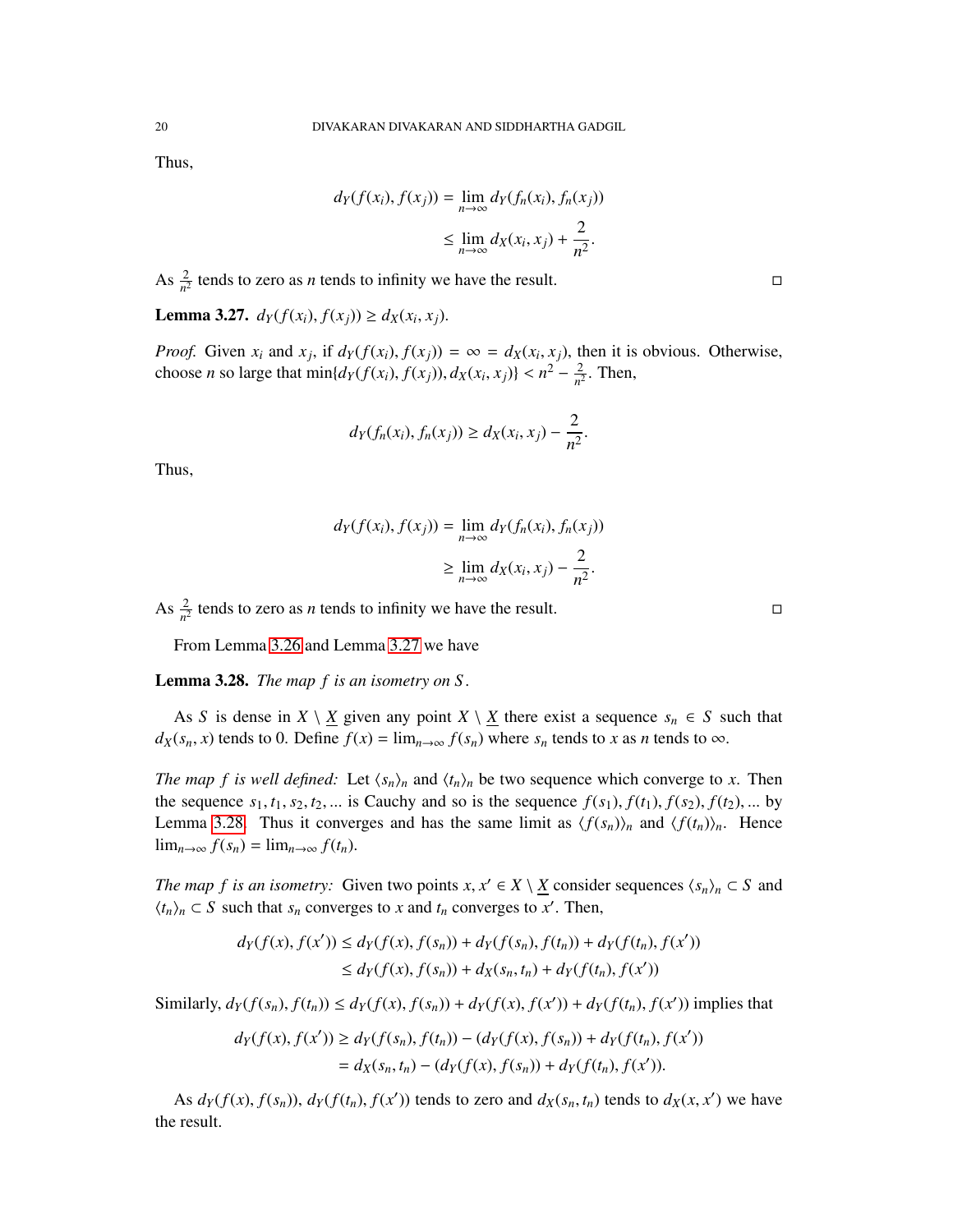*Extend f:* Let *U* be the interior of *X*. Clearly  $\mu(U) \le \mu(X) = 0$ . Extend *f* to  $X \setminus U$  as follows. Given any point in  $x \in X \setminus U$  there exists a sequence of points  $x_n \in X \setminus X$  such that  $x_n$ converges to *x*. Define  $f(x) = \lim_{n \to \infty} f(x_n)$ . This is well defined as *f* is an isometry on  $X \setminus X$ . *U* is an open set. So,  $X \setminus U$  is closed. Let  $y_n \in f(X \setminus U)$  and  $y_n$  converges to  $y$ . If  $y_n = f(x_n)$ , *f* is an isometry and  $y_n$  converges imply that  $x_n$  converges to some point *x*. This  $x \in X \setminus U$  as *X*  $\setminus$  *U* is closed. So, *y* ∈ *f*(*X*  $\setminus$  *U*). Thus, *f*(*X*  $\setminus$  *U*) is closed. Let *V* = *Y*  $\setminus$  (*f*(*X*  $\setminus$  *U*)). Then *V* is open.

*The map f preserves measure:* Given  $\varepsilon > 0$  there exists  $N(\varepsilon) \in \mathbb{N}$  such that for all  $n \ge N(\varepsilon)$ ,  $(f^{-1}(E)) \subset f_n^{-1}(E^{\varepsilon})$ . Thus, for all  $n \ge N(\varepsilon)$ ,

$$
\mu\left(f^{-1}(E)\right) \leq \mu\left(f_n^{-1}\left(E^{\varepsilon}\right)\right) \leq \nu\left(E^{\varepsilon+\frac{2}{n^2}}\right) + \frac{2}{n^2}.
$$

Let *C* be a closed set in *Y*. We have for all  $\varepsilon > 0$ ,  $\mu(f^{-1}(C)) \le \nu(C^{\varepsilon + \frac{2}{n^2}}) + \frac{2}{n^2}$  $\frac{2}{n^2}$ . Fix an *ε* and choose *n* so large that  $\frac{2}{n^2} < \varepsilon$ . We have  $\mu(f^{-1}(C)) \le \nu(C^{2\varepsilon}) + \varepsilon$ . As *C* is a closed set, given any open set *U* containing *C*, there exists a number  $\varepsilon$  such that  $C^{\varepsilon} \subset U$ . Using the feat that  $v(C) = \inf \{v(L) : U \text{ is an open set containing } C\} = \inf \{v(C^{\varepsilon}) : \varepsilon > 0\}$  we have the fact that  $v(C) = \inf \{v(U) : U \text{ is an open set containing } C\} = \inf \{v(C^{\varepsilon}) : \varepsilon > 0\}$  we have,<br>  $u(f^{-1}(C)) \leq v(C)$  is not require measures and f estisfies  $u(f^{-1}(C)) \leq v(C)$  for all algoed  $\mathbf{r}$  $(f^{-1}(C)) \le v(C)$ .  $\mu$ ,  $\nu$  are regular measures and *f* satisfies  $\mu\left(f^{-1}(C)\right) \le v(C)$  for all closed sets imply that  $\mu\left(f^{-1}(E)\right) \le \nu(E)$  for all sets.

Lemma 3.29.  $v(f(X \setminus U)) = v(Y)$ 

*Proof.*

$$
\nu(Y) \le \nu \left( f_n \left( X \setminus X^n \right)^{\frac{2}{n^2}} \right) + \frac{2}{n^2}
$$
  
 
$$
\le \mu \left( f_n^{-1} \left( f_n \left( X \setminus X^n \right)^{\frac{4}{n^2}} \right) \right) + \frac{4}{n^2} \left\{ \text{by Lemma 3.21} \right\}
$$

Lemma 3.30.  $f_n^{-1}\left(f_n\left(X\setminus X^n\right)^{\frac{4}{n^2}}\right)\subset (X\setminus X^n)^{\frac{4}{n^2}}$ 

*Proof.*

$$
x \in f_n^{-1}\left(f_n\left(X \setminus X^n\right)^{\frac{4}{n^2}}\right) \implies f_n(x) \in f_n\left(X \setminus X^n\right)^{\frac{4}{n^2}}
$$
  

$$
\implies \exists y \in X \setminus X^n \text{ s.t } d_Y(f_n(x), f_n(y)) < \frac{4}{n^2} < n^2 - \frac{2}{n^2}(\forall n \ge 2)
$$

Thus,  $d_X(x, y) = d_Y(f_n(x), f_n(y)) < \frac{4}{n^2}$  $\frac{4}{n^2}$ , that is,  $x \in (X \setminus X^n)^{\frac{4}{n^2}}$ . As  $x \in f_n^{-1}(\int f_n(X \setminus X^n)^{\frac{4}{n^2}})$  was arbitrary,  $f_n^{-1}\left(f_n\left(X\setminus X^n\right)^{\frac{4}{n^2}}\right) \subset \left(X\setminus X^n\right)^{\frac{4}{n^2}}$ .

So,

$$
\nu(Y) \le \mu\left(f_n^{-1}\left(f_n\left(X \setminus X^n\right)^{\frac{4}{n^2}}\right)\right) + \frac{4}{n^2}
$$
  
\n
$$
\le \mu\left((X \setminus X^n)^{\frac{4}{n^2}}\right) + \frac{4}{n^2}
$$
  
\n
$$
\le \mu(X) + \frac{4}{n^2}
$$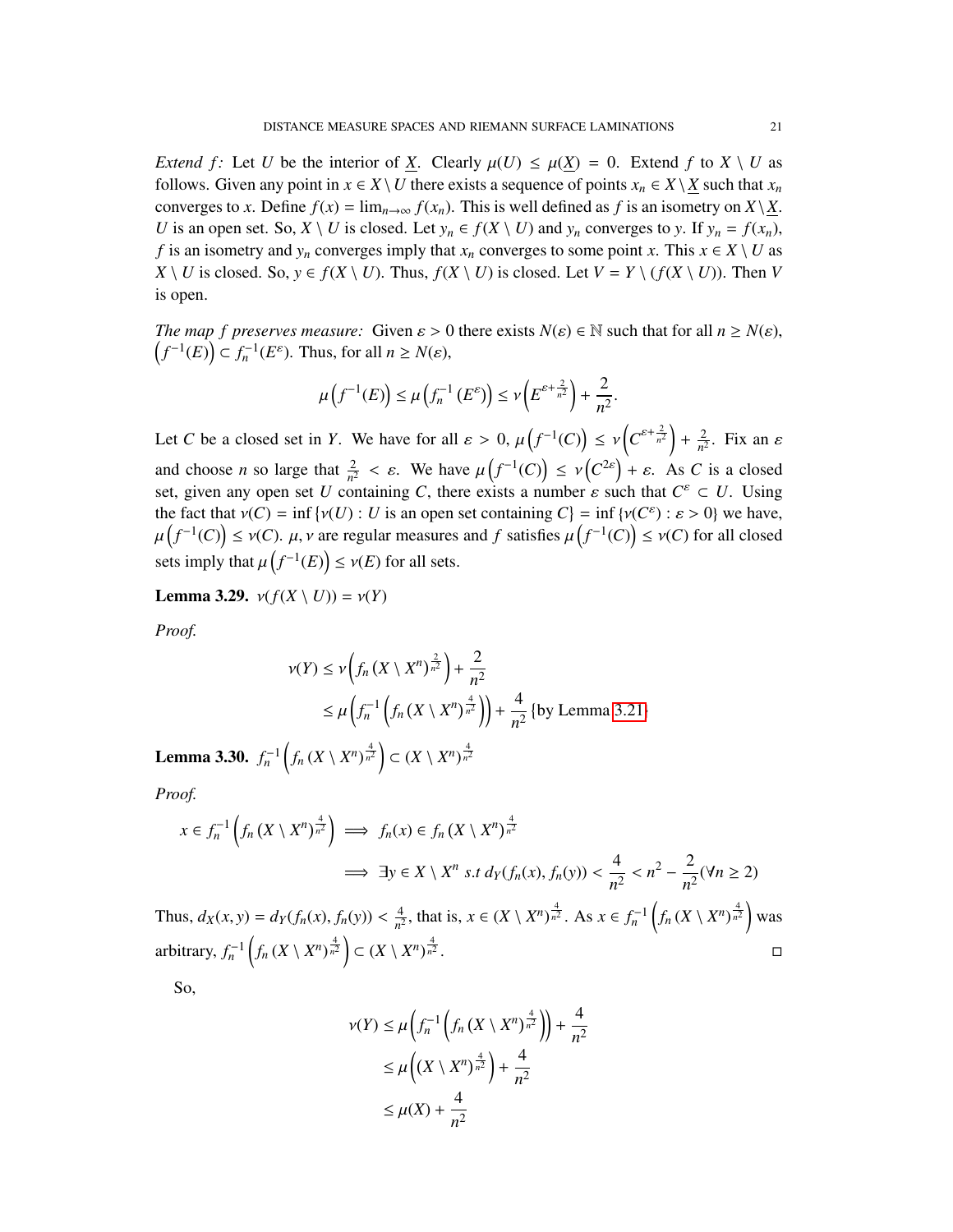As the inequality  $v(Y) \leq \mu(X) + \frac{4}{n^2}$  $\frac{4}{n^2}$  holds for every *n*,  $v(Y) \le \mu(X)$ . On the other hand the inequality  $\mu(f^{-1}(E)) \leq \nu(E)$  gives,

$$
\nu(Y) \le \mu(X) = \mu(X \setminus U) \le \mu(f^{-1}(f(X \setminus U))) \le \nu(f(X \setminus U)).
$$

Also,  $v(f(X \setminus U)) \le v(Y)$  as  $f(X \setminus U) \subset Y$ . So,  $v(f(X \setminus U)) = v(Y)$ .

Lemma 3.31. *If E is any set in Y, then,*

$$
\mu\left(f^{-1}\left(E^{2\varepsilon}\right)\right) \leq \mu\left(f^{-1}\left(\left(E \cap (Y \setminus V)\right)^{2\varepsilon}\right)\right) + \mu\left(f^{-1}\left(\left(E \cap V\right)^{2\varepsilon}\right)\right).
$$

*Proof.* Now,  $v(E) \leq \mu \left( f_n^{-1} \left( E^{\frac{2}{n^2}} \right) \right) + \frac{2}{n^2}$  $\frac{2}{n^2}$  by Lemma [3.21.](#page-17-1) Given  $\varepsilon > 0$  there exists a  $N(\varepsilon) \in \mathbb{N}$ such that for all  $n \ge N(\varepsilon)$ ,  $f_n^{-1}\left(E^{\frac{2}{n^2}}\right) \subset f^{-1}\left(E^{\frac{2}{n^2}+\varepsilon}\right)$ . Thus,

$$
\nu(E) \le \mu\left(f_n^{-1}\left(E^{\frac{2}{n^2}}\right)\right) + \frac{2}{n^2} \le \mu\left(f^{-1}\left(E^{\frac{2}{n^2} + \varepsilon}\right)\right) + \frac{2}{n^2}.
$$

Note that

$$
f^{-1}\left(E^{\frac{2}{n^2}+\varepsilon}\right) = f^{-1}\left(((E \cap (Y \setminus V)) \cup (E \cap V))^{\frac{2}{n^2}+\varepsilon}\right)
$$
  
= 
$$
f^{-1}\left((E \cap (Y \setminus V))^{\frac{2}{n^2}+\varepsilon} \cup (E \cap V)^{\frac{2}{n^2}+\varepsilon}\right)
$$
  

$$
\subset f^{-1}\left((E \cap (Y \setminus V))^{\frac{2}{n^2}+\varepsilon}\right) \cup f^{-1}\left((E \cap V)^{\frac{2}{n^2}+\varepsilon}\right)
$$

Thus,  $\mu\left(f^{-1}\left(E^{\frac{2}{n^2}+\varepsilon}\right)\right) \leq \mu\left(f^{-1}\left((E \cap (Y \setminus V))^{\frac{2}{n^2}+\varepsilon}\right)\right) + \mu\left(f^{-1}\left((E \cap V)^{\frac{2}{n^2}+\varepsilon}\right)\right)$ . Fix an  $\varepsilon$  and choose *n* so large that  $\frac{2}{n^2} < \varepsilon$ . Then,

$$
\mu\left(f^{-1}\left(E^{2\varepsilon}\right)\right) \leq \mu\left(f^{-1}\left((E \cap (Y \setminus V))^{2\varepsilon}\right)\right) + \mu\left(f^{-1}\left((E \cap V)^{2\varepsilon}\right)\right).
$$

Let *C* be a closed set in *Y*. As *C* is a closed set and *V* is an open set,  $C \cap V$  is closed. So, for sufficiently small  $\varepsilon$ ,  $(C \cap V)^{2\varepsilon} \subset V$ . So,  $\mu(f^{-1}((C \cap V)^{2\varepsilon})) = 0$ , that is,  $\mu(f^{-1}(C^{2\varepsilon})) \le$  $\mathbf{r}$  $(f^{-1}((C \cap (Y \setminus V))^{2\varepsilon})$ . Observe that,

**Lemma 3.32.**  $f^{-1}((C \cap (Y \setminus V))^{2\varepsilon}) \subset (f^{-1}(C))^{2\varepsilon}$ 

*Proof.*

$$
x \in f^{-1} \left( (C \cap (Y \setminus V))^{2\varepsilon} \right) \implies f(x) \in (C \cap (Y \setminus V))^{2\varepsilon}
$$
  
\n
$$
\implies f(x) \in (C \cap (f(X \setminus U)))^{2\varepsilon}
$$
  
\n
$$
\implies \exists y \in X \setminus U \text{ s.t } f(y) \in C \text{ and } D(f(x), f(y)) < 2\varepsilon
$$
  
\n
$$
\implies x \in (f^{-1}(C))^{2\varepsilon} \{f \text{ is an isometry}\}.
$$

As  $x \in f^{-1}((C \cap (Y \setminus V))^{2\varepsilon})$  was arbitrary,  $f^{-1}((C \cap (Y \setminus V))^{2\varepsilon}) \subset (f^{-1}(C))^{2\varepsilon}$ .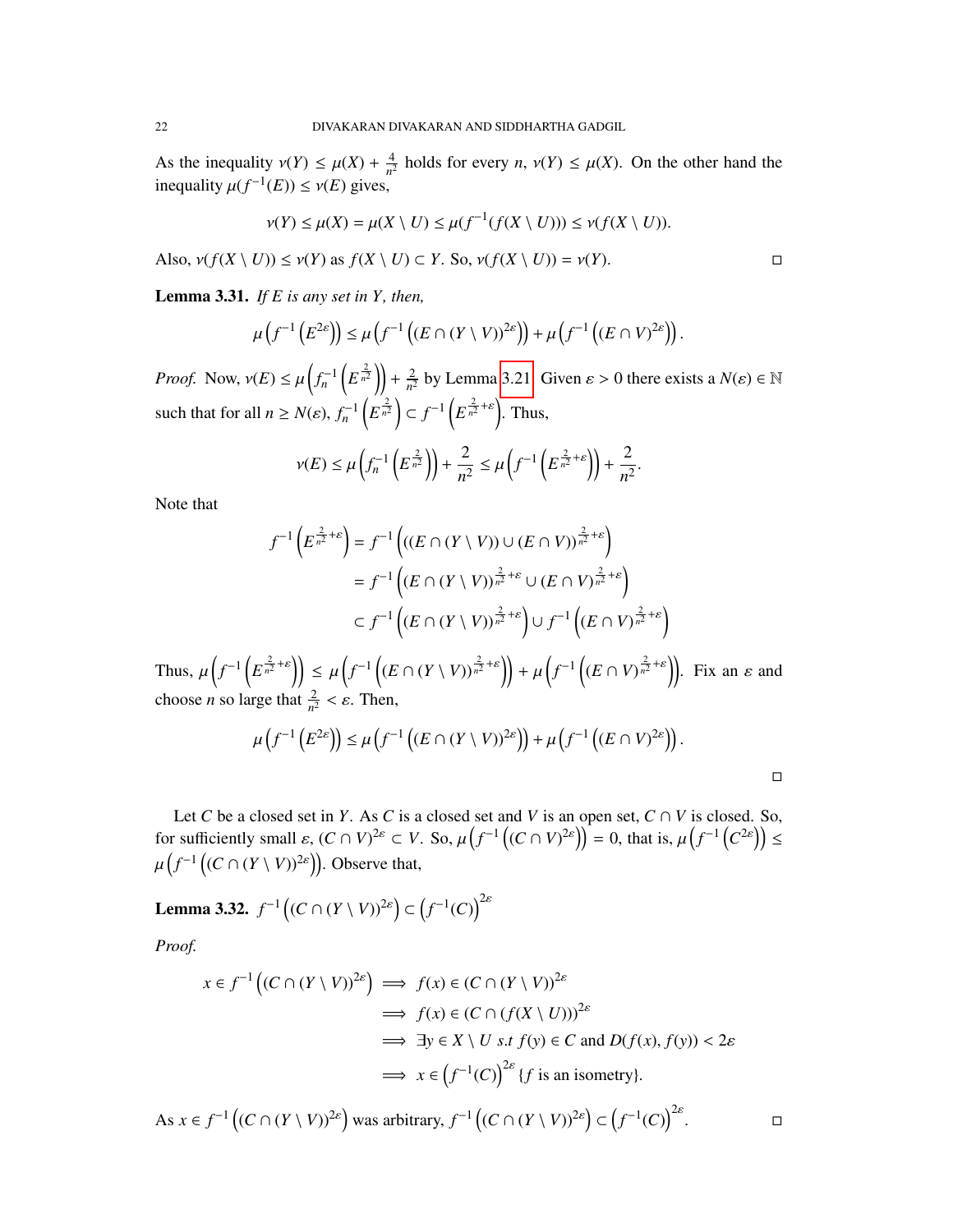So,

$$
\nu(E) \le \mu\left(f^{-1}\left(C^{2\varepsilon}\right)\right) + 2\varepsilon
$$
  
\n
$$
\le \mu\left(f^{-1}\left(\left(C \cap (Y \setminus V)\right)^{2\varepsilon}\right)\right) + 2\varepsilon
$$
  
\n
$$
\le \mu\left(\left(f^{-1}\left(C\right)\right)^{2\varepsilon}\right) + 2\varepsilon
$$

Note that *C* is closed implies that  $f^{-1}(C)$  is also closed. Using the fact that  $\mu(f^{-1}(C)) = \inf_{\alpha} \{ \mu(I) : U \text{ is an open set containing } f^{-1}(C) \} = \inf_{\alpha} \{ \mu(f^{-1}(C))^{\delta} \}$ ; a a close have  $\inf \{ \mu(U) : U \text{ is an open set containing } f^{-1}(C) \} = \inf \{ \text{ }$  $\mathbf{r}$  $((f^{-1}(C))^{\epsilon}) : \epsilon > 0$  we have,

$$
\mu(f^{-1}(C)) \ge \nu(C).
$$

Hence,  $\mu(f^{-1}(C)) = \nu(C)$  for every closed set *C*. As  $\mu, \nu$  are regular measures and *f* persons the measure of every closed set *f* is measure preserving. preserves the measure of every closed set, *f* is measure preserving.

Thus, the function  $f: X \to Y$  is a measure preserving isometry. So, we have completed the proof of Theorem [3.24.](#page-17-2)

## 3.6. Limit map between limit spaces.

<span id="page-22-0"></span>**Proposition 3.33.** *Let*  $(X, d_X, \mu)$ ,  $(Y, d_Y, \nu)$  *be complete separable distance measure spaces.* Let  $(X^n, d_{X^n}, \mu^n)$ ,  $(Y^n, d_{Y^n}, v^n)$  be such that,  $d_{\rho}(X^n, X)$  converges to 0 and  $d_{\rho}(Y^n, Y)$  converges<br>to 0. Given measure preserving isometries  $f^n \sim X^n$ .  $X^n$  we can construct a measure *to* 0. Given measure preserving isometries  $f^n$  :  $X^n \rightarrow Y^n$  we can construct a measure *preserving isometry*  $f : X \setminus X \to Y$  where  $X \subset X$  *is a set of measure zero.* 

*Proof.* This proof is very similar to the proof of Proposition [3.24.](#page-17-2) Again, the proof of this theorem will take the whole of this subsection. To summarize, we construct maps  $\varphi^n \circ f^n \circ \psi^n(x)$  as *n* tends to infinity. We will prove that such a limit exists, it is a measure  $\chi^n$  :  $(Y^n \setminus \widetilde{Y}^n) \to Y$  and  $\psi^n$  :  $(X \setminus \widehat{X}^n) \to X^n$  as in Theorem [3.14](#page-14-1) and take the limit of  $n \circ f^n$  or  $\chi^n(x)$  as *n* tonds to infinity. We will prove that such a limit oxists it is a magnum preserving isometry from  $X \setminus \underline{X}$  (for some set  $\underline{X}$  we define) to *Y*, and  $\underline{X}$  has measure zero.

As  $d_{\rho}(Y^n, Y)$  converges to 0, without loss of generality, we can assume that  $\delta_2^n = d_{\rho}(Y^n, Y) < \delta_2$  *d* (*Y<sup>n</sup>*, *Y*) converges to 0, without loss of generality, we can assume that  $S^n$ 1  $\frac{1}{n^2}$ . As  $d_p(X^n, X)$  converges to 0, without loss of generality, we can assume that  $\delta_1^n =$  $d_p(X^n, X) < \frac{\frac{1}{n^2} - \delta_2^n}{4}$ . First construct maps  $\varphi^n : (Y^n \setminus \widetilde{Y^n}) \to Y$  and  $\psi^n : (X \setminus \widehat{X^n}) \to X^n$ , as in Theorem [3.14.](#page-14-1) Let  $X(k) = \bigcup_{i=1}^{\infty}$  $\sum_{i=k}^{\infty} \widehat{X}^i$ ,  $Y(k) = \bigcup_{i=1}^{\infty}$  $\sum_{i=k}^{\infty} (\psi^n)^{-1} \left( (f^n)^{-1} \left( \widetilde{Y^n} \right) \right)$  and  $\underline{X} = \left[ \bigcap_{n=k}^{\infty} \right]$  $\sum_{n=1}^{\infty} X(k)$  ∪ h ∩ ∞  $\sum_{n=1}^{\infty} Y(k)$ .

**Lemma 3.34.**  $\mu(X) = 0$ .

*Proof.* Note that,  $\mu(X(k)) \leq \sum_{i=k}^{\infty} \frac{1}{i^2}$  $\frac{1}{i^2}$  which goes to zero as *k* goes to infinity. Thus, the measure  $\mu\left(\bigcap_{k=1}^{\infty}$  $\binom{\infty}{k-1}X(k)$  = 0. On the other hand, the following computation shows that the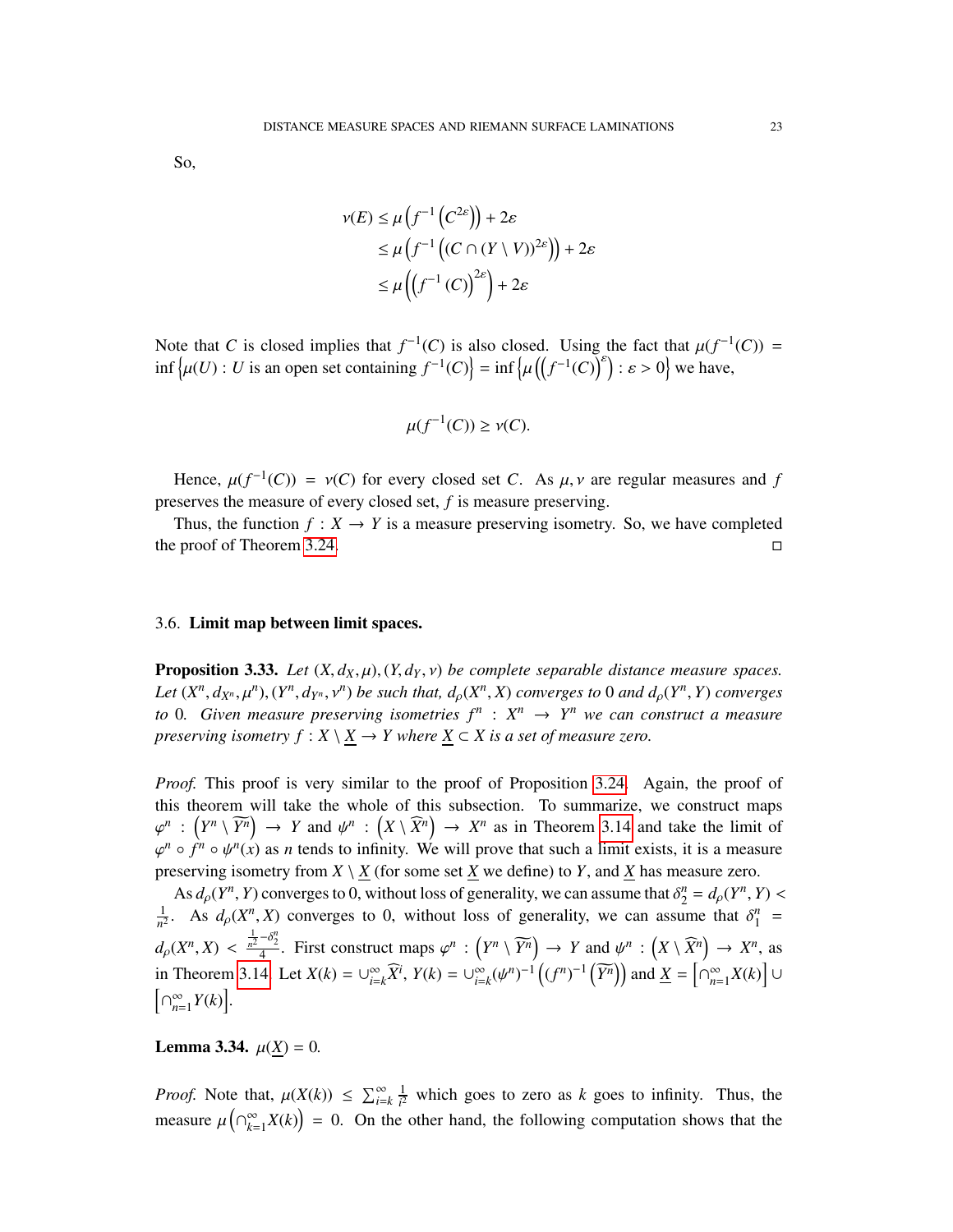measures  $\mu(Y(k))$  goes to zero as *k* goes to infinity.

$$
\mu(Y(k)) \leq \sum_{i=k}^{\infty} \mu \left( (\psi^k)^{-1} \left( (f^k)^{-1} \left( \widetilde{Y^k} \right) \right) \right)
$$
  
\n
$$
\leq \sum_{i=k}^{\infty} \mu^k \left( \left( (f^k)^{-1} \left( \widetilde{Y^k} \right) \right)^{\frac{\frac{1}{k^2} - \delta_2^k}{4}} \right) + \frac{\frac{1}{k^2} - \delta_2^k}{4} \quad \{Theorem 3.14\}
$$
  
\n
$$
= \sum_{i=k}^{\infty} \mu^k \left( (f^k)^{-1} \left( \widetilde{Y^k} \right)^{\frac{\frac{1}{k^2} - \delta_2^k}{4}} \right) \right) + \frac{\frac{1}{k^2} - \delta_2^k}{4} \quad \{f^k \text{ is an isometry} \}
$$
  
\n
$$
= \sum_{i=k}^{\infty} \nu^k \left( \widetilde{Y^k} \right)^{\frac{\frac{1}{k^2} - \delta_2^k}{4}} + \frac{\frac{1}{k^2} - \delta_2^k}{4} \quad \{f \text{ is measure preserving} \}
$$
  
\n
$$
\leq \sum_{i=k}^{\infty} \frac{\frac{1}{k^2} + \delta_2^k}{2} + \frac{\frac{1}{k^2} - \delta_2^k}{4} \quad \{Lemma 3.15\}
$$
  
\n
$$
= \sum_{i=k}^{\infty} \frac{\frac{3}{k^2} + \delta_2^k}{4}
$$
  
\n
$$
\leq \sum_{i=k}^{\infty} \frac{1}{k^2}.
$$

goes to zero as *k* goes to infinity. Thus  $\mu\left(\bigcap_{k=1}^{\infty} I_k\right)$  $\sum_{k=1}^{\infty} Y(k) = 0$ . Hence  $\mu(\underline{X}) = 0$ .

**Lemma 3.35.** *Given a point*  $x \in (X \setminus \underline{X})$ *, the infinite sequence*  $\varphi^n \circ f^n \circ \psi^n(x)$  *has a convergent* subsequence *subsequence.*

*Proof.* Assume the contrary. Then there exists an  $\varepsilon_1$  such that

$$
d_Y(\varphi^n \circ f^n \circ \psi^n(x), \varphi^m \circ f^m \circ \psi^m(x)) \ge \varepsilon_1
$$
  
Choose  $\varepsilon < \min \left( \left\{ \left( \frac{1}{\delta_1^n} - 2\delta_1^n \right), \left( \frac{1}{\delta_2^n} - 2\delta_1^n - 2\delta_2^n \right), \left( \varepsilon_1 - 4\delta_1^n - 4\delta_2^n \right) : n \in \mathbb{N} \right\} \cap \{x \in \mathbb{R} : x > 0 \} \right).$   
As *n* goes to infinity,  $\delta_i^n$  goes to zero and the terms  $\left( \frac{1}{\delta_1^n} - 2\delta_1^n \right), \left( \frac{1}{\delta_2^n} - 2\delta_1^n - 2\delta_2^n \right), \left( \varepsilon_1 - 4\delta_1^n - 4\delta_2^n \right)$   
becomes bigger and bigger. Hence the minimum exists. By using Theorem 3.14 twice, we have for all *n* such that all the three terms  $\left( \frac{1}{\delta_1^n} - 2\delta_1^n \right), \left( \frac{1}{\delta_2^n} - 2\delta_1^n - 2\delta_2^n \right), \left( \varepsilon_1 - 4\delta_1^n - 4\delta_2^n \right)$  are positive (i.e for all but finitely many *n*),

$$
\varphi^n \circ f^n \circ \psi^n(B(x,\varepsilon)) \subset B(\varphi^n \circ f^n \circ \psi^n(x), \varepsilon + 2\delta_1^n + 2\delta_2^n).
$$

Thus,

$$
(\varphi^n \circ f^n \circ \psi^n(B(x,\varepsilon)))^{2\delta_1^n + 2\delta_2^n} \subset (B(\varphi^n \circ f^n \circ \psi^n(x), \varepsilon + 2\delta_1^n + 2\delta_2^n))^{2\delta_1^n + 2\delta_2^n}.
$$

So,

$$
\nu((B(\varphi^n \circ f^n \circ \psi^n(x), \varepsilon + 2\delta_1^n + 2\delta_2^n))^{\frac{2\delta_1^n + 2\delta_2^n}{n}}) \ge \nu((\varphi^n \circ f^n \circ \psi^n(B(x, \varepsilon)))^{2\delta_1^n + 2\delta_2^n})
$$
  

$$
\ge \mu(B(x, \varepsilon)) - 2\delta_1^n - 2\delta_2^n
$$

(apply Theorem [3.14](#page-14-1) twice).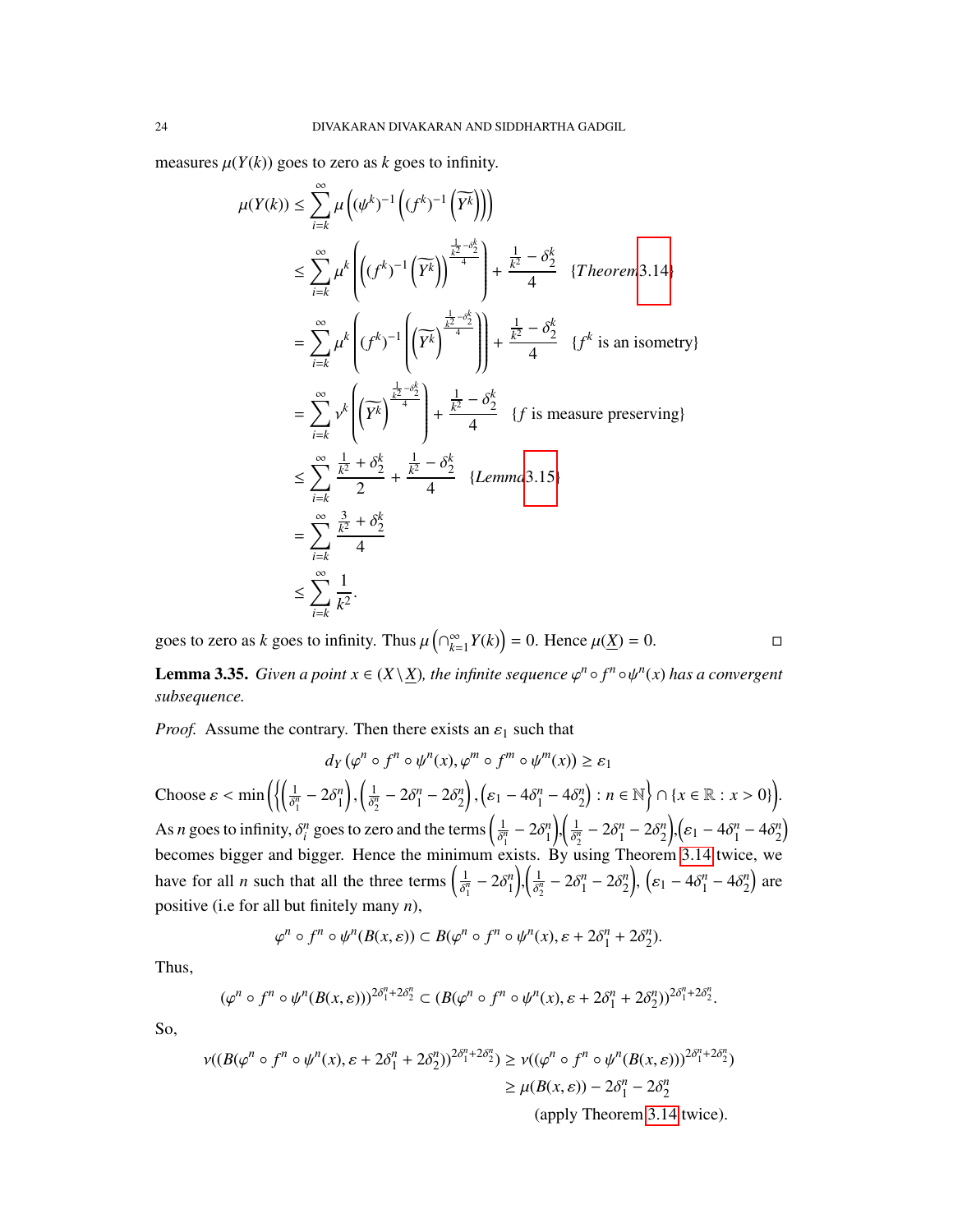Furthermore,  $(B(\varphi^n \circ f^n \circ \psi^n(x), \varepsilon + 2\delta_1^n + 2\delta_2^n))^{\frac{2\delta_1^n + 2\delta_2^n}{n}}$  are disjoint. This contradicts with the assumption that *Y* has finite measure.

Choose a countable dense subset  $S = \{x_1, x_2, ...\} \subset (X \setminus \underline{X})$ . Choose a subsequence  $\varphi^{n_{1,k}} \circ$  $f^{n_{1,k}} \circ \psi^{n_{1,k}}$  of  $\varphi^n \circ f^n \circ \psi^n$  such that  $\varphi^{n_{1,k}} \circ f^{n_{1,k}} \circ \psi^{n_{1,k}}(x_1)$  converges. We choose a further subsequence  $\varphi^{n_{2,k}} \circ f^{n_{2,k}} \circ \psi^{n_{2,k}}$  of  $\varphi^{n_{1,k}} \circ f^{n_{1,k}} \circ \psi^{n_{1,k}}$  such that  $\varphi^{n_{2,k}} \circ f^{n_{2,k}} \circ \psi^{n_{2,k}}(x_2)$  converges. Observe that  $\varphi^{n_{2,k}} \circ f^{n_{2,k}} \circ \psi^{n_{2,k}}(x_1)$  continues to converge. Iterating this process, we obtain subsequences  $\varphi^{n_{jk}} \circ f^{n_{jk}} \circ \psi^{n_{jk}}$  so that  $\varphi^{n_{jk}} \circ f^{n_{jk}} \circ \psi^{n_{jk}}(x_l)$  converges for  $l \leq j$ . It follows that for the diagonal sequence  $\varphi^{n_{k,k}} \circ f^{n_{k,k}} \circ \psi^{n_{k,k}}$  we have the corresponding convergence for all points in  $S$ . Bonlace  $\varphi^{n_k} \circ f^{n_k} \circ \psi^{n_k}$  by this diagonal subsequence. Define all points in *S*. Replace  $\varphi^n \circ f^n \circ \psi^n$  by this diagonal subsequence. Define

$$
f(x_i) = \lim_{n \to \infty} \varphi^n \circ f^n \circ \psi^n(x_i)
$$

<span id="page-24-0"></span>**Lemma 3.36.**  $d_Y(f(x_i), f(x_j)) \leq d_X(x_i, x_j)$ .

*Proof.* Given  $x_i$  and  $x_j$ , if  $d_Y(f(x_i), f(x_j)) = \infty = d_X(x_i, x_j)$ , then it is obvious. Otherwise, choose *n* so large that  $\min\{d_Y(f(x_i), f(x_j)), d_X(x_i, x_j)\} < \min\left\{\frac{1}{\delta_1^y}\right\}$  $\overline{\delta_1^n}$ , 1 δ *n* 2  $\left\}$  –  $2\delta_1^n$  –  $2\delta_2^n$ . Then,

$$
d_Y(\varphi^n \circ f^n \circ \psi^n(x_i), \varphi^n \circ f^n \circ \psi^n(x_j)) \le d_{Y^n}(f^n \circ \psi^n(x_i), f^n \circ \psi^n(x_j)) + 2\delta_2^n
$$
  
=  $d_{X^n}(\psi^n(x_i), \psi^n(x_j)) + 2\delta_2^n$   
 $\le d_X(x_i, x_j) + 2\delta_1^n + 2\delta_2^n$ .

Thus,

$$
d_Y(f(x_i), f(x_j)) = \lim_{n \to \infty} d_Y(\varphi^n \circ f^n \circ \psi^n(x_i), \varphi^n \circ f^n \circ \psi^n(x_j))
$$
  
 
$$
\leq \lim_{n \to \infty} d_X(x_i, x_j) + 2\delta_1^n + 2\delta_2^n.
$$

As  $\delta_i^n$  tends to zero as *n* tends to infinity we have the result.

<span id="page-24-1"></span>**Lemma 3.37.** *dY*(*f*(*x<sub>i</sub>*), *f*(*x<sub>j</sub>*)) ≥ *d<sub>X</sub>*(*x<sub>i</sub>*, *x<sub>j</sub>*).

*Proof.* Given  $x_i$  and  $x_j$ , if  $d_Y(f(x_i), f(x_j)) = \infty = d_X(x_i, x_j)$ , then it is obvious. Otherwise, choose *n* so large that  $\min\{d_Y(f(x_i), f(x_j)), d_X(x_i, x_j)\} < \min\left\{\frac{1}{\delta_1^y}\right\}$  $\overline{\delta_1^n}$ , 1  $\overline{\delta_2^n}$  $\Big\}$  – 2 $\delta_1^n$  – 2 $\delta_2^n$ . Then,

$$
d_Y(\varphi^n \circ f^n \circ \psi^n(x_i), \varphi^n \circ f^n \circ \psi^n(x_j)) \ge d_{Y^n}(f^n \circ \psi^n(x_i), f^n \circ \psi^n(x_j)) - 2\delta_2^n
$$
  
=  $d_{X^n}(\psi^n(x_i), \psi^n(x_j)) - 2\delta_2^n$   
 $\ge d_X(x_i, x_j) - 2\delta_1^n - 2\delta_2^n$ .

Thus,

$$
d_Y(f(x_i), f(x_j)) = \lim_{n \to \infty} d_Y(\varphi^n \circ f^n \circ \psi^n(x_i), \varphi^n \circ f^n \circ \psi^n(x_j))
$$
  
 
$$
\geq \lim_{n \to \infty} d_X(x_i, x_j) - 2\delta_1^n - 2\delta_2^n.
$$

As  $\delta_i^n$  tends to zero as *n* tends to infinity we have the result.

From Lemma [3.36](#page-24-0) and Lemma [3.37](#page-24-1) we have

<span id="page-24-2"></span>Lemma 3.38. *The map f is an isometry on S .*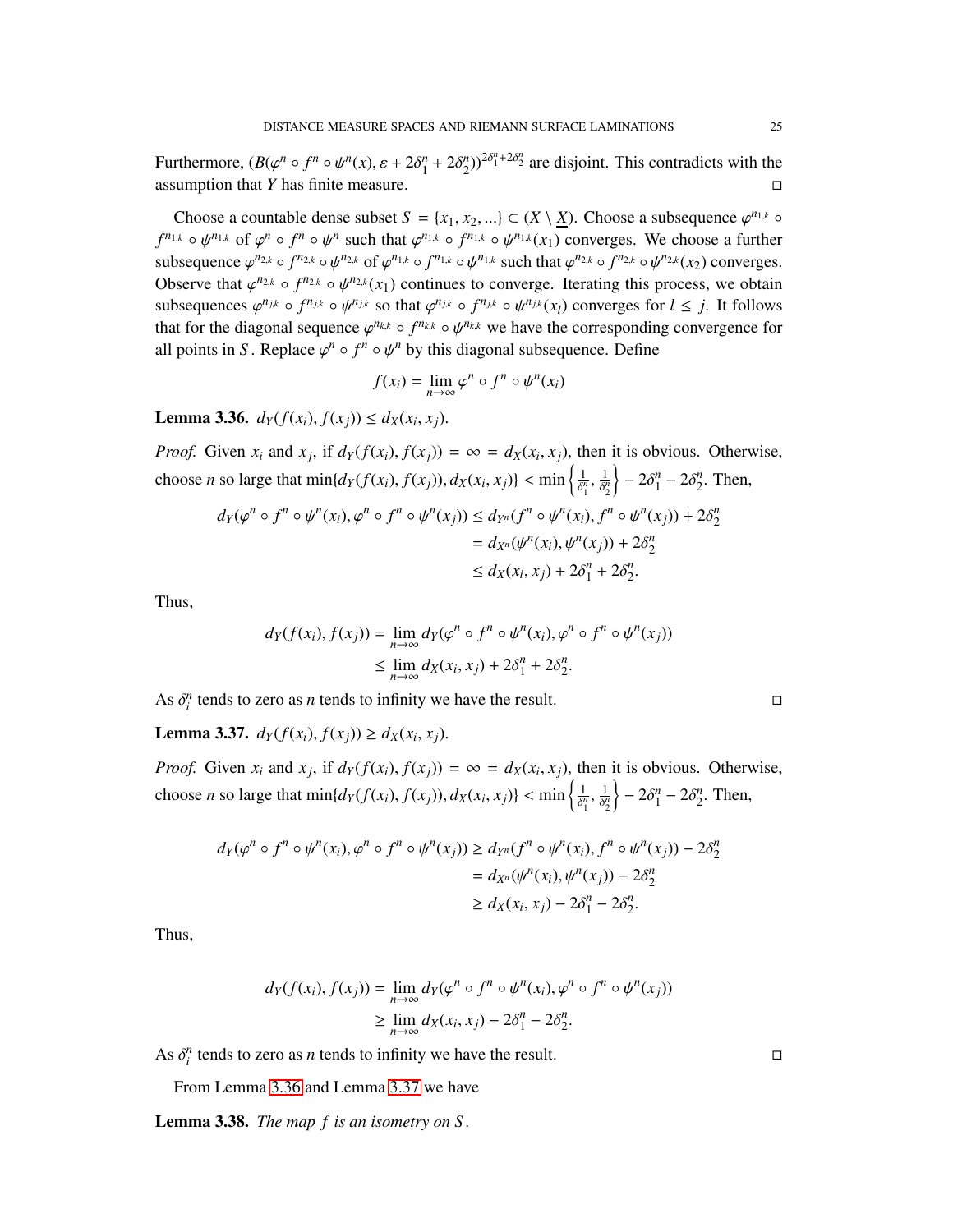As *S* is dense in *X* \ *X* given any point *X* \ *X* there exist a sequence  $s_n \in S$  such that  $d(s_n, x)$ tends to 0. Define  $f(x) = \lim_{n \to \infty} f(s_n)$  where  $s_n$  tends to *x* as *n* tends to  $\infty$ .

*The map f is well defined:* Let  $\langle s_n \rangle_n$  and  $\langle t_n \rangle_n$  be two sequence which converge to *x*. Then the sequence  $s_1, t_1, s_2, t_2, \ldots$  is Cauchy and so is the sequence  $f(s_1)$ ,  $f(t_1)$ ,  $f(s_2)$ ,  $f(t_2)$ , ... by Lemma [3.38.](#page-24-2) Thus it converges and has the same limit as  $\langle f(s_n) \rangle_n$  and  $\langle f(t_n) \rangle_n$ . Hence lim<sub>*n*→∞</sub>  $f(s_n) = \lim_{n \to \infty} f(t_n)$ .

*The map f is an isometry:* Given two points  $x, x' \in X \setminus \underline{X}$  consider sequences  $\langle s_n \rangle_n \subset S$  and  $\langle t \rangle \subset S$  such that separations and techniquences  $\langle s_n \rangle_n \subset S$  $\langle t_n \rangle_n \subset S$  such that  $s_n$  converges to *x* and  $t_n$  converges to *x*'. Then,

$$
d_Y(f(x), f(x')) \le d_Y(f(x), f(s_n)) + d_Y(f(s_n), f(t_n)) + d_Y(f(t_n), f(x'))
$$
  

$$
\le d_Y(f(x), f(s_n)) + d_X(s_n, t_n) + d_Y(f(t_n), f(x'))
$$

Similarly,  $d_Y(f(s_n), f(t_n)) \le d_Y(f(x), f(s_n)) + d_Y(f(x), f(x')) + d_Y(f(t_n), f(x'))$  implies that

$$
d_Y(f(x), f(x')) \ge d_Y(f(s_n), f(t_n)) - (d_Y(f(x), f(s_n)) + d_Y(f(t_n), f(x'))
$$
  
=  $d_X(s_n, t_n) - (d_Y(f(x), f(s_n)) + d_Y(f(t_n), f(x'))$ .

As  $d_Y(f(x), f(s_n))$ ,  $d_Y(f(t_n), f(x'))$  tends to zero and  $d_X(s_n, t_n)$  tends to  $d_X(x, x')$  we have the result.

*The map f preserves measure:*

Lemma 3.39. *If*  $A \subset Y$ ,  $\mu(f^{-1}(A)) \le \nu(A^{\varepsilon+2\delta_1^n + 2\delta_2^n}) + 2\delta_1^n + 2\delta_2^n$ .

*Proof.* If  $E \subset Y$ 

$$
\mu\left((\psi^n)^{-1} \circ (f^n)^{-1} \circ (\varphi^n)^{-1}(E)\right) \leq \mu^n \left(((\psi^n)^{-1} \circ (f^n)^{-1}(E))^{2\delta_2^n}\right) + 2\delta_2^n
$$
  
\n
$$
\leq \mu^n \left((f^n)^{-1} \left(\left((\varphi^n)^{-1}(E)\right)^{2\delta_2^n}\right)\right) + 2\delta_2^n
$$
  
\n(as  $f^n$  is an isometry)  
\n
$$
\leq \nu^n \left(\left((\varphi^n)^{-1}(E)\right)^{2\delta_2^n}\right) + 2\delta_2^n
$$
  
\n(as  $f^n$  is measure preserving)

Observe that,

**Lemma 3.40.**  $((\varphi^n)^{-1}(E))^{2\delta_2^n} \subset (\varphi^n)^{-1}(E^{2\delta_2^n})$ .

*Proof.*  $x \in ((\varphi^n)^{-1}(E))^{2\delta_2^n}$  means that  $d_{Y^n}(x, (\varphi^n)^{-1}(E)) < 2\delta_2^n$ , that is, there exists  $y \in X$  such that  $\mathbb{R}^n$ . that  $\varphi^n(y) \in E$  and  $d_{Y^n}(x, y) < 2\delta_2^n$ . If *n* is large enough so that  $\delta_2^n$  $\frac{1}{2} - 2\delta_2^n$ . So,  $d_Y(\varphi^n(x), \varphi^n(y)) < d_{Y^n}(x, y) + 2\delta_2^n$ . Thus,  $x \in (\varphi^n)^{-1} (E^{2\delta_2^n})$ . As  $x \in ((\varphi^n)^{-1}(E))^{2\delta_2^n}$ 1  $\frac{1}{2}$  then,  $d_{Y^n}(x, y) < 2\delta_2^n$ was arbitrary,  $((\varphi^n)^{-1}(E))^{2\delta_2^n} \subset (\varphi^n)^{-1}(E^{2\delta_2^n})$ .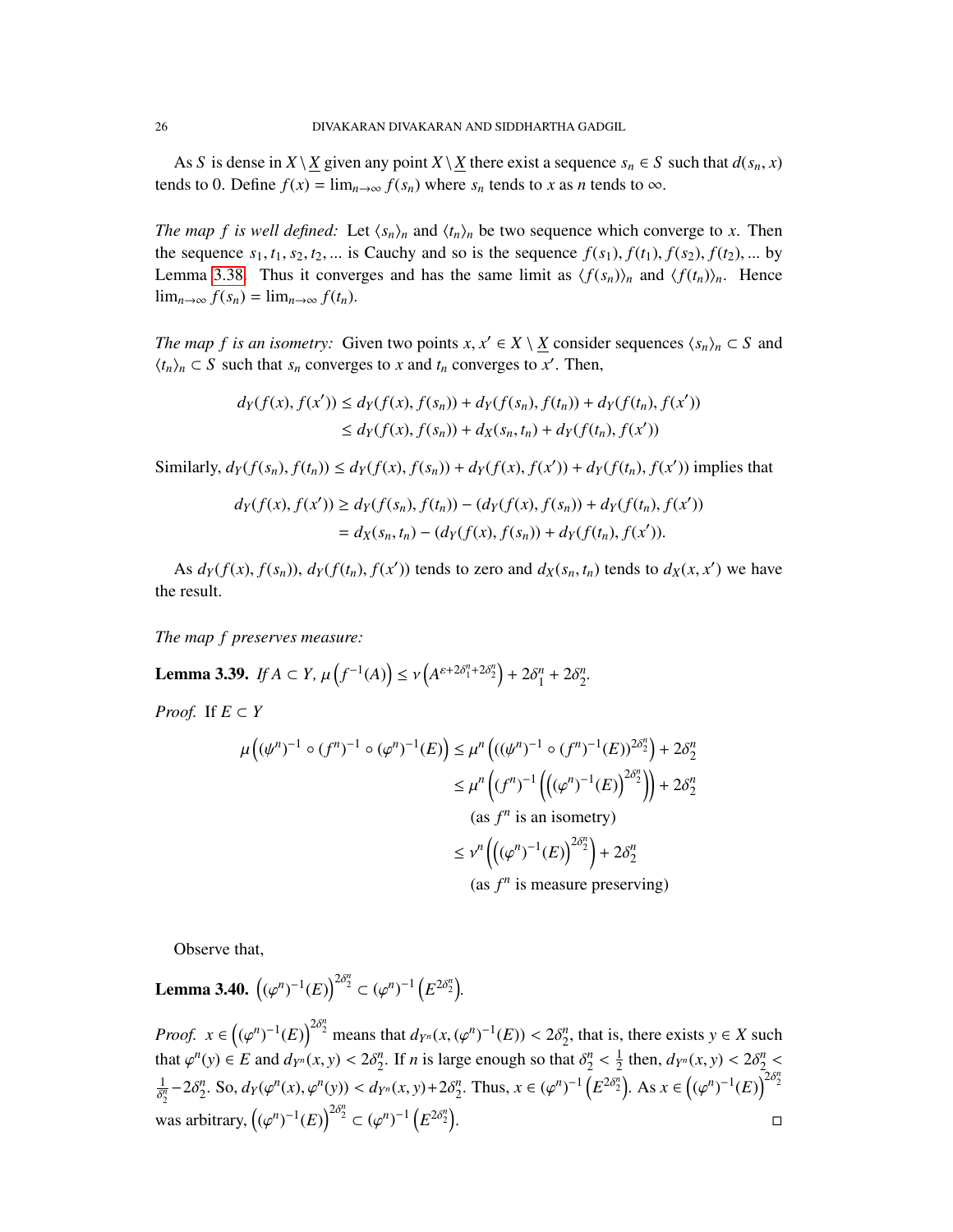Thus,

$$
\mu((\psi^n)^{-1} \circ (f^n)^{-1} \circ (\varphi^n)^{-1}(E)) \le \nu^n \left( \left( (\varphi^n)^{-1}(E) \right)^{2\delta_2^n} \right) + 2\delta_2^n
$$
  

$$
\le \nu^n \left( (\varphi^n)^{-1} \left( E^{2\delta_2^n} \right) \right) + 2\delta_2^n
$$
  

$$
\le \nu \left( E^{2\delta_1^n + 2\delta_2^n} \right) + 2\delta_1^n + 2\delta_2^n.
$$

Let *A* ⊂ *Y* be arbitrary, given  $\varepsilon > 0$  there exists *N*( $\varepsilon$ ) such that,  $f^{-1}(A)$  is contained in  $\frac{a_1-1}{2}$  o  $\frac{f^{n-1}-1}{2}$  ( $A^{\varepsilon}$ ) for all  $n > N(\varepsilon)$ . Thus  $(\psi^n)^{-1} \circ (f^n)^{-1} \circ (\varphi^n)^{-1} (A^\varepsilon)$  for all  $n \ge N(\varepsilon)$ . Thus,

$$
\mu(f^{-1}(A)) \le \mu\left((\psi^n)^{-1} \circ (f^n)^{-1} \circ (\varphi^n)^{-1} (A^{\varepsilon})\right)
$$

Replacing  $E$  by  $A^{\varepsilon}$  in the previous computation we get

$$
\mu(f^{-1}(A)) \le \mu((\psi^n)^{-1} \circ (f^n)^{-1} \circ (\varphi^n)^{-1} (A^{\varepsilon}) )
$$
  
 
$$
\le \nu(A^{\varepsilon+2\delta_1^n + 2\delta_2^n}) + 2\delta_1^n + 2\delta_2^n.
$$

**Lemma 3.41.** *If C be a closed set in Y*,  $\mu(f^{-1}(C)) \leq \nu(C)$ *.* 

*Proof.* Let *C* be a closed set in *Y*. We have for all  $\varepsilon > 0$ ,  $\mu(f^{-1}(C)) \le \nu\left(C^{\varepsilon+2\delta_1^n + 2\delta_2^n}\right) + 2\delta_1^n + 2\delta_2^n$ . Fix an  $\varepsilon$  and choose *n* so large that  $2\delta_1^n + 2\delta_2^n < \varepsilon$ . We have  $\mu(f^{-1}(C)) \le \nu(C^{2\varepsilon}) + \varepsilon$ . As *C* is a closed set given any open set *U* containing *C* there exists a number c such that  $C^{\varepsilon} \subset U$ is a closed set, given any open set *U* containing *C*, there exists a number  $\varepsilon$  such that  $C^{\varepsilon} \subset U$ .<br>Heing the feet that  $u(C) = \inf_{\varepsilon} \{u(U) : U \text{ is an open set containing } C\} = \inf_{\varepsilon} \{u(C^{\varepsilon}) : \varepsilon > 0\}$ Using the fact that  $\mu(C) = \inf \{ \mu(U) : U \text{ is an open set containing } C \} = \inf \{ \mu(C^{\varepsilon}) : \varepsilon > 0 \}$ we have,  $\mu(f^{-1})$  $(C)$ )  $\leq v(C)$ .

Similarly,

Lemma 3.42. *If*  $E \subset Y$ ,  $v(E) \le \mu \left( f^{-1} \left( E^{\varepsilon + 2\delta_1^n + 2\delta_2^n} \right) \right) + 2\delta_1^n + 2\delta_2^n$ . *Proof.* If  $E \subset Y$ ,

$$
\nu(E) \leq \nu^n \left( (\phi^n)^{-1} \left( E^{2\delta_2^n} \right) \right) + 2\delta_2^n
$$
\n(by Lemma 3.21)

\n
$$
\leq \mu^n \left( (f^n)^{-1} \circ (\varphi^n)^{-1} \left( E^{2\delta_2^n} \right) \right) + 2\delta_2^n
$$
\n(as  $f$  is measure preserving)

\n
$$
\leq \mu \left( (\psi^n)^{-1} \left( \left( (f^n)^{-1} \circ (\varphi^n)^{-1} \left( E^{2\delta_2^n} \right) \right)^{2\delta_1^n} \right) \right) + 2\delta_1^n + 2\delta_2^n
$$
\n(by Lemma 3.21)

\n
$$
\leq \mu \left( (\psi^n)^{-1} \circ (f^n)^{-1} \left( \left( (\varphi^n)^{-1} \left( E^{2\delta_2^n} \right) \right)^{2\delta_1^n} \right) \right) + 2\delta_1^n + 2\delta_2^n
$$
\n(as  $f$  is an isometry)

Observe that,

**Lemma 3.43.**  $((\varphi^n)^{-1} (E^{2\delta_2^n}))^{2\delta_1^n} \subset (\varphi^n)^{-1} (E^{2\delta_2^n + 2\delta_1^n}).$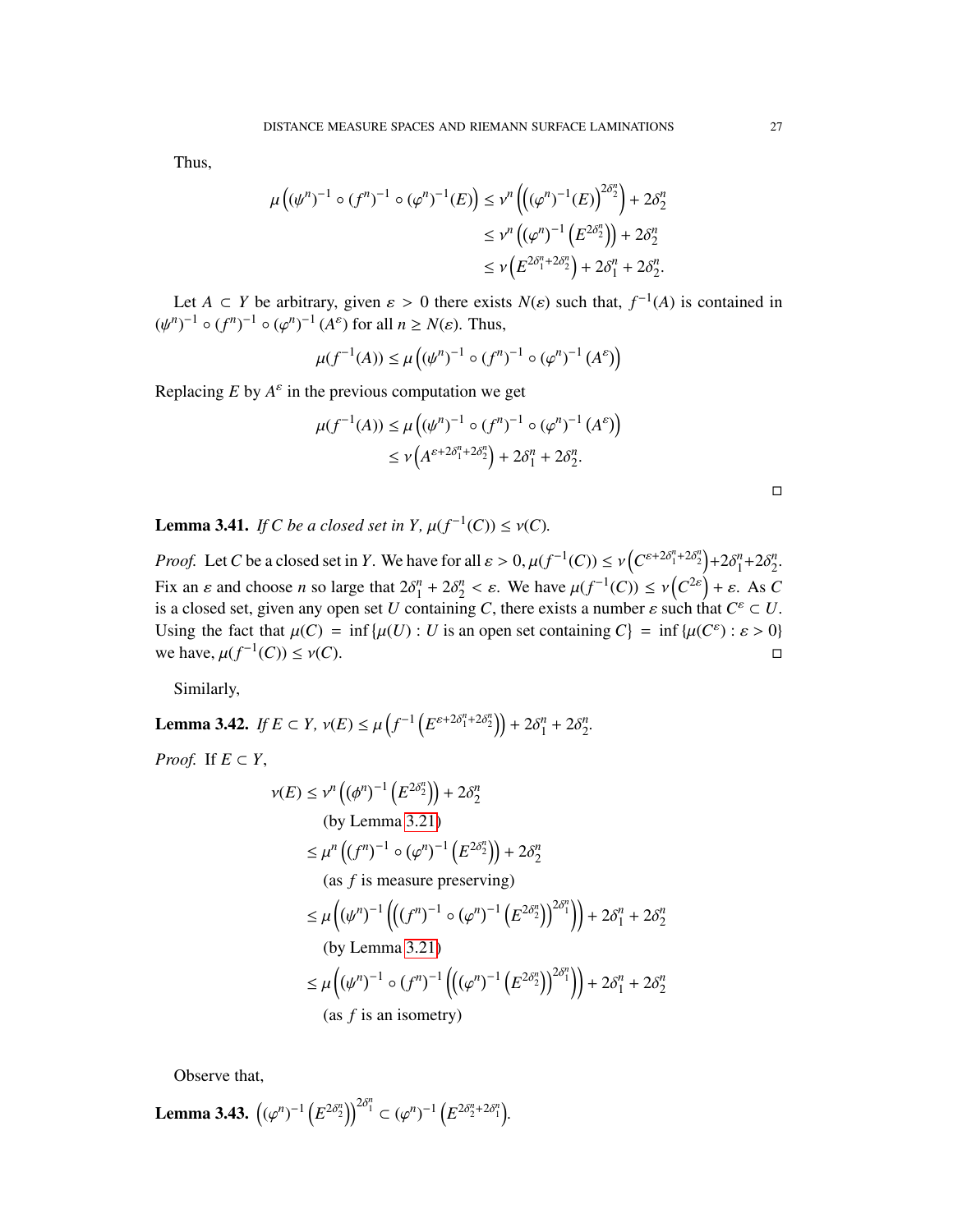*Proof.* A point  $x \in ((\varphi^n)^{-1} (E^{2\delta_2^n}))^{2\delta_1^n}$  means that  $d_{Y^n}(x, (\varphi^n)^{-1} (E^{2\delta_2^n})) < 2\delta_1^n$ , that is, there exists  $y \in Y^n$  such that  $\varphi^n(y) \in E^{2\delta_2^n}$  and  $d_{Y^n}(x, y) < 2\delta_1^n$ . If *n* is large enough so that  $\frac{1}{1}$   $\frac{1}{2}$   $\frac{1}{2}$   $\frac{1}{2}$   $\frac{1}{2}$   $\frac{1}{8}$   $\frac{1}{2}$   $\frac{1}{8}$   $\frac{1}{2}$   $\frac{1}{8}$ *n* 1 1  $\frac{1}{2}$  then,  $d_{Y^n}(x, y) < 2\delta_1^n$  $\frac{1}{\gamma_1^n}$  – 2 $\delta_1^n$ . So,  $d_Y(\varphi^n(x), \varphi^n(y)) < d_{Y^n}(x, y) + 2\delta_1^n$ . Thus,  $x \in (\varphi^n)^{-1} \left( \left( E^{2\delta_2^n} \right)^{2\delta_1^n} \right) \subset (\varphi^n)^{-1} \left( E^{2\delta_2^n + 2\delta_1^n} \right)$ . As  $x \in ((\varphi^n)^{-1} \left( E^{2\delta_2^n} \right)^{2\delta_1^n}$  was arbitrary, we have  $((\varphi^n)^{-1} (E^{2\delta_2^n}))^{2\delta_1^n} \subset (\varphi^n)^{-1} (E^{2\delta_2^n + 2\delta_1^n})$ .<br>1980 - Jacques Communication (1990), provide a provide a provide a provide a provide a provide a provide a pr<br>1990 - Jacques Communication (1990), provide a provide a provide a provide a provide a provide a provide a pr

Thus,

$$
\nu(E) \le \mu \left( (\psi^n)^{-1} \circ (f^n)^{-1} \left( ((\varphi^n)^{-1} (E^{2\delta_2^n}))^{2\delta_1^n} \right) \right) + 2\delta_1^n + 2\delta_2^n
$$
  
 
$$
\le \mu \left( (\psi^n)^{-1} \circ (f^n)^{-1} \circ (\varphi^n)^{-1} (E^{2\delta_1^n + 2\delta_2^n}) \right) + 2\delta_1^n + 2\delta_2^n.
$$

Let *A* ⊂ *Y* be arbitrary, given  $\varepsilon > 0$  there exists *N*( $\varepsilon$ ) such that,  $(\psi^n)^{-1} \circ (f^n)^{-1} \circ (\varphi^n)^{-1}$  (*A*) is contained in  $f^{-1}(A^{\varepsilon})$  for all  $n > N(\varepsilon)$ . Thus contained in  $f^{-1}(A^{\varepsilon})$  for all  $n \ge N(\varepsilon)$ . Thus,

$$
\mu\left((\psi^n)^{-1} \circ (f^n)^{-1} \circ (\varphi^n)^{-1}(A)\right) \leq \mu(f^{-1}(A^{\varepsilon})).
$$

Using this inequality for  $A = E^{2\delta_1^n + 2\delta_2^n}$  we have,

$$
\nu(E) \le \mu \left( (\psi^n)^{-1} \circ (f^n)^{-1} \circ (\varphi^n)^{-1} \left( E^{2\delta_1^n + 2\delta_2^n} \right) \right) + 2\delta_1^n + 2\delta_2^n
$$
  
\$\le \mu \left( f^{-1} \left( E^{\varepsilon + 2\delta\_1^n + 2\delta\_2^n} \right) \right) + 2\delta\_1^n + 2\delta\_2^n\$.

**Lemma 3.44.** *If C be a closed set in Y*,  $\mu(f^{-1}(C)) \ge \nu(C)$ *.* 

*Proof.* Let *C* be a closed set in *Y*. We have for all  $\varepsilon > 0$ ,  $v(C) \leq \mu \left( f^{-1} \left( C^{\varepsilon+2\delta_1^n + 2\delta_2^n} \right) \right) + 2\delta_1^n + 2\varepsilon_2^n$  $2\delta_2^n$ . Fix an  $\varepsilon$  and choose *n* so large that  $2\delta_1^n + 2\delta_2^n < \varepsilon$ . Then,  $v(C) \leq \mu(f^{-1}(C^{2\varepsilon})) + \varepsilon$ . As *C* is a closed set given any open set *U* containing *C* there exists a number c such that  $C^{\varepsilon} \subset U$ is a closed set, given any open set *U* containing *C*, there exists a number  $\varepsilon$  such that  $C^{\varepsilon} \subset U$ .<br>Heing the feet that  $u(C) = \inf_{\varepsilon} \{u(U) : U \text{ is an open set containing } C\} = \inf_{\varepsilon} \{u(C^{\varepsilon}) : \varepsilon > 0\}$ Using the fact that  $\mu(C) = \inf \{ \mu(U) : U \text{ is an open set containing } C \} = \inf \{ \mu(C^{\varepsilon}) : \varepsilon > 0 \}$ we have,  $\mu\left(f^{-1}(C)\right)$  $\geq \nu(C).$ 

Thus, for every closed set *C*,  $\mu(f^{-1}(C)) = \nu(C)$ . As  $\mu, \nu$  are regular measures and *f* pearwes the measure of every closed set *f* is measure preserving. preserves the measure of every closed set, *f* is measure preserving.

Thus we have completed the proof of Theorem [3.33](#page-22-0) by showing that the set *X* has zero measure and  $f: X \setminus \underline{X} \to Y$  is a measure preserving isometry.

 $\Box$ 

 $\Box$ 

3.7. Approximating a distance measure space by a finite distance measure space. In this subsection we will prove that any complete separable distance measure space  $(X, d, \mu)$ , with finite measure, can be approximated by a finite distance measure space, i.e., by  $(Y, d', v)$ <br>where *V* is a finite set where *Y* is a finite set.

<span id="page-27-0"></span>Theorem 3.45. *If X is a complete separable distance (metric) space and* µ *a finite measure on X. Then given*  $\varepsilon > 0$ *, there exist a compact set*  $K_{\varepsilon}$  *such that*  $\mu((K_{\varepsilon})^C) \leq \varepsilon$ *.* 

*Proof.* Let  $\{x_i\}_{i \in \mathbb{N}}$  be a countable dense set. Then for every  $k \in \mathbb{N}$ ,  $\cup_{i=1}^{\infty}$  $\sum_{i=1}^{\infty} B_{\frac{1}{k}}(x_i) = X$ . Thus for each  $k \in \mathbb{N}$  you can find  $N(k)$  such that  $U_k = \bigcup_{i=1}^{N(k)}$  $\frac{N(k)}{k}B_{\frac{1}{k}}(x_i)$  has measure at least  $M - \frac{\varepsilon}{2^k}$  (where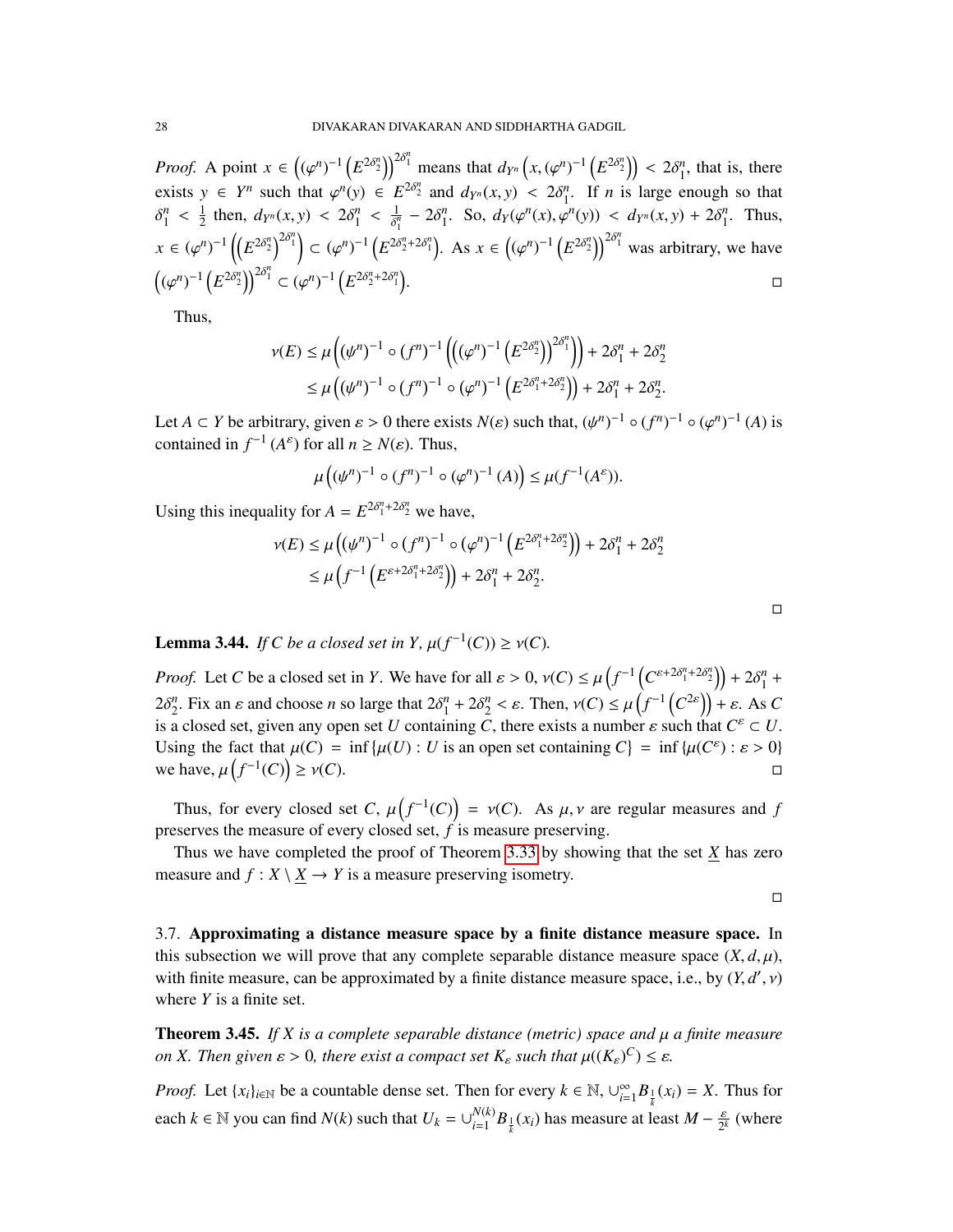$M = \mu(X)$ ). The set  $U_{\varepsilon} = \bigcap_{1}^{\infty} U_k$  is a totally bounded set as  $U_{\varepsilon} \subset \bigcup_{i=1}^{N(k)} B_{\delta}(x_i)$  if,  $\delta > \frac{1}{k}$ . Hence its closure,  $K_{\varepsilon}$ , is compact. Also,  $\mu\left((K_{\varepsilon})^C\right) \leq \mu\left(\cup_{1}^{\infty} U_k^C\right) = \sum_{1}^{\infty} \mu$  $\left(U_k^C\right) \le \sum_{1}^{\infty} \frac{\varepsilon}{2^k} = \varepsilon.$ 

<span id="page-28-0"></span>**Theorem 3.46.** *Given a complete separable distance (metric) measure space*  $(X, d, \mu)$  *such that* <sup>µ</sup> *is finite, we can find another measure* <sup>µ</sup>ε *such that* <sup>µ</sup>ε *is supported on a finite set and*  $d_{\pi}(\mu, \mu_{\varepsilon}) \leq \varepsilon$ .

*Proof.* Using Theorem [3.45](#page-27-0) we get a compact set  $K_{\varepsilon}$  such that  $\mu\left(K_{\varepsilon}^C\right) \leq \varepsilon$ . Consider the open cover  $\{R(x, \varepsilon) \mid x \in K\}$  of  $K$ . This has a finite sub cover as  $K$  is compact. Take open cover  $\{B(x, \varepsilon) \mid x \in K_{\varepsilon}\}\$  of  $K_{\varepsilon}$ . This has a finite sub cover as,  $K_{\varepsilon}$  is compact. Take the centres of the corresponding balls to get a finite set  $X_{\varepsilon}$ . Let  $X_{\varepsilon} = \{x_1, ..., x_n\}$ . Define the atomic measure  $\mu_{\varepsilon}$  inductively. Define

$$
\mu_{\varepsilon}(x_1) = \mu\left(B_{\varepsilon}(x_1)\right)
$$

Given  $\mu_{\varepsilon}(x_i)$ ,  $\forall i < k$  define

$$
\mu_{\varepsilon}(x_k) = \mu\left(B_{\varepsilon}(x_k) \setminus \cup_{i=1}^{k-1} B_{\varepsilon}(x_i)\right)
$$

*1.*  $\mu_{\varepsilon}(E) \leq \mu(E^{\varepsilon}) + \varepsilon$ *.* 

$$
\mu_{\varepsilon}(E) = \mu_{\varepsilon}(E \cap X_{\varepsilon}) \le \mu(E^{\varepsilon}) \le \mu(E^{\varepsilon}) + \varepsilon
$$

The first equality follows from the definition of  $\mu_{\varepsilon}$ . The second inequality follows because for each  $x_i$ ,  $\mu_{\varepsilon}(x_i) \leq \mu({x_i}^{\varepsilon})$ .

*2.*  $\mu(E) \leq \mu_{\varepsilon}(E^{\varepsilon}) + \varepsilon$ . The set  $E^{\varepsilon}$  contains all  $x_i$  such that  $B(x_i, \varepsilon) \cap E \neq \emptyset$ . So,  $\mu_{\varepsilon}(E^{\varepsilon}) \geq$ <br> $\mu(\varepsilon)$ ,  $\varepsilon \in B(x, \varepsilon)$ ,  $\Lambda \varepsilon K \cap E \subseteq \{ \varepsilon \}$ ,  $\varepsilon \in B(x, \varepsilon)$ ,  $\mu(\varepsilon)$ ,  $\varepsilon \in B(x, \vare$  $\mu(\bigcup_{i \text{ s.t } B(x_i,\varepsilon) \cap E \neq \emptyset} B(x_i,\varepsilon)).$  As  $K_{\varepsilon} \cap E \subset \bigcup_{i \text{ s.t } B(x_i,\varepsilon) \cap E \neq \emptyset} B(x_i,\varepsilon), \mu(\bigcup_{i \text{ s.t } B(x_i,\varepsilon) \cap E \neq \emptyset} B(x_i,\varepsilon)) \ge$  $\mu(K_{\varepsilon} \cap E)$ ) which is greater than or equal to  $\mu(E) - \varepsilon$  as,  $\mu((K_{\varepsilon})^C) \leq \varepsilon$ .<br>Thus we have proved that  $d(u, u) \leq \varepsilon$ .

Thus we have proved that  $d_{\pi}(\mu_{\varepsilon}, \mu) \leq \varepsilon$ .

<span id="page-28-1"></span>**Theorem 3.47.** *Given a complete separable distance (metric) measure space*  $(X, d, \mu)$  *such that* µ *is finite, we can find another finite distance (metric) measure, i.e., has only finitely many points, such that,*  $(X_{\varepsilon}, d', \mu_{\varepsilon})$  *such that* 

$$
d_{\rho}((X, d, \mu), (X_{\varepsilon}, d', \mu_{\varepsilon})) \leq \varepsilon.
$$

*Proof.* Choose  $X_{\varepsilon}$  and  $\mu_{\varepsilon}$  as in the proof of theorem [3.46](#page-28-0) and let  $d' = d$ . Then we have that

$$
d_{\rho}((X, d, \mu), (X_{\varepsilon}, d', \mu_{\varepsilon})) \leq \varepsilon.
$$

 $\Box$ 

3.8. Space of finite distance measure spaces with bounded total measure and bounded number of points is compact.

<span id="page-28-2"></span>**Theorem 3.48.** Let  $\mathcal{F}(N, M)$  be the space of finite distance measure spaces with total mea*sure less than or equal to M and number of points less than or equal to N. Then,*  $\mathcal{F}(N, M)$  *is compact.*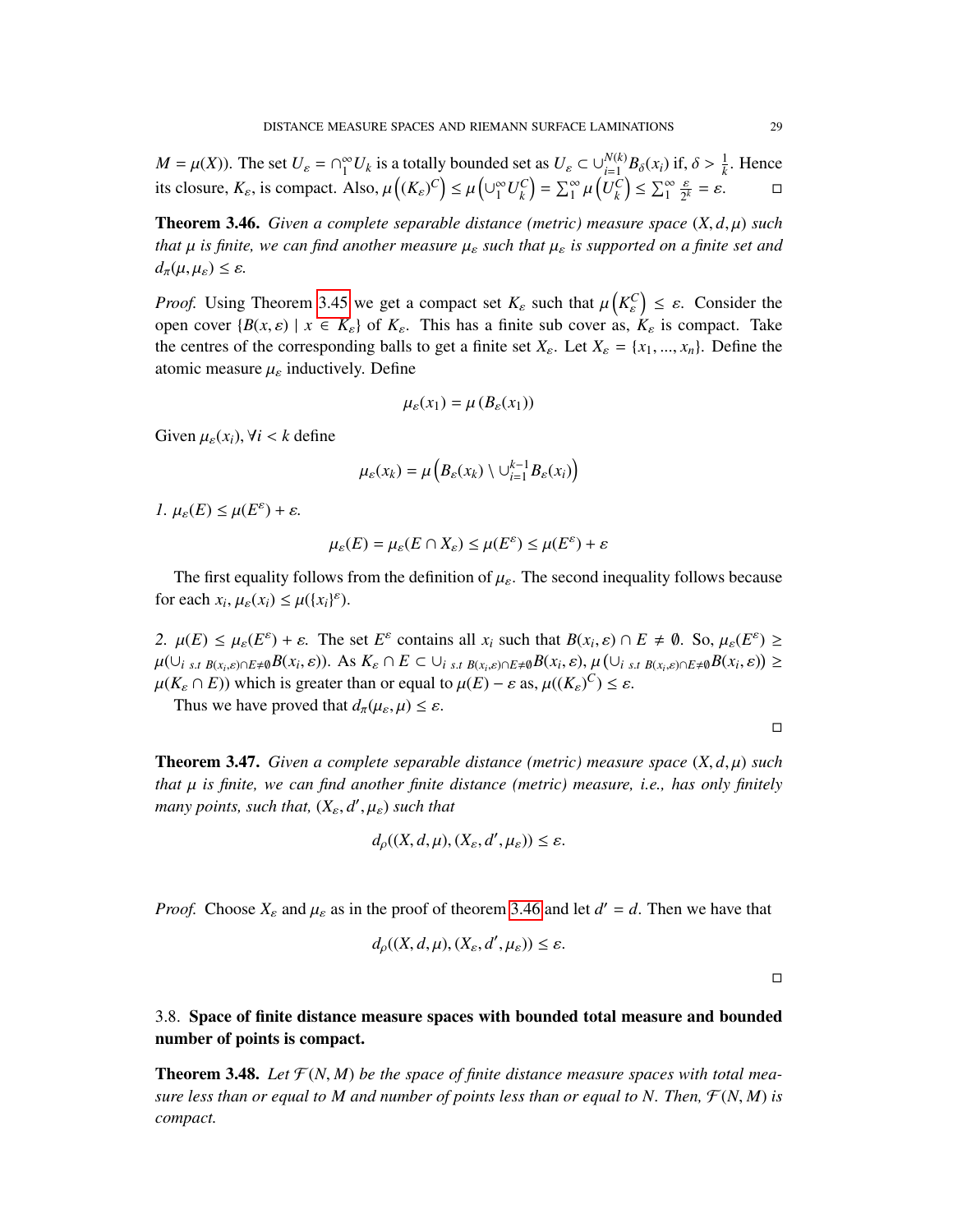*Proof.* We will show compactness by showing that any sequence has a convergent subsequence. Let  $\langle (X_n, d_n, \mu_n) \rangle_n$  be a sequence in  $\mathcal{F}(N, M)$ . Then, there are infinitely many  $X_n$  with same cardinality. So, without loss of generality we can assume that all  $X<sub>n</sub>$  have same cardinality. So, let  $X_n = \{x_1, ..., x_n\} = X$ . The sequence  $\langle d_n(x_i, x_j) \rangle_n$  is contained in  $[0, \infty]$  hence, the sequence of  $\langle d_n(x_i, x_j) \rangle_n$  is contained in  $[0, \infty]$  hence, has a convergent subsequence. Choose a subsequence,  $(X_{n_k}, d_{n_k}, \mu_{n_k})$ , of the  $(X_n, d_n, \mu_n)$  such that  $d_n(x, x)$  converges as k tonds to infinity for all  $i$ ,  $i$ that,  $d_{n_k}(x_i, x_j)$  converges as *k* tends to infinity, for all *i*, *j*.<br>Define *X* to be the set  $X_i$ , where  $x_i$  is the equivalence

Define *Y* to be the set *X*/ ∼, where ∼ is the equivalence relation defined as, *x* ∼ *y* if  $d_{n_k}(x, y)$ <br>pyerg to zero. Define a distance  $d_{n_k}(x, y) = \lim_{x \to a} d_{n_k}(x, y)$ . Finally define a converge to zero. Define a distance *d* on *Y* as  $d([x], [y]) = \lim_{k \to \infty} d_{n_k}(x, y)$ . Finally define a measure  $y$  as  $y(x) = \lim_{k \to \infty} (\sum_{k=1}^{\infty} f(x, y))$ . measure  $\mu$  on *Y* as  $\mu([x]) = \lim_{k \to \infty} (\sum_{y \sim x} \mu_{n_k}(x))$ .<br>It is clear that  $(Y, d, \mu_k)$  converges to  $(Y, d)$ .

*y* as  $\mu(x) = \lim_{k \to \infty} (\sum_{y \sim x} \mu_{n_k}(x))$ .<br>It is clear that  $(X_{n_k}, d_{n_k}, \mu_{n_k})$  converges to  $(Y, d, \mu)$  as *k* tends to infinity. As the sequence  $(X_n, d_n, \mu_n)$  was arbitrary,  $\mathcal{F}(N, M)$  is compact.

#### 3.9. Completeness of the space of distance measure spaces.

<span id="page-29-0"></span>**Lemma 3.49.** *Let*  $(X_n, d_n, \mu_n)$  *be a Cauchy sequence. For all m, let*  $(X_n^m, d_n^m, \mu_n^m)$  *be a finite* distance measure space such that  $d_f((X_m^m, d_m^m), (Y_d^m, d_m), \dots) \leq 1$  . Then  $(X_m^m, d_m^m, d_m^m)$  has *distance measure space such that*  $d_p((X_n^m, d_n^m, \mu_n^m), (X_n, d_n, \mu_n)) \leq \frac{1}{2^n}$  $\frac{1}{2^m}$ . Then  $(X_n^m, d_n^m, \mu_n^m)$  has *uniformly bounded total measure for all m.*

*Proof.* The proof of this theorem will take this entire subsection. To summarize, we will first approximate each  $X_n$  by a finite space. Giving us a Cauchy sequence of finite distance measure spaces. Take its limit. We will do this for better and better approximations (closer than  $\frac{1}{2^m}$ ) and will take the limit of the sequence of limiting finite spaces, as *m* tends to infinity. Finally, we will complete this space to obtain the space *X* and show that *X<sup>n</sup>* converge to *X*.

As the sequence  $\langle (X_n, d_n, \mu_n) \rangle_n$  is Cauchy, so is the sequence  $\langle (X_n^m, d_n^m, \mu_n^m) \rangle_n$ . Hence, given  $\langle (X_n^m, d_n^m, \mu_n^m) \rangle_n$ . Hence, given  $\varepsilon > 0$ , there exists  $N(\varepsilon)$ , such that  $d_p((X_n^m, d_n^m, \mu_n^m), (X_{N(\varepsilon)}^m, d_{N(\varepsilon)}^m, \mu_{N(\varepsilon)}^m)) < \varepsilon$  for all  $n \ge N(\varepsilon)$ .<br>Then by Lemma 3.8,  $\mu_m(x^m) < \mu_m(m(x^m)) + \varepsilon$ Then, by Lemma [3.8,](#page-10-0)  $\mu_n^m(X_n^m) \le \mu_{N(\varepsilon)}^m(X_{N(\varepsilon)}^m)$  $)+\varepsilon$ 

**Theorem 3.50.** Let  $(X, d)$  be a separable distance space and  $P(X)$  the space of all borel *measures on X.*  $(X, d)$  *is complete if and only if*  $(\mathcal{P}(X), d_{\pi})$  *is complete.* 

*Proof.* Apply the corresponding theorem for metric spaces to each equivalence class of ∼. See [\[Par05\]](#page-52-3) or [\[vG03\]](#page-52-4) for more details.

Let  $\ddot{x}$  the quotient of the set of all complete separable distance measure spaces with the equivalence relation *X* ∼ *Y* if and only if  $d<sub>o</sub>(X, Y) = 0$ .

# <span id="page-29-1"></span>Theorem 3.51. X *is complete.*

*Proof.* Consider a Cauchy sequence  $(X_n, d_n, \mu_n)$ . Using Theorem [3.47](#page-28-1) for each *n*, we obtain a sequence  $(X_n^m, d_n^m, \mu_n^m)$  such that  $d_p((X_n^m, d_n^m, \mu_n^m), (X_n, d_n, \mu_n)) \leq \frac{1}{2^n}$ <br>ality we can assume that  $X_n^m \supseteq X_{n-1}^{m-1}$  as otherwise we can replace  $X_n^m$  $\frac{1}{2^m}$ . Without loss of generality we can assume that  $X_n^m \supset X_n^{m-1}$  as otherwise we can replace  $\bar{X}_n^m$  by  $X_n^m \cup X_n^{m-1}$  and then define  $\mu_n^{k+1}$  as in the proof of Theorem [3.46](#page-28-0) on this set. By Lemma [3.49](#page-29-0) for each *m* we have<br>that  $(N^m, J^m, J^m)$  has bounded total measure. We will prove that we can abossa  $N^m$  such that,  $(X_n^m, d_n^m, \mu_n^m)$  has bounded total measure. We will prove that we can choose  $X_n^m$ , such that there is a uniform bound (not dependent on n) on the cardinality as well that there is a uniform bound (not dependent on  $n$ ) on the cardinality as well.

**Lemma 3.52.** For each m, we can choose  $X_n^m$ , such that there is an upper bound on the *cardinality of X<sup>m</sup> <sup>n</sup> which does not depend on n.*

*Proof.* Choose an  $N(m)$  such that  $d_p((X_n, d_n, \mu_n), (X_k, d_k, \mu_k)) < \frac{1}{2^m}$ <br>there exists a metric space (*Z d*) and *L* isometric a emboddings f  $\frac{1}{2^{m+3}}$ , for all  $n \ge N(m)$ . Thus, there exists a metric space  $(Z, d)$  and *L*-isometric *ε*-embeddings  $f_1 : (X_{N(m)}, d_{N(m)}) \to (Z, d)$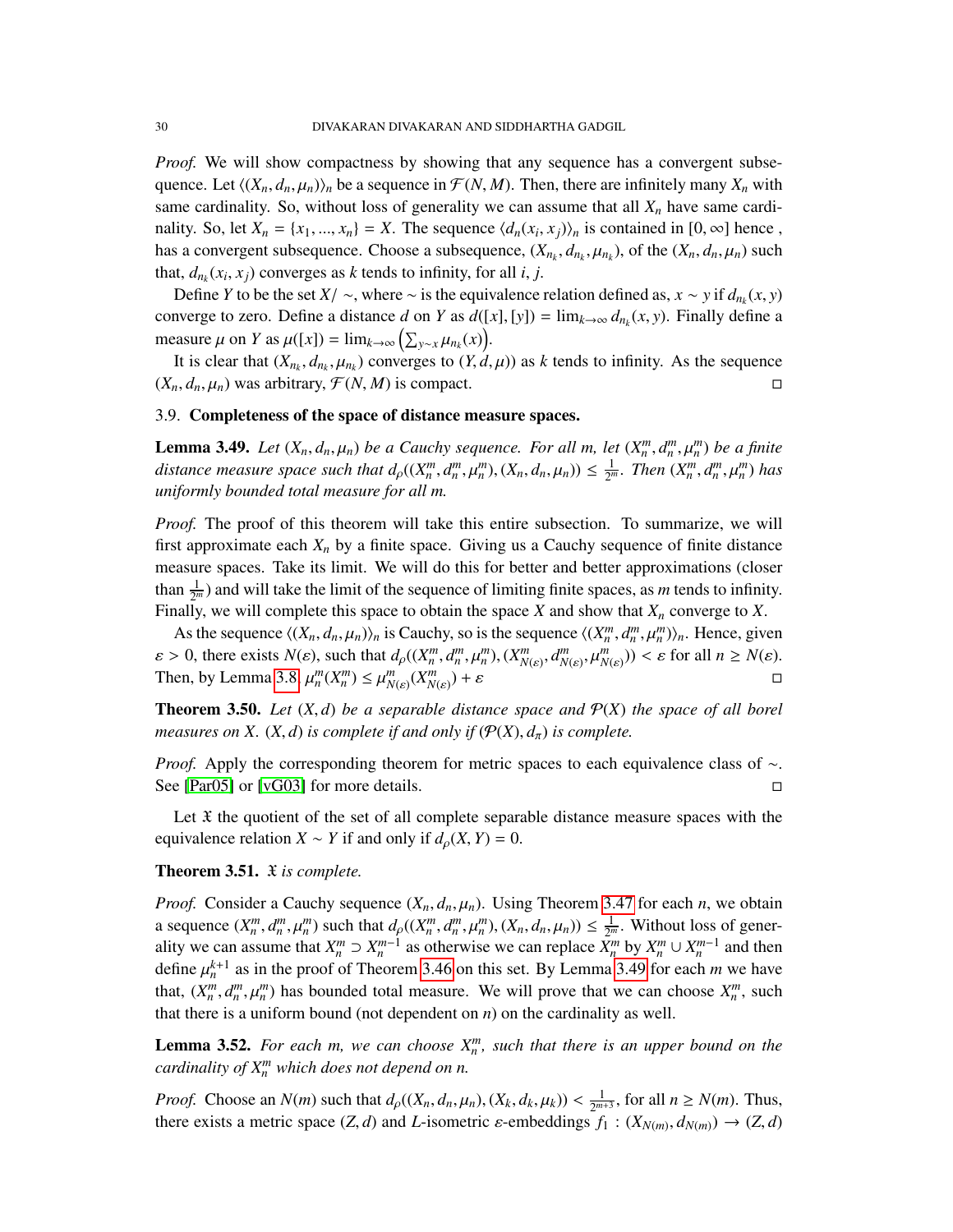and  $f_2$  :  $(X_k, d_k) \rightarrow (Z, d)$  such that the push-forward measures  $v_{N(m)} = (f_1)_*(\mu_{N(m)})$  and  $v_k = (f_2)_*(\mu_k)$  satisfy  $d_\pi(v_{N(m)}, v_k) + \frac{1}{L} + \varepsilon \le \frac{1}{2^{m}}$  $\frac{1}{2^{m+3}}$ . So,  $d_{\pi}(v_{N(m)}, v_k) \leq \frac{1}{2^{m+3}}$  $\frac{1}{2^{m+3}}$ .

Let  $X_{N(m)}^{m+2} = \{x_1, ..., x_M\}$ . For each *i* such that  $f_2(X_k) \cap B(f_1(x_i), \frac{1}{2^m})$  $\left(\frac{1}{2^{m+2}}\right) \neq \emptyset$ , let  $z_i \in X_k$  be an arbitrary point such that  $f_2(z_i) \in B(f_1(x_i), \frac{1}{2^{m}})$  $\frac{1}{2^{m+2}}$  and define

$$
\widehat{X_k^m} = \left\{ z_i \mid i \text{ s.t } f_2(X_k) \cap B\left(f_1(x_i), \frac{1}{2^{m+2}}\right) \neq \emptyset \right\}.
$$

Lemma 3.53. <sup>µ</sup>*<sup>k</sup>*  $\left(\left(\widehat{X_k^m}\right)^{\frac{1}{2^m}}\right) \geq \mu_k(X_k) - \frac{1}{2^n}$  $\frac{1}{2^m}$ .

*Proof.* The proof is a series of simple computations. First observe that,

**Lemma 3.54.** 
$$
\left(f_2\left(\widehat{X_k^m}\right)\right)^{\frac{1}{2^m}} \cap f_2(X_k) \subset f_2\left(\left(\widehat{X_k^m}\right)^{\frac{1}{2^m}}\right).
$$

*Proof.* If  $y \in (f_2(\widehat{X_k^m}))^{\frac{1}{2^m}} \cap f_2(X_k)$  then there exists  $x \in X_k$  such that  $y = f_2(x)$  and there exists  $x' \in \overline{X_k^m}$  such that  $\frac{1}{2^m} > d(f_2(x'), y) = d(f_2(x'), f_2(x))$ . As  $L > \frac{1}{2^m}$  $\frac{1}{2^m}$ ,  $d_k(x, x') =$  $d(f_2(x), f_2(x')) < \frac{1}{2^n}$  $\frac{1}{2^m}$ . So,  $y \in f_2\left(\left(\widehat{X_k^m}\right)^{\frac{1}{2^m}}\right)$ . As  $y \in \left(f_2\left(\widehat{X_k^m}\right)\right)^{\frac{1}{2^m}} \cap f_2(X_k)$  was arbitrary,  $(f_2(\widehat{X_k^m}))^{\frac{1}{2^m}} \cap f_2(X_k) \subset f_2\left((\widehat{X_k^m})^{\frac{1}{2^m}}\right)$ .<br>1980 - Jacques Communication (1990), provide a provide a provide a provide a provide a provide a provide a pr<br>1990 - Jacques Communication (1990), provide a provide a provide a provide a provide a provide a provide a pr

Thus, we have, 
$$
\mu_k \left( \left( \widehat{X_k^m} \right)^{\frac{1}{2^m}} \right) \geq v_k \left( f_2 \left( \widehat{X_k^m} \right)^{\frac{1}{2^m}} \right) \geq v_k \left( \left( f_2 \left( \widehat{X_k^m} \right)^{\frac{1}{2^m}} \cap f_2(X_k) \right) \right)
$$
. Further,  

$$
v_k \left( \left( f_2 \left( \widehat{X_k^m} \right)^{\frac{1}{2^m}} \cap f_2(X_k) \right) = v_k \left( \left( f_2 \left( \widehat{X_k^m} \right)^{\frac{1}{2^m}} \right) \text{ as } v_k(E) = v_k(E \cap f_2(X_k)).
$$

**Lemma 3.55.** *Given a set*  $A \subset Z$  *and real numbers a and b,*  $(A^a)^b \subset A^{a+b}$ *.* 

*Proof.* Given a set *A* and real numbers *a* and *b*,  $x \in (A^a)^b$  implies  $\exists x_1 \in A^a$  such that *d*(*x*, *x*<sub>1</sub>) < *b* which implies that  $\exists x_2 \in A$  such that *d*(*x*<sub>1</sub>, *x*<sub>2</sub>) < *a*. Thus, *d*(*x*, *x*<sub>2</sub>) ≤ *d*(*x*, *x*<sub>1</sub>) + *d*(*x*<sub>1</sub>, *x*<sub>2</sub>) < *a* + *b*. So, *x* ∈ *A*<sup>*a*+*b*</sup>. As, *x* ∈ (*A*<sup>*a*</sup>)<sup>*b*</sup> was  $d(x_1, x_2) \le a + b$ . So,  $x \in A^{a+b}$ . As,  $x \in (A^a)^b$  was arbitrary, we have  $(A^a)^b \subset A^{a+b}$ . □

Hence, 
$$
\nu_k \left( \left( \left( f_2 \left( \widehat{X_k^m} \right) \right)^{\frac{1}{2^{m+1}}} \right)^{\frac{1}{2^{m+1}}} \right) \leq \nu_k \left( \left( f_2 \left( \widehat{X_k^m} \right) \right)^{\frac{1}{2^m}} \right) \leq \mu_k \left( \left( \widehat{X_k^m} \right)^{\frac{1}{2^m}} \right).
$$

**Lemma 3.56.**  $(f_1(X_{N(m)}^{m+2}))^{\frac{1}{2^{m+2}}} \cap f_2(X_k) \subset (f_2(\widehat{X_k^m}))^{\frac{1}{2^{m+1}}}.$ 

*Proof.* If  $z \in (f_1(X_{N(m)}^{m+2}))^{\frac{1}{2^{m+2}}} \cap f_2(X_k)$  there exists an *i* such that  $d(z, f_1(x_i)) < \frac{1}{2^{m+2}}$  $\frac{1}{2^{m+2}}$ . So, *f*<sub>2</sub>(*Xk*) ∩ *B*(*f*<sub>1</sub>(*x<sub><i>i*</sub>),  $\frac{1}{2^m}$  $\frac{1}{2^{m+2}}$   $\neq \emptyset$ . The distance  $d(z, f_2(z_i)) \leq d(z, f_1(x_i)) + d(f_1(x_i), f_2(z_i)) \leq$ 1  $\frac{1}{2^{m+2}} + \frac{1}{2^m}$  $\frac{1}{2^{m+2}} = \frac{1}{2^m}$  $\frac{1}{2^{m+1}}$ . So, *z* ∈  $(f_2(\widehat{X_k^m}))^{\frac{1}{2^{m+1}}}$ . As, *z* ∈  $(f_1(X_{N(m)}^{m+2}))^{\frac{1}{2^{m+2}}}$  ∩  $f_2(X_k)$  was arbitrary,  $(f_1(X_{N(m)}^{m+2}))^{\frac{1}{2^{m+2}}} \cap f_2(X_k) \subset (f_2(\widehat{X_k^m}))^{\frac{1}{2^{m+1}}}.$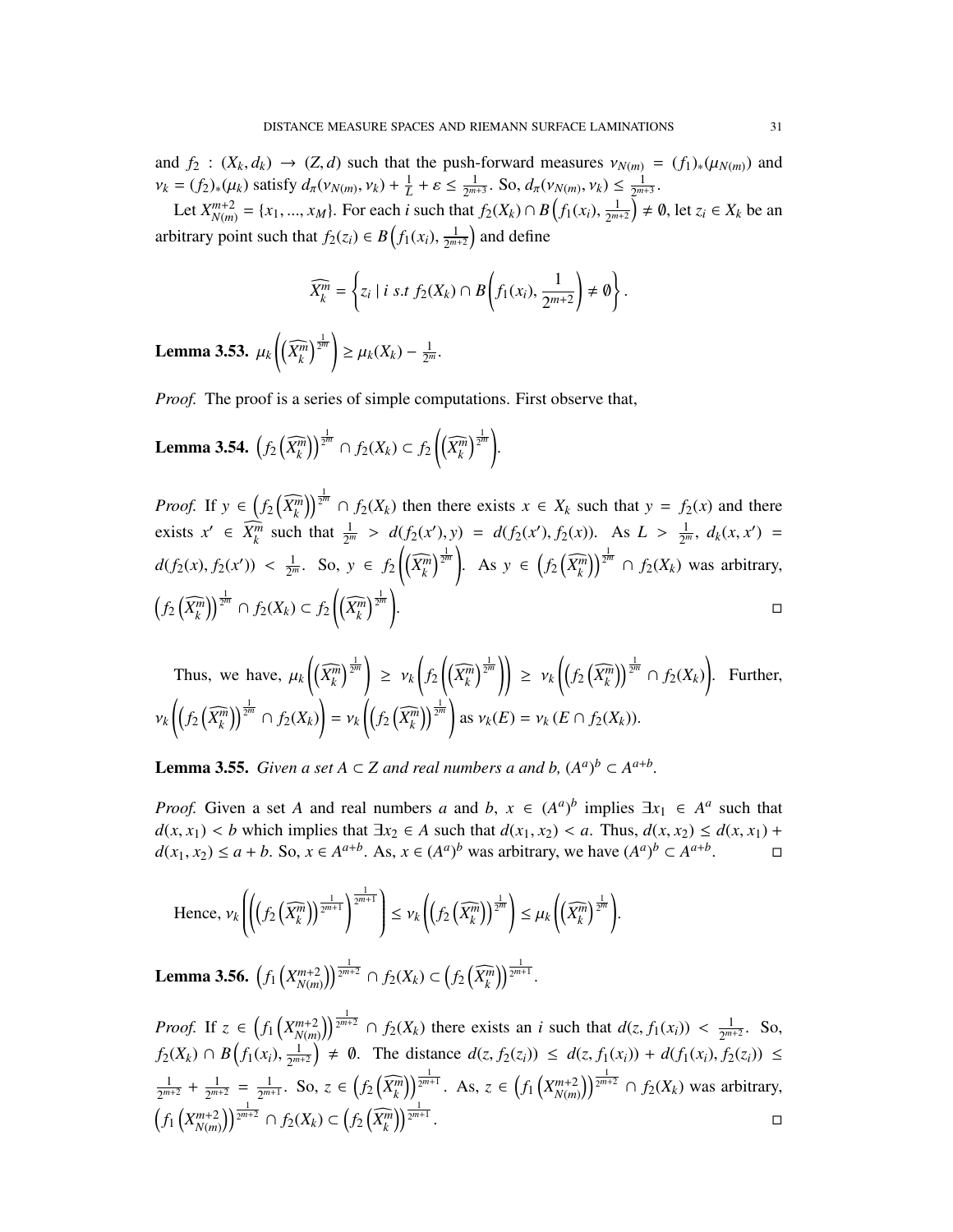Therefore,

$$
\nu_{k}\left(\left(\left(f_{2}\left(\widehat{X_{k}^{m}}\right)\right)^{\frac{1}{2^{m+1}}}\right)^{\frac{1}{2^{m+1}}}\right) \geq \nu_{k}\left(\left(\left(f_{1}\left(X_{N(m)}^{m+2}\right)\right)^{\frac{1}{2^{m+2}}}\right)^{\frac{1}{2^{m+2}}}\right)
$$
\n
$$
\geq \nu_{N(m)}\left(\left(f_{1}\left(X_{N(m)}^{m+2}\right)^{\frac{1}{2^{m+2}}}\right)-\frac{1}{2^{m+1}}\left(\text{use }d_{\pi}(\nu_{N},\nu_{k})\leq\frac{1}{2^{m+3}}\leq\frac{1}{2^{m+1}}\right)\right)
$$
\n
$$
\geq \nu_{N(m)}\left(f_{1}\left(\left(X_{N(m)}^{m+2}\right)^{\frac{1}{2^{m+2}}}\right)-\left(f_{1}\left(X_{N(m)}^{m+2}\right)\right)^{\frac{1}{2^{m+2}}}\text{ as }f_{1}\text{ is }L\text{-isometric}\right)
$$
\n
$$
\geq \mu_{N(m)}\left(\left(X_{N(m)}^{m+2}\right)^{\frac{1}{2^{m+2}}}\right)-\frac{1}{2^{m+3}}-\frac{1}{2^{m+1}}
$$
\n
$$
\left(\text{use }f_{1}\text{ is an }\varepsilon\text{-embedding where }\varepsilon\leq\frac{1}{2^{m+3}}\right)
$$
\n
$$
\geq \mu_{N(m)}(X_{N(m)})-\frac{1}{2^{m+2}}-\frac{1}{2^{m+3}}-\frac{1}{2^{m+1}}
$$
\n
$$
\geq \mu_{k}(X_{k})-\frac{1}{2^{m+3}}-\frac{1}{2^{m+3}}-\frac{1}{2^{m+2}}-\frac{1}{2^{m+1}}
$$
\n
$$
\left(\text{use Lemma 3.8 and }d_{\rho}(X_{N(m)},X_{k})\leq\frac{1}{2^{m+3}}\right)
$$
\n
$$
\geq \mu_{k}(X_{k})-\frac{1}{2^{m}}
$$
\nThus, we have proved  $\mu_{k}\left(\left(\widehat{X_{k}^{m}}\right)^{\frac{1}{2^{m}}}\right)\geq \mu_{k}(X_{k})-\frac{1}{2^{m}}.$ 

Thus, we have proved  $\mu_k$  $\widehat{X_k^m}$ <sup>≥</sup> µ*k*(*Xk*) <sup>−</sup> 2

Redefine  $X_n^m$  to be  $\widehat{X_n^m} \cup X_n^{m-1}$ . Then,  $|X_n^m| \leq |\widehat{X_n^m}|$  $+\left|X_n^{m-1}\right|$ . So, for *n* > max{*N*(*m*), *N*(*m*−1)},  $\left|X_n^m\right| \leq \left|$ *X m*+2 *N*(*m*)  $\begin{array}{c} \n\end{array}$ +     *X m*+1 *N*(*m*−1) . Thus, we have constructed  $X_n^m$  with bounded cardinality.  $\Box$ 

Hence by Theorem [3.48,](#page-28-2) for each *m* we have that  $(X_n^m, d_n^m, \mu_n^m)$  converges as *n* tends to inity. Denote the limit of  $(X_n^m, d_n^m)$  as *n* tends to  $\infty$  by  $(X_n^m, d_n^m, \mu_n^m)$ . As  $X_m^m \in X_{n+1}^{m+1}$ infinity. Denote the limit of  $(X_n^m, d_n^m, \mu_n^m)$  as *n* tends to  $\infty$  by  $(X_\infty^m, d_\infty^m, \mu_\infty^m)$ . As  $X_n^m \subset X_n^{m+1}$ , we have a sequence of isometric embeddings

$$
(X^1_{\infty}, d^1_{\infty}) \hookrightarrow (X^2_{\infty}, d^2_{\infty}) \hookrightarrow \dots
$$

consider the direct limit of this sequence to get a distance measure space  $(X_{\infty}^{\infty}, d_{\infty}^{\infty})$ . Let  $(X \leq A)$  denote the completion of  $(Y_{\infty}^{\infty}, d_{\infty}^{\infty})$ . We have isometric emboddings from  $(Y_{\infty}^m, d_m^m)$ .  $(X, d)$  denote the completion of  $(X_{\infty}^{\infty}, d_{\infty}^{\infty})$ . We have isometric embeddings from  $(X_{\infty}^{m}, d_{\infty}^{m}) \hookrightarrow (X_{\infty}^{\infty}, d_{\infty}^{\infty}) \hookrightarrow (X_{\infty}^{\infty}, d_{\infty}^{\infty}) \hookrightarrow (X_{\infty}^{\infty}, d_{\infty}^{\infty})$  $(X_{\infty}^{\infty}, d_{\infty}^{\infty}) \hookrightarrow X$ , for each *m*. Call the isometric embedding  $(X_{\infty}^{m}, d_{\infty}^{m}) \hookrightarrow X$ ,  $\psi_{m}$ . Push forward  $\mathbf{r}$  $\int_{\infty}^{m}$  to *X* by  $\psi_m$  and call it  $v^m$ .

Lemma 3.57. *The sequence* ν *n is Cauchy.*

*Proof.* Assume without loss of generality that  $n < m$ . Then, we have inclusions  $\psi_n^m$ :<br> $(\mathbf{X}^n, d^n) \in \mathcal{N}^m$   $d^m$ . Thus by Lamma 2.21 we have  $(X^n_{\infty}, d^n_{\infty}) \hookrightarrow (X^m_{\infty}, d^m_{\infty})$ . Thus, by Lemma [2.21](#page-7-1) we have,

$$
d_{\pi}^{(X,d)}(\nu_n,\nu_m)=d_{\pi}^{(X_{\infty}^m,d_{\infty}^m)}((\psi_n^m)_*(\mu_\infty^n),\mu_\infty^m)
$$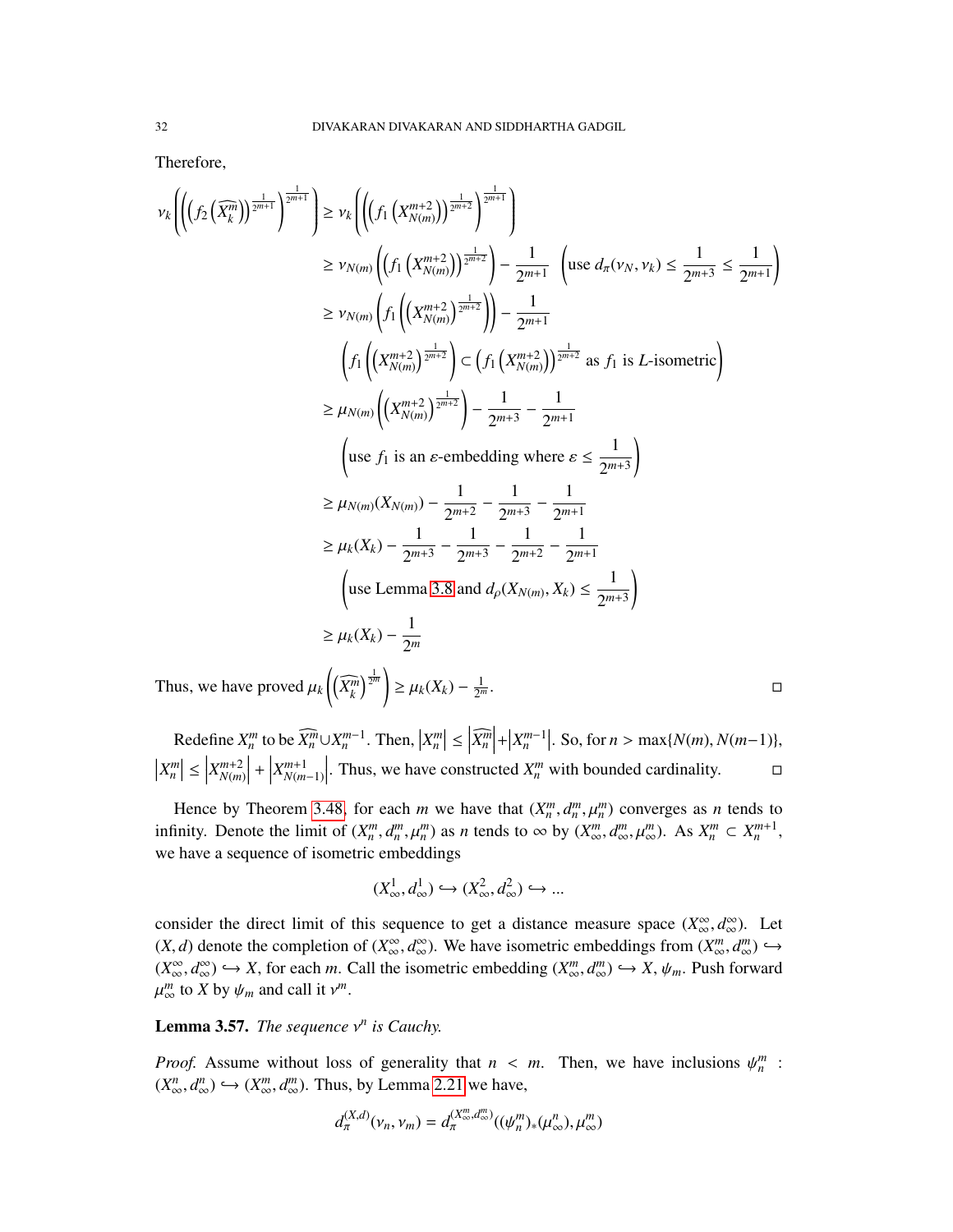The sets  $X_k^m$  and  $X_k^n$  are subsets of  $X_k$ . Viewing  $\mu_k^m$  and  $\mu_k^n$  as measures on  $X_k$ , we have

$$
d_{\pi}^{(X_{\infty}^m,d_{\infty}^m)}((\psi_n^m)_*(\mu_{\infty}^n),\mu_{\infty}^m)=\lim_{k\to\infty}d_{\pi}^{(X_k,d_k)}(\mu_k^m,\mu_k^n)
$$

 $Claim: d_{\pi}^{(X_k, d_k)}(\mu_k^m, \mu_k^{m+1}) \leq \frac{1}{2^n}$ is enough to check for singleton sets.  $rac{1}{2^m} + \frac{1}{2^m}$  $\frac{1}{2^{m+1}}$ . The measure  $\mu_k^m$  and  $\mu_k^{m+1}$  are atomic measure. So, it

If 
$$
x \in X_k^m
$$
, then  $\mu_k^m(\{x\}) \ge \mu_k^{m+1}(\{x\})$ . On the other hand  $\mu_k^m(\{x\}) \le \mu_k\left(B\left(x, \frac{1}{2^m}\right)\right)$  and  
\n $B\left(x, \frac{1}{2^m}\right) \subset \left(\bigcup_{y \in X_k^{m+1}} s.t \ d_k(x,y) < \frac{1}{2^m} + \frac{1}{2^{m+1}} B\left(y, \frac{1}{2^{m+1}}\right)\right) \cup \left(\left(X_k^{m+1}\right)^{\frac{1}{2^{m+1}}}\right)^C$ . Thus,  
\n
$$
\mu_k^m(\{x\}) \le \mu_k^{m+1}\left(\{x\}^{\frac{1}{2^m} + \frac{1}{2^{m+1}}}\right) + \frac{1}{2^{m+1}}.
$$

Similarly, if  $x \in X_n^{m+1} \setminus X_n^m$ , then  $\mu_k^{m+1}(\{x\}) \ge \mu_k^m(\{x\})$ . On the other hand  $\mu_k^{m+1}(\{x\}) \le$  $\mu_k\Big(B\Big(x,\frac{1}{2^m}\Big)$  $\frac{1}{2^{m+1}}$ ) and  $B(x, \frac{1}{2^m})$  $\frac{1}{2^{m+1}}$ )  $\subset \left(\bigcup_{y \in X_k^m} s.t \ d_k(x,y) < \frac{1}{2^m} + \frac{1}{2^{m+1}} B\left(y, \frac{1}{2^n}\right)\right)$  $\left(\frac{1}{2^m}\right)\right)\cup\left(\left(X_k^m\right)^{\frac{1}{2^m}}\right)^C$ . Thus,  $\mathbf{r}$  $\mu_k^{m+1}(\{x\}) \leq \mu_k^m$  $\left\{ \{x\}^{\frac{1}{2^m} + \frac{1}{2^{m+1}}} \right\} + \frac{1}{2^n}$ 2 *m* .

For all other points  $x$ ,  $\mu_n^m({x}) = 0 = \mu_n^{m+1}({x})$ . Thus we have the claim. Hence,

$$
d_{\pi}^{(X_k,d_k)}(\mu_k^m,\mu_k^n) \leq \sum_{i=n}^m \left(\frac{1}{2^i} + \frac{1}{2^{i+1}}\right).
$$

So, we have,

$$
d_{\pi}^{(X,d)}(\nu_n, \nu_m) \leq \sum_{i=n}^m \left(\frac{1}{2^i} + \frac{1}{2^{i+1}}\right).
$$

Therefore,  $v^n$  is Cauchy.

Further,  $v^n$  converges because,  $(X, d)$  is complete implies  $(\mathcal{P}(X), d_\pi)$  is complete. Call the principal to  $(Y, d, u)$  as  $m$  google in the definition of  $u$  that  $(Y^m, d^m, u^m)$  converges to  $(Y, d, u)$  as  $m$  google limit  $\mu$ . It is clear from the definition of  $\mu$  that,  $(X_{\infty}^m, d_{\infty}^m, \mu_{\infty}^m)$  converges to  $(X, d, \mu)$  as *m* goes to infinity.

We claim that,  $(X_n, d_n, \mu_n)$  converges to  $(X, d, \mu)$ . We will first prove that the convergence of the sequence  $(X_n^m, d_n^m, \mu_n^m)$ , as *n* tends to  $\infty$ , to  $(X_\infty^m, d_\infty^m, \mu_\infty^m)$  is uniform, in some sense, with respect to *m* respect to *m*.

**Lemma 3.58.** *The sequence*  $(X^n_{\infty}, d^n_{\infty}, \mu^n_{\infty})$  *is Cauchy. In fact,* 

$$
d_{\rho}((X^n_{\infty}, d^n_{\infty}, \mu^n_{\infty}), (X^m_{\infty}, d^m_{\infty}, \mu^m_{\infty})) \leq \frac{1}{2^m} + \frac{1}{2^n}.
$$

*Proof.* For all  $\varepsilon > 0$  we can find an *N* such that

$$
d_{\rho}((X^n_{\infty}, d^n_{\infty}, \mu^n_{\infty}), (X^n_k, d^n_k, \mu^n_k)) \leq \varepsilon, \ \forall k \geq N.
$$

and

$$
d_{\rho}((X_{\infty}^m, d_{\infty}^m, \mu_{\infty}^m), (X_k^m, d_k^m, \mu_k^m)) \leq \varepsilon, \ \forall k \geq N.
$$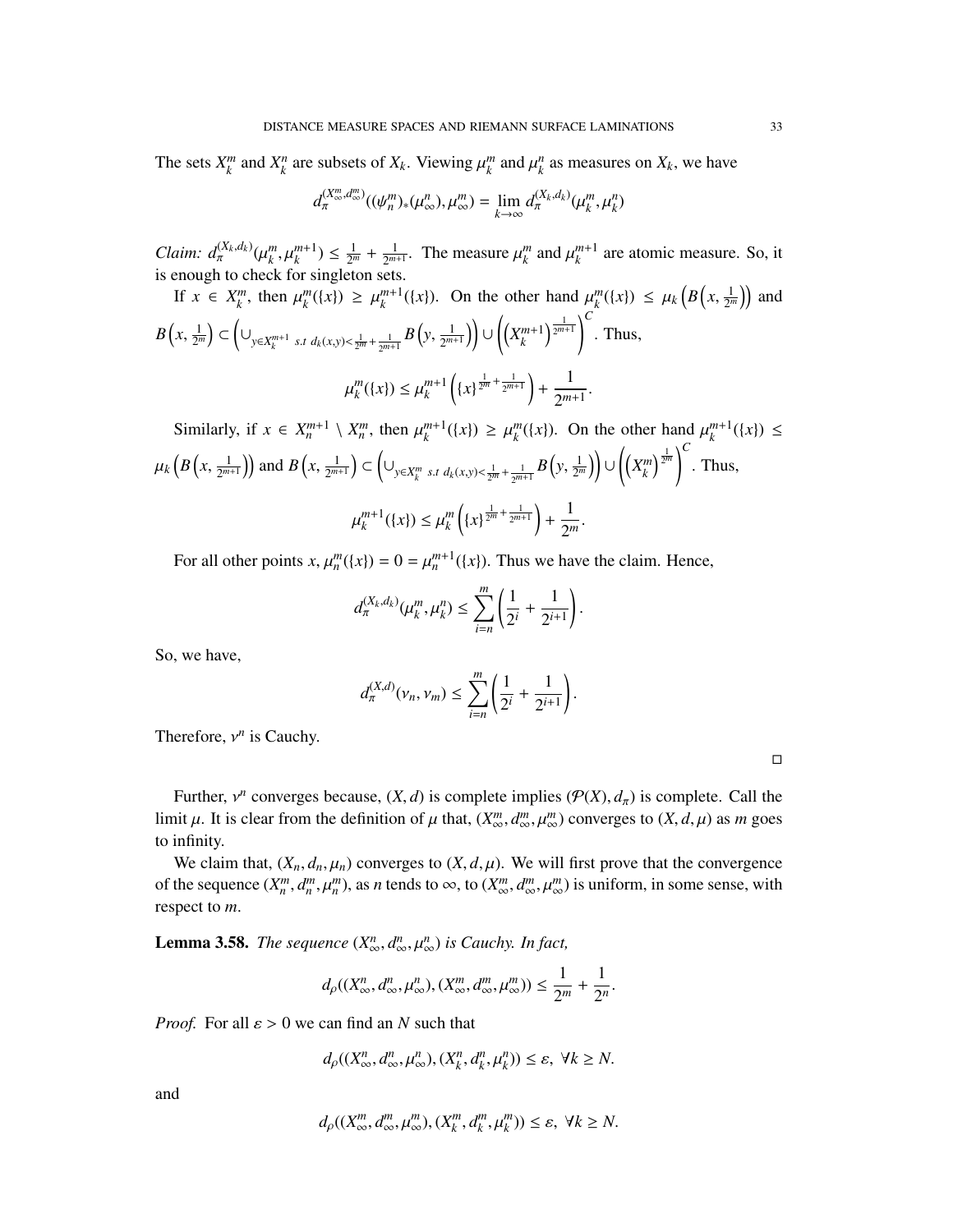But,  $d_p((X_k^i, d_k^i, \mu_k^i), (X_k, d_k, \mu_k)) \leq \frac{1}{2^n}$  $\frac{1}{2^i}$ . Thus,

$$
d_{\rho}((X^{n}_{\infty}, d^{n}_{\infty}, \mu^{n}_{\infty}), (X^{m}_{\infty}, d^{m}_{\infty}, \mu^{m}_{\infty})) \leq d_{\rho}((X^{n}_{\infty}, d^{n}_{\infty}, \mu^{n}_{\infty}), (X^{n}_{k}, d^{n}_{k}, \mu^{n}_{k})) + d_{\rho}((X^{n}_{k}, d^{n}_{k}, \mu^{n}_{k}), (X_{k}, d_{k}, \mu_{k})) + d_{\rho}((X^{m}_{k}, d^{m}_{k}, \mu^{m}_{k}), (X_{k}, d_{k}, \mu_{k})) + d_{\rho}((X^{m}_{\infty}, d^{m}_{\infty}, \mu^{m}_{\infty}), (X^{m}_{k}, d^{m}_{k}, \mu^{m}_{k}))
$$

Hence,  $d_{\rho}((X^n_{\infty}, d^n_{\infty}, \mu^n_{\infty}), (X^m_{\infty}, d^m_{\infty}, \mu^n_{\infty})) \leq \varepsilon + \frac{1}{2^n}$  $\frac{1}{2^m} + \frac{1}{2^n}$  $\frac{1}{2^n} + \varepsilon = \frac{1}{2^n}$  $\frac{1}{2^m} + \frac{1}{2^n}$  $\frac{1}{2^n}$  + 2*ε*. As,  $\varepsilon > 0$  was arbitrary we have the result.  $\Box$ 

# Lemma 3.59.

$$
d_{\rho}((X_n^m, d_n^m, \mu_n^m), (X_\infty^m, d_\infty^m, \mu_\infty^m)) \leq d_{\rho}((X_n^{m'}, d_n^{m'}, \mu_n^{m'}), (X_\infty^{m'}, d_\infty^{m'}, \mu_\infty^{m'})) + 2(\frac{1}{2^m} + \frac{1}{2^{m'}}).
$$

*Proof.* We have already proved that

$$
d_{\rho}((X_{\infty}^{m'}, d_{\infty}^{m'}, \mu_{\infty}^{m'}), (X_{\infty}^{m}, d_{\infty}^{m}, \mu_{\infty}^{m})) \leq \frac{1}{2^{m}} + \frac{1}{2^{m'}},
$$

Similarly,

$$
d_{\rho}((X_n^{m'}, d_n^{m'}, \mu_n^{m'}), (X_n^m, d_n^m, \mu_n^m)) \le d_{\rho}((X_n^{m'}, d_n^{m'}, \mu_n^{m'}), (X_n, d_n, \mu_n)) + d_{\rho}((X_n, d_n, \mu_n), (X_n^m, d_n^m, \mu_n^m)) \n\le \frac{1}{2^m} + \frac{1}{2^{m'}}
$$

Thus,

$$
d_{\rho}((X_{n}^{m}, d_{n}^{m}, \mu_{n}^{m}), (X_{\infty}^{m}, d_{\infty}^{m}, \mu_{\infty}^{m})) \leq d_{\rho}((X_{n}^{m}, d_{n}^{m}, \mu_{n}^{m}), (X_{n}^{m'}, d_{n}^{m'}, \mu_{n}^{m'})) + d_{\rho}((X_{n}^{m'}, d_{n}^{m'}, \mu_{n}^{m'}), (X_{\infty}^{m'}, d_{\infty}^{m'}, \mu_{\infty}^{m'})) + d_{\rho}((X_{\infty}^{m'}, d_{\infty}^{m'}, \mu_{\infty}^{m'}), (X_{\infty}^{m}, d_{\infty}^{m}, \mu_{\infty}^{m})) \leq \left(\frac{1}{2^{m}} + \frac{1}{2^{m'}}\right) + d_{\rho}((X_{n}^{m'}, d_{n}^{m'}, \mu_{n}^{m'}), (X_{\infty}^{m'}, d_{\infty}^{m'}, \mu_{\infty}^{m'})) + \left(\frac{1}{2^{m}} + \frac{1}{2^{m'}}\right)
$$

Now to prove  $(X_n, d_n, \mu_n)$  converges to  $(X, d, \mu)$ . Given  $\varepsilon > 0$ , choose *N* such that for all  $n \geq N$  we have,

 $\Box$ 

$$
d_p((X_n^m, d_n^m, \mu_n^m), (X_\infty^m, d_\infty^m, \mu_\infty^m)) \le \frac{\varepsilon}{3}
$$

and choose *m* large enough that  $\frac{1}{2^m} \leq \frac{\varepsilon}{3}$  and

$$
d_{\rho}\left((X_{\infty}^m,d_{\infty}^m,\mu_{\infty}^m),(X,d,\mu)\right)\leq\frac{\varepsilon}{3}.
$$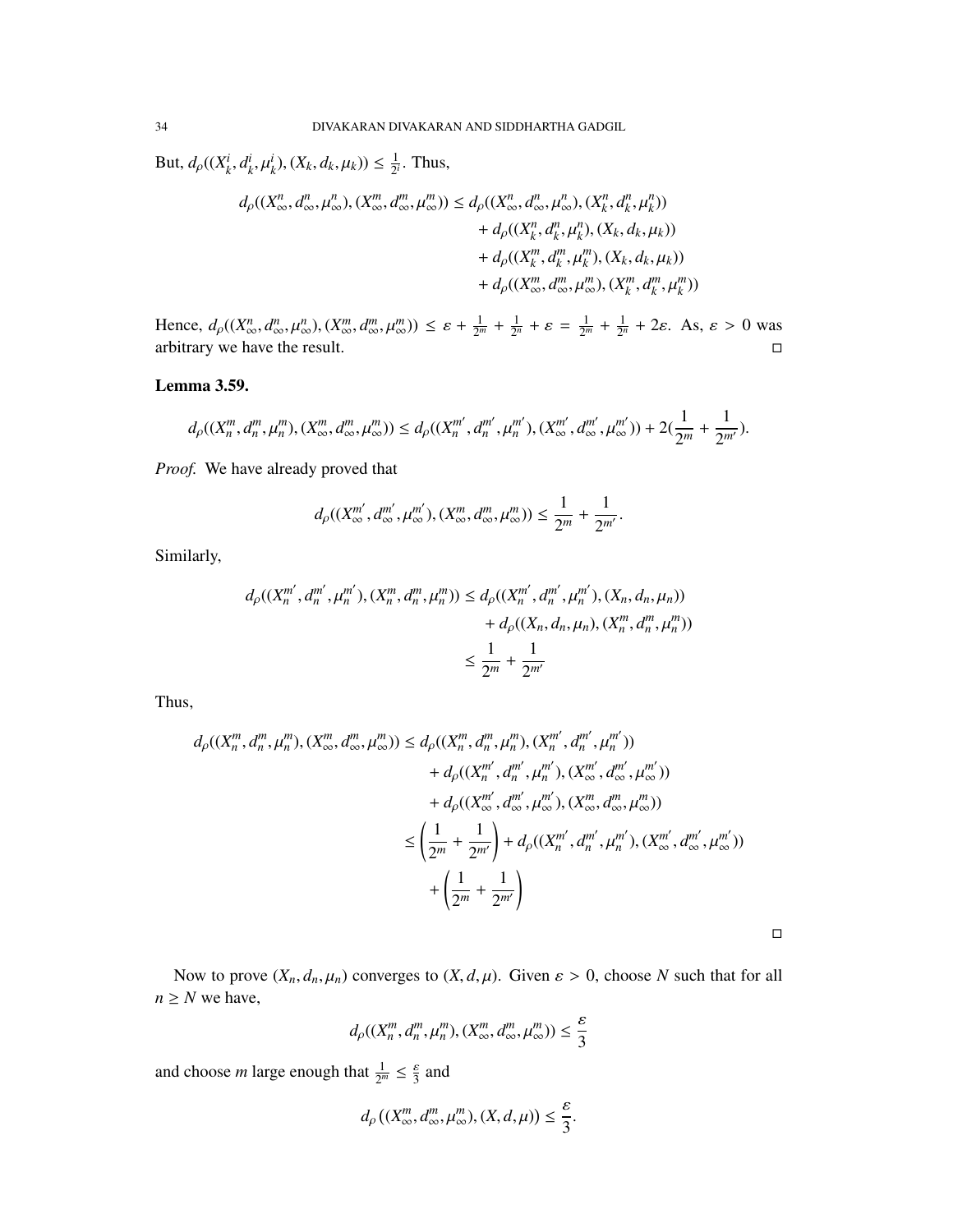Then for  $n \geq N$  and *m* as described above, we have;

$$
d_{\rho}((X_n, d_n, \mu_n), (X, d, \mu)) \le d_{\rho}((X_n, d_n, \mu_n), (X_n^m, d_n^m, \mu_n^m)) + d_{\rho}((X_n^m, d_n^m, \mu_n^m), (X_\infty^m, d_\infty^m, \mu_\infty^m)) + d_{\rho}((X_\infty^m, d_\infty^m, \mu_\infty^m), (X, d, \mu)) \le \frac{1}{2^m} + \frac{\varepsilon}{3} + \frac{\varepsilon}{3} \le \varepsilon
$$

Thus we have completed the proof of Theorem [3.51](#page-29-1) by proving that  $(X_n, d_n, \mu_n)$  converges to  $(X, d, \mu)$ .

3.10. A pre-compactness theorem. Now, we will prove a theorem analogous to the Gromov's compactness theorem for metric spaces, for distance measure spaces.

Theorem 3.60. *Let* <sup>X</sup>ε,*<sup>M</sup> be a collection of complete separable distance measure spaces with the property that*  $\mu(X) \leq M$  *for all*  $X \in \mathfrak{X}_{\varepsilon,M}$ *. Suppose, given*  $\varepsilon > 0$  *there exists*  $N(\varepsilon)$  *such that, for all*  $(X, d, \mu) \in \mathfrak{X}_{\varepsilon, M}$  *there exists a set*  $S_{X, \varepsilon}$  *such that*  $|S_{X, \varepsilon}| \le N(\varepsilon)$  *and*  $\mu((S_{X, \varepsilon})^{\varepsilon})^C) \le \varepsilon$ *.* Then  $\mathfrak{X}_{\varepsilon}$  *is totally hounded and hance pre-compact Then,*  $\mathfrak{X}_{\varepsilon,M}$  *is totally bounded and hence pre-compact.* 

*Proof.* The space of finite distance measure spaces with bounded area and bounded number of points is totally bounded, as it is compact. Thus given any  $\varepsilon$  we can choose a finite cover of  $\frac{\varepsilon}{2}$  balls for the same. Thus  $\varepsilon$  balls (centred at the same points) gives a  $\varepsilon$  sized cover for  $\mathfrak{X}_{\varepsilon,M}$ , as, given any  $X \in \mathfrak{X}_{\varepsilon,M}$  you can choose a finite distance measure space which is at an  $\frac{\varepsilon}{2}$ distance from *S*. Thus  $\mathfrak{X}_{\varepsilon,M}$  is totally bounded.

*Remark* 3.61. Consider the sequence  $(\{x\}, d(x, x) = 0, \mu_n(x) = n)$ . This sequence has no convergent subsequence. This illustrates that the condition of bounded area is necessary. Scaling the Riemannian metric on a fixed surface gives us a similar example with Riemann surfaces.

# 4. Deligne-Mumford compactification as completion

4.1. **Cusp curves.** Let *S* be a closed surface and let  $(\gamma_i)_{i \in I}$  be a possibly empty family of finitely many smooth simple alocad and pointing disjoint leaps in *S*. Let  $\widehat{S}$  be the surface finitely many smooth simple closed and pairwise disjoint loops in *S*. Let  $\widehat{S}$  be the surface obtained from  $S \setminus \cup_i \gamma_i$  by the one point compactification at each end. By  $s'_k$  $\binom{k}{k}$  and  $s_k''$  $'_{k}$ <sup>*k*</sup>,  $k \in I$ , we denote the two points of  $\widehat{S}$  added to  $S \setminus \cup_i \gamma_i$  at the two ends which arise from removing  $\frac{\gamma_k}{S}$ . We now identify  $s'_k$  $\frac{1}{k}$  and  $s_k''$  $k'$  for  $k \in I$ . In this way we obtain a compact topological space *S*. Hence we can obtain  $\overline{S}$  from *S* by collapsing each loop  $\gamma_i$  to a point. By  $\alpha : \overline{S} \to \overline{S}$ <br>we denote the cononical projection. The points  $\overline{S} := \alpha(s')$  are called singular points of the we denote the canonical projection. The points  $\overline{s_k} := \alpha(s'_k)$ <br>singular surface  $\overline{S}$ . We denote the set of singular points *k* ) are called singular points of the singular surface  $\overline{S}$ . We denote the set of singular points on  $\overline{S}$  by  $si(\overline{S})$ . Via  $\alpha$  the subset  $\overline{S} \setminus \{\overline{s_i} \mid i \in I\} \subset \overline{S}$  inherits a differentiable structure. A complex structure *j* on the singular surface  $\overline{S}$  is a complex structure on  $\widehat{S}$ .

4.2. The space of cusp curves equipped with  $d_{\rho}$ . Given a Riemann surface *S*, the metric on *S* defines an area form on *S* viz.

$$
\sigma_g(v, w) = [g(v, v).g(v, w) - g^2(v, w)]^{\frac{1}{2}}.
$$

 $\Box$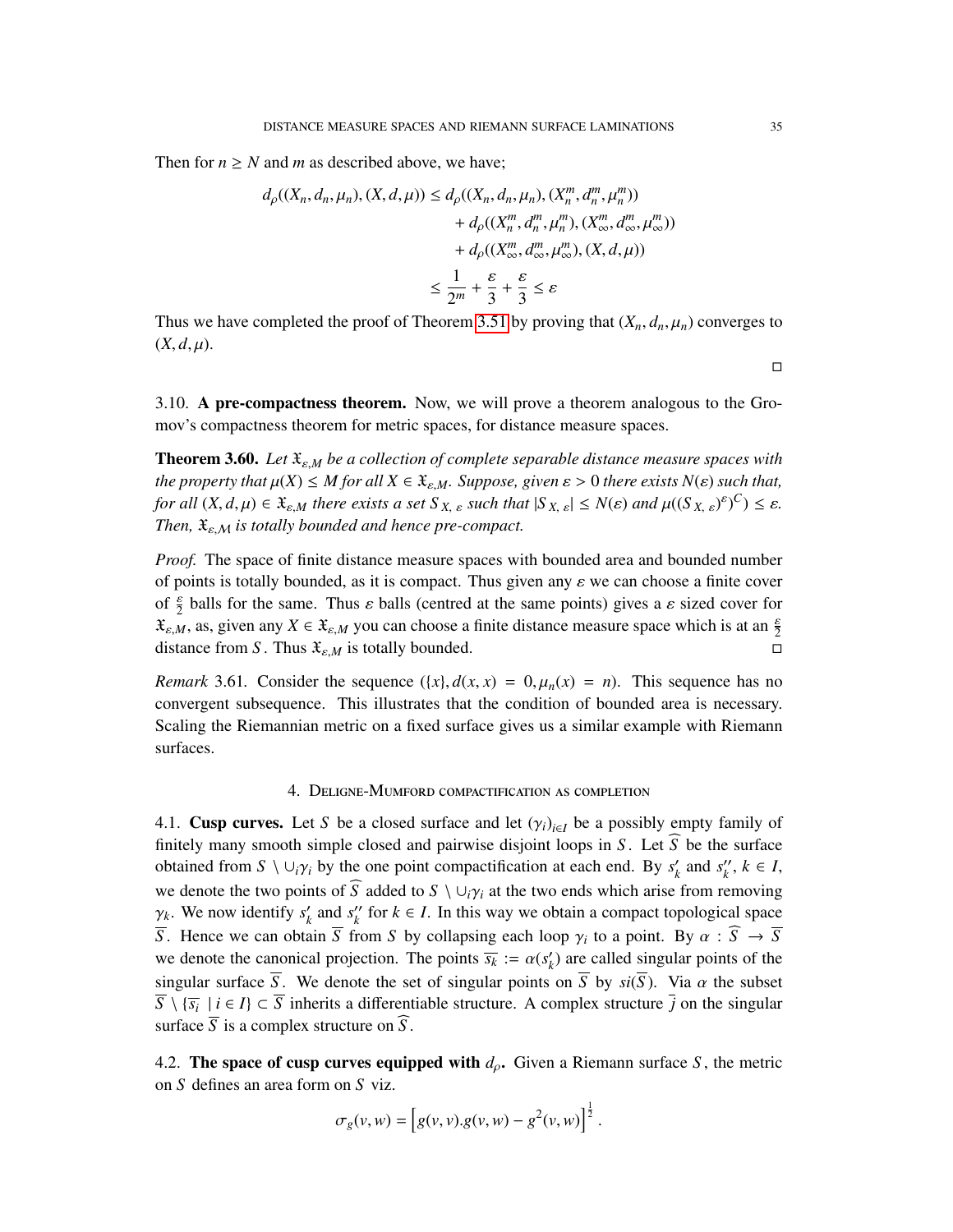Then,  $\mu_g(E) = \int_E \sigma_g$  gives a measure, making  $(S, g, \mu_g)$  a metric measure space. Thus the concretional GHI **P** metric gives a (peoudo) metric on the space of **Pierrann** surfaces generalised GHLP metric gives a (pseudo)metric on the space of Riemann surfaces.

Theorem 4.1. *The generalised Gromov-Hausdor*ff*-Levi-Prokhorov distance, d*ρ*, is a metric on the space of Riemann surfaces.*

*Proof.* Two distance measure spaces  $(X_1, d_1, \mu_1), (X_2, d_2, u_2)$  are at zero distance from each other if and only if there are open sets  $U_1 \subset X_1$  and  $U_2 \subset X_2$ , of zero measure, such that there is a measure preserving isometry between  $(X_1 \setminus U_1, d_1, \mu_1)$  and  $(X_2 \setminus U_2, d_2, \mu_2)$ . But, given a Riemannian metric g on a surface S,  $\mu_o(U) > 0$  for all open sets  $U \subset S$ . Thus the result.  $\Box$ Riemannian metric *g* on a surface *S*,  $\mu_g(U) > 0$  for all open sets  $U \subset S$ . Thus the result.

Given a cusp curve, associated to it is the hyperbolic surface  $S \setminus si(S)$ . Given two cusp curves *S*<sub>1</sub> and *S*<sub>2</sub> we define the  $d_{\rho}(S_1, S_2) := d_{\rho}(S_1 \setminus si(S_1), S_2 \setminus si(S_2))$ . This gives a metric on the space of all cusp curves.

4.3. Fenchel Nielson co-ordinates and  $d_{\rho}$ . In this section we show that the topology generated by  $d_{\rho}$  is the same as that given by the Fenchel Nielson co-ordinates.

**Definition 4.2** (*q*-quasi-isometry). A homeomorphism  $\varphi : X \to Y$  between two metric spaces *X* and *Y* is a *q*-quasi-isometry ( $q \ge 1$ ) or quasi-isometry if

$$
\frac{1}{q}d_X(x, y) \le d_Y(\varphi(x), \varphi(y)) \le qd_X(x, y)
$$

for all  $x, y \in X$ .

Lemma 4.3. *If R and S are q-quasi-isometric Riemann surfaces then,*

$$
d_{\rho}(R,S) \le \max\left\{\left(1-\frac{1}{q^2}\right)\mu_R(R), \left(1-\frac{1}{q^2}\right)\mu_S(S), diam(S)(q-1)\right\} =: \varepsilon.
$$

*Proof.* Let  $\varphi : R \to S$  be a q-quasi-isometry. Then,  $\frac{1}{q^2} \times g|_x \leq g'|_{\varphi(x)} \leq q^2 \times g|x$  where, *g* and *g*denotes the Riemannian metric on *R* and *S* respectively. So,  $\frac{1}{q^2} \times \sigma_g |_{x} \leq \sigma_{g'} |_{\varphi(x)} \leq q^2 \times \sigma_g |_{x}$ .<br>Thus denoting the measures on *P* and *S* described above by *y*, and *y*, we have Thus, denoting the measures on *R* and *S* described above by  $\mu_R$  and  $\mu_S$  we have

$$
\frac{1}{q^2} \times \mu_S(\varphi(E)) \le \mu_R(E) \le q^2 \times \mu_S(\varphi(E)).
$$

Define  $Z := R \sqcup S$  and let the metric on *Z* be the maximal metric  $d_{\varphi}^{\varepsilon}$  defined in Section [3.2.2.](#page-11-0) As  $\varphi$  is a q-quasi-isometry,

$$
d_R(x, y) - d_S(\varphi(x), \varphi(y)) \le d_R(x, y) - \frac{1}{q} d_R(x, y) = d_R(x, y) \left(1 - \frac{1}{q}\right)
$$

and

$$
d_S(\varphi(x), \varphi(y)) - d_R(x, y) \le q d_R(x, y) - d_R(x, y) = d_R(x, y)(q - 1).
$$

That is,

$$
d_R(x, y)(1 - q) \le d_R(x, y) - d_S(\varphi(x), \varphi(y)) \le d_R(x, y) \left(1 - \frac{1}{q}\right) \le d_R(x, y)(q - 1)
$$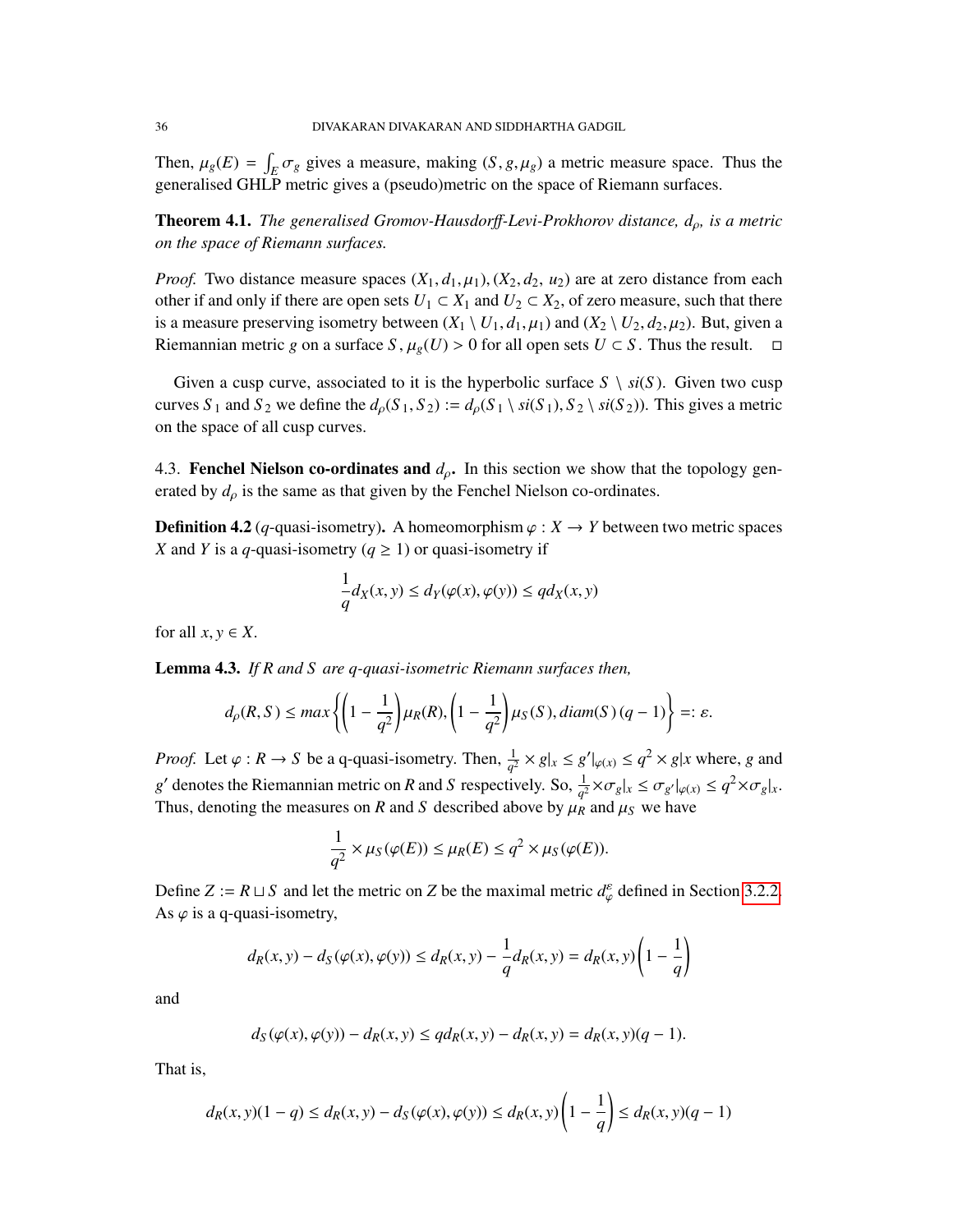Thus, if  $\varepsilon \geq diam(S) (q-1)$ , then by Theorem [3.11](#page-12-0) the inclusion  $R \hookrightarrow Z$  and  $S \hookrightarrow Z$  are isometric 0-embeddings. Thus the inclusions from *R* and *S* to *Z* will give the required result because, given  $E \subset Z$ , if  $\varepsilon' > \varepsilon$ ;

$$
\mu_R(E^{\varepsilon'}) + \varepsilon' \ge \mu_R((E \cap S)^{\varepsilon'}) + \varepsilon' \ge \mu_R(\phi^{-1}(E \cap S)) + \varepsilon'
$$
  
\n
$$
\ge \frac{1}{q^2} \mu_S(\varphi \circ \varphi^{-1}(E \cap S)) + \varepsilon'
$$
  
\n
$$
\ge \frac{1}{q^2} \mu_S(E \cap S) + \varepsilon'
$$
  
\n
$$
= \frac{1}{q^2} \mu_S(E) + \varepsilon' \ge \mu_S(E).
$$

and,

$$
\mu_S(E^{\epsilon'}) + \varepsilon' \ge \mu_S((E \cap R)^{\varepsilon'}) + \varepsilon' \ge \mu_S(\phi(E \cap R)) + \varepsilon'
$$
  

$$
\ge \frac{1}{q^2} \mu_R(E \cap R) + \varepsilon'
$$
  

$$
= \frac{1}{q^2} \mu_R(E) + \varepsilon' \ge \mu_R(E).
$$

As  $\varepsilon' > \varepsilon$  was arbitrary, we have the result.

Chapter 3 of [\[Bus10\]](#page-51-1) describes construction of quasi-isometries between two non degenerate pair of pants and quasi isometry while gluing pair of pants. So, all that remains is the case of degenerate pair of pants.

**Lemma 4.4.** Let  $H_1, H_2$  be the hexagons with sides  $(b_1, b_2, b_3)$  and  $(b_1, 0, b_3)$ . Then the *distance*  $d_p(H_1, H_2)$  *is small if b<sub>2</sub> <i>is small* 

*Proof.* The two hexagons can be embedded in  $\mathbb H$  as shown below



The hexagon shaded in the picture on the left is  $H_1$  and on the right is  $H_2$ . The distance  $d_p(H_1, H_2)$  is clearly less than the area of  $(H_1 \cup H_2) - (H_1 \cap H_2)$ , the symmetric difference.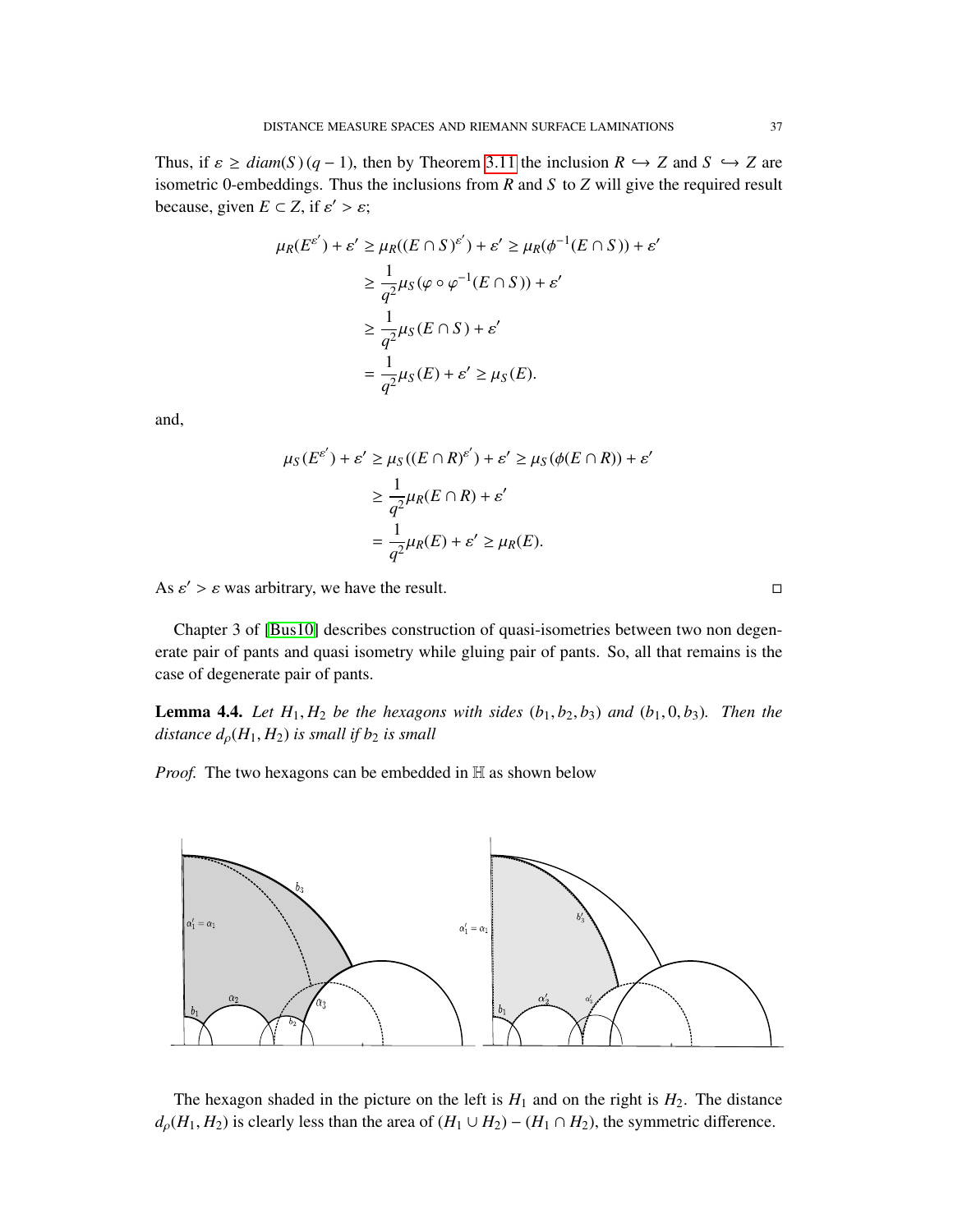

Using the notations as in the figure below we will now compute this area of the symmetric difference.

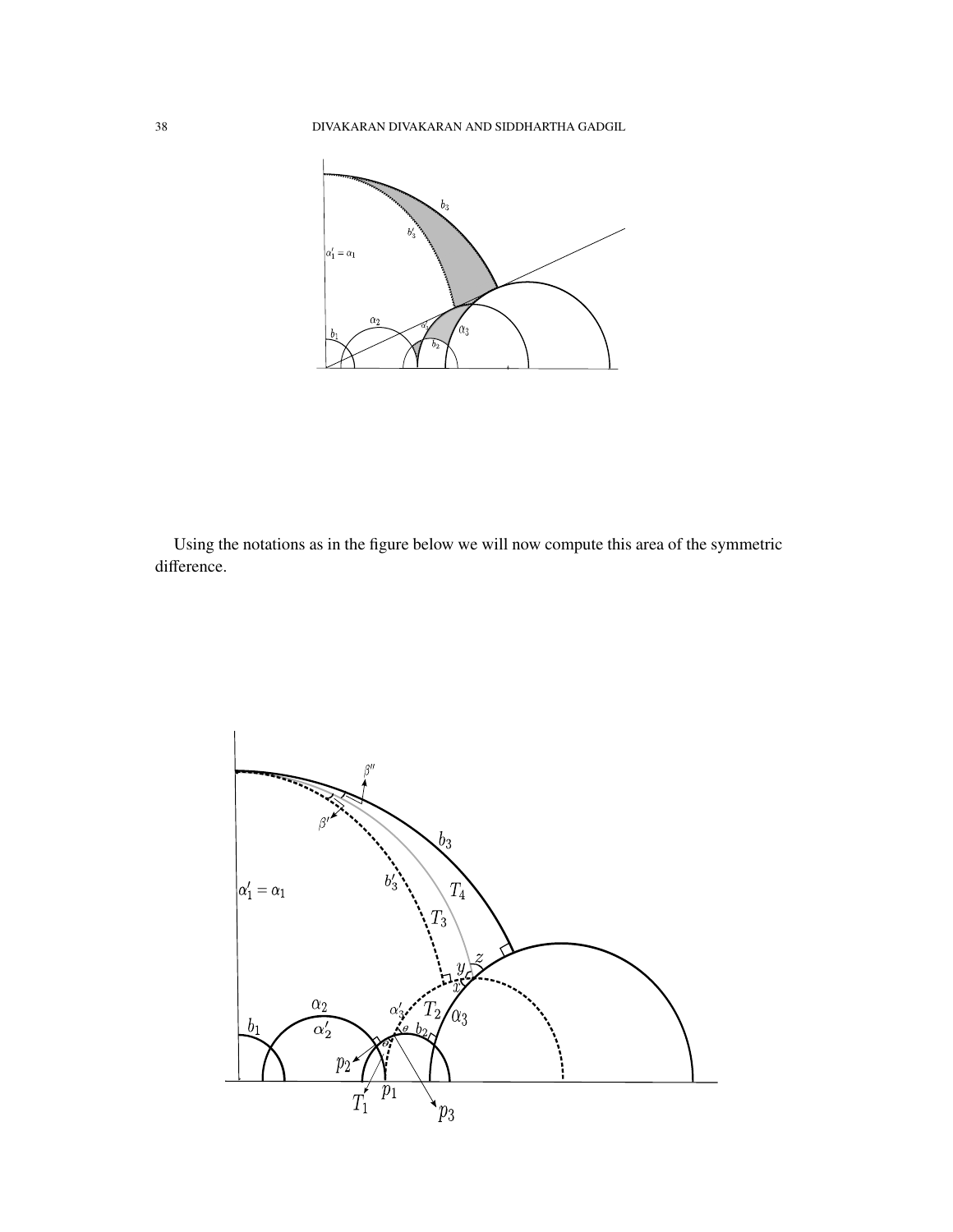$$
area((H_1 \cup H_2) - (H_1 \cap H_2)) = area(T_1) + area(T_2) + area(T_3) + area(T_4)
$$
  
\n
$$
area(T_1) = \pi - \frac{\pi}{2} - \theta
$$
  
\n
$$
area(T_2) = \pi - \frac{\pi}{2} - \theta - x
$$
  
\n
$$
area(T_3) = \pi - \frac{\pi}{2} - \beta' - y
$$
  
\n
$$
area(T_4) = \pi - \frac{\pi}{2} - \beta'' - z
$$
  
\n
$$
area((H_1 \cup H_2) - (H_1 \cap H_2)) = 2\pi - 2\theta - (x + y + z) - (\beta' + \beta'')
$$
  
\n
$$
= 2\pi - 2\theta - \pi - \beta
$$
  
\n
$$
= \pi - 2\theta - \beta
$$

As  $b_2$  tends to zero,  $\beta$  tends to zero and  $\theta$  tends to  $\frac{\pi}{2}$ . It will be slightly easier to see the fact that  $\theta$  tends to  $\frac{\pi}{2}$  if, we take a map which takes  $p_1$  to  $\infty$ . See the picture below.





**Lemma 4.5.** *Let*  $H_1$ ,  $H_2$  *be the hexagons with sides*  $(0, b_2, b_3)$  *and*  $(0, 0, b_3)$ *. Then*  $d_p(H_1, H_2)$ *is small if*  $b_2$  *is small.* 

*Proof.* The same calculations as before would work with the slightly modified picture given below.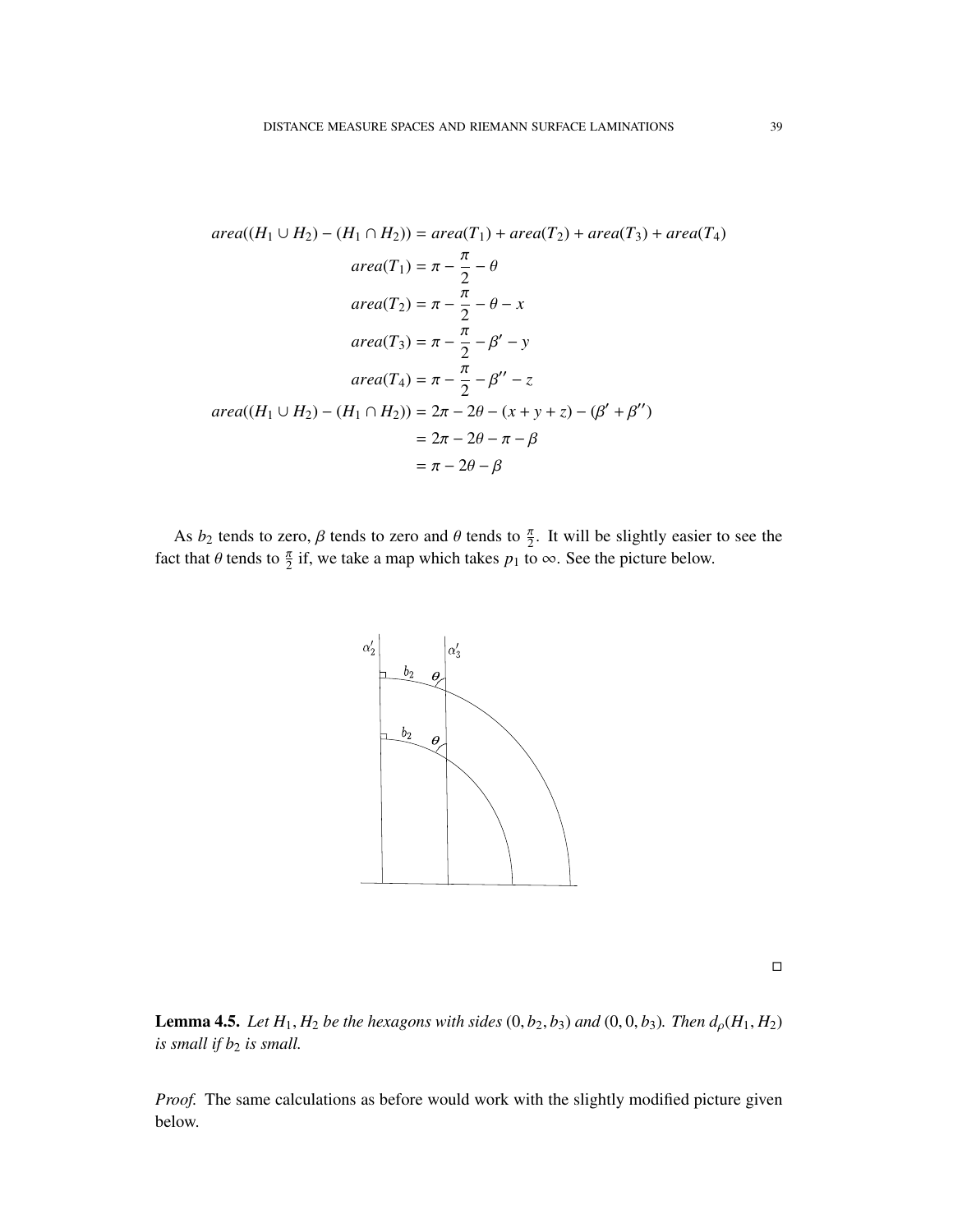

**Lemma 4.6.** *Let*  $H_1$ ,  $H_2$  *be the hexagons with sides* (0, 0, *b*<sub>3</sub>) *and* (0, 0, 0)*. Then*  $d_p(H_1, H_2)$ *is small if b*<sup>3</sup> *is small.*

 $\Box$ 

*Proof.* Again we compute the symmetric difference as in the previous two cases.

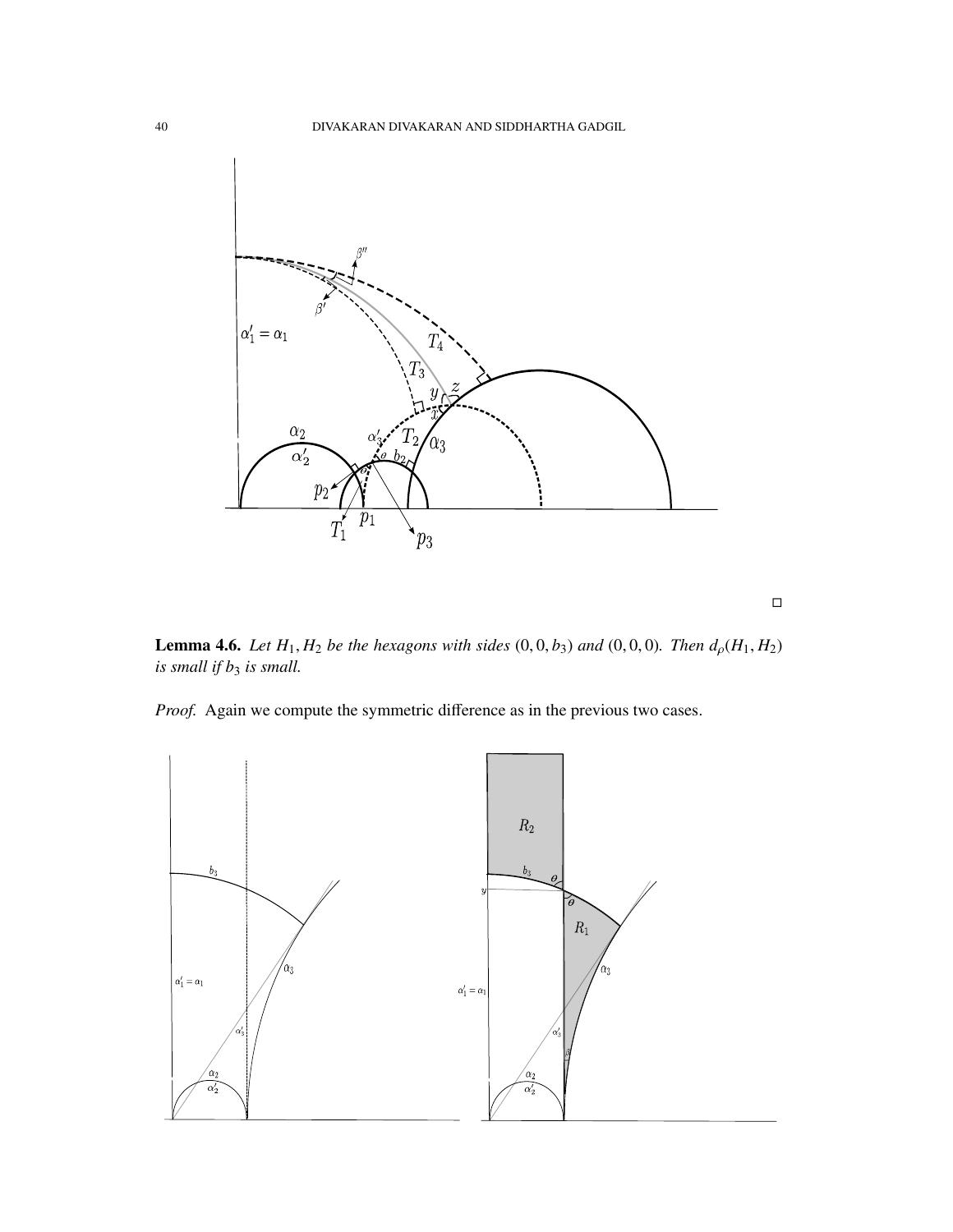$$
area((H_1 \cup H_2) - (H_1 \cap H_2)) = area(R_1) + area(R_2)
$$

$$
area(R_1) = \pi - \frac{\pi}{2} - \theta - \beta
$$

$$
area(R_2) = \pi - \frac{\pi}{2} - \theta
$$

$$
area((H_1 \cup H_2) - (H_1 \cap H_2)) = \pi - 2\theta - \beta.
$$

As  $\theta \to \frac{\pi}{2}$  and  $\beta \to 0$ , we have the result.

**Lemma 4.7.** *If*  $d_{\pi}^{\mathbb{H}}(H_1, H_2) = \varepsilon$  *then the pair of paints*  $P_1$  *and*  $P_2$ *, formed from*  $H_1$  *and*  $H_2$ *, existing*<sup>*l*</sup>  $d(P_1, P_2) = \varepsilon$ satisfy  $d_{\rho}(P_1, P_2) = \varepsilon$ .

*Proof.* Let  $Z := \mathbb{H} \times \{1, 2\}$ , *E* the union of all edges of  $H_1$  and  $H_2$ , and  $I : E \times \{1\} \rightarrow E \times \{2\}$ be  $I(x, 1) = (x, 2)$ . Then *I* is an isometry. So, by Theorem [3.11](#page-12-0) the canonical embedding of  $P_i$  into  $(Z, d_i^0)$  are isometries and  $d^Z(P_1, P_2) = \varepsilon$ . Hence the result. *P<sub>j</sub>* into  $(Z, d_I^0)$  are isometries and  $d_{\pi}^Z(P_1, P_2) = \varepsilon$ . Hence the result.

Thus we have,

Theorem 4.8. *The topology generated by d*ρ *is the same as that given by the Fenchel Nielson co-ordinates.*

# 5. Laminations and Riemann surface laminations

5.1. Laminations. We will recall some of the key definitions related to laminations. The exposition here is based on [\[CC00\]](#page-52-5), [\[Lyu\]](#page-52-6) and the article on Riemann surface laminations in [\[CGSY03\]](#page-52-7) by Etienne Ghys.

Roughly speaking, a lamination  $\mathcal L$  is a topological space which is decomposed into smooth immersed sub-manifolds(called "leaves") nicely organised in a local product structure.

A formal definition goes as follows. A *d*-dimensional product lamination is a topological space of the form  $U^d \times T$ , where  $U^d$  is a domain in  $\mathbb{R}^d$  called a *local leaf* or *plaque*, and *T* a topological space called *regular transversal*.

A morphism between two product laminations is a continuous map that maps local leaves to local leaves. It is also called a laminar map.

**Definition 5.1** (Laminations). A  $d$ -dimensional lamination  $\mathcal{L}$  (or briefly  $d$ -lamination) is a topological space *X* endowed with the following structure: For any point in  $x \in X$  there is a neighbourhood *U* containing *x* and a homeomorphism  $\phi : U \to U^d \times T$  onto a *d*-<br>dimensional product lamination  $U^d \times T$  such that the transition maps  $\phi$  a  $\phi^{-1}$  is used in dimensional product lamination  $U^d \times T$  such that the transition maps  $\phi_2 \circ \phi_1^{-1}|_{\phi_1(U_1 \cap U_2)}$ :<br>  $\phi_1(U_1 \cap U_2) \to \phi_2(U_2 \cap U_1)$  between the product leminations are laminar. These homeomores  $\phi_1(U_1 \cap U_2) \to \phi_2(U_1 \cap U_2)$  between the product laminations are laminar. These homeomorphisms are called local charts. The corresponding neighbourhoods *U* are called flow boxes. The sets  $\phi^{-1}(U^d \times \{t\})$  are called local leaves or plaques of  $\mathcal L$ . The sets  $\phi^{-1}(\{x\} \times T)$  are called requier transversels regular transversals.

**Definition 5.2** (Global leaf). Any lamination  $\mathcal{L}$  is decomposed into disjoint union of global leaves in the following way: two points *x* and *y* belong to the same global leaf if there is a sequence of local leaves  $L_0, L_1, ..., L_k$  such that  $x \in L_0, y \in L_k$  and  $L_i \cap L_{i+1} \neq \emptyset$  for  $i = 0, 1, \ldots, k - 1$ . The global leaf passing through *x* will be denoted by  $L(x)$ .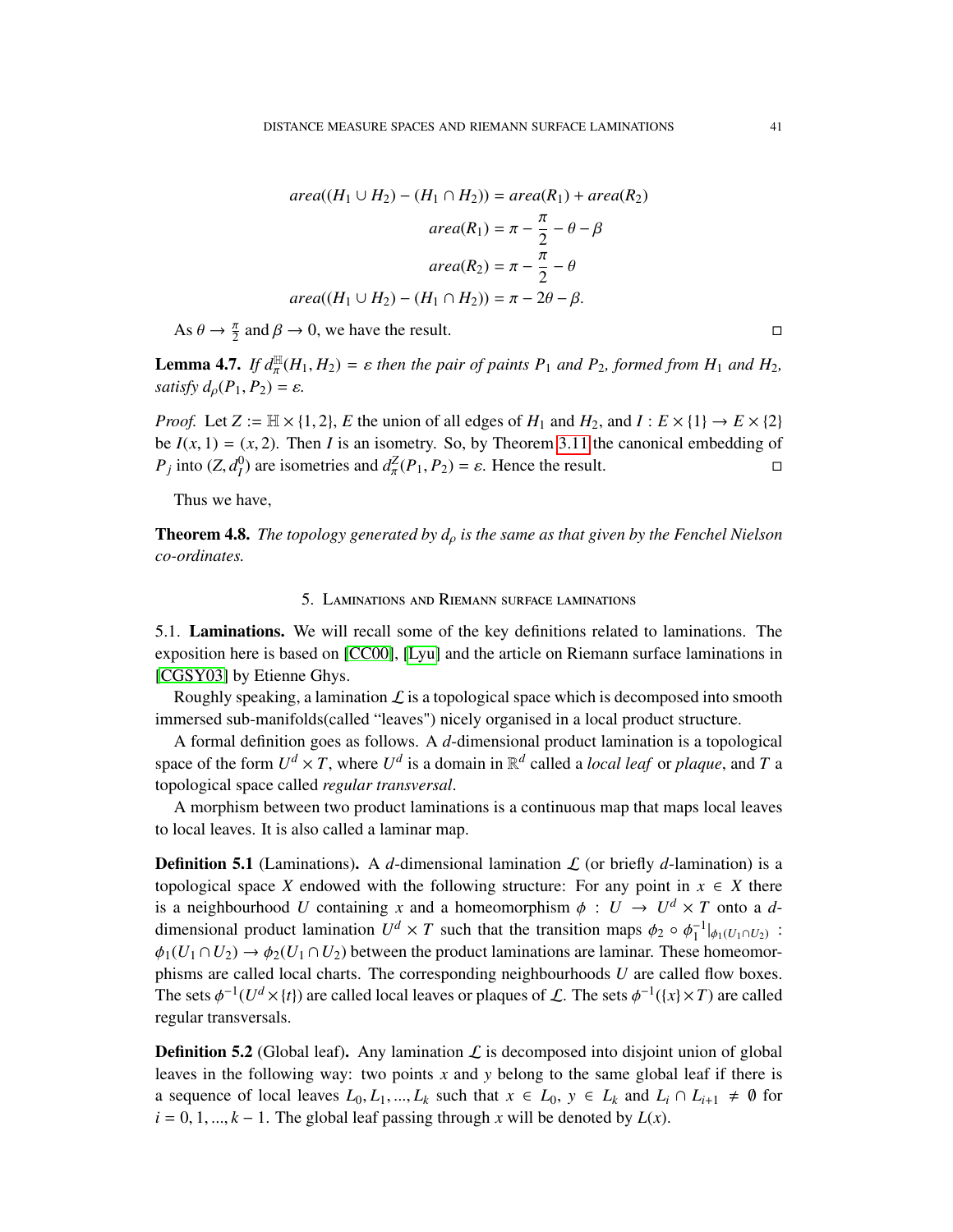Definition 5.3. A *transversal* is a Borel subset which intersects each leaf in at-most countably many points.

5.2. **Riemann surface lamination.** A Riemann surface lamination is a locally compact, separable, metrisable space *M* with an open cover by flow boxes  ${U_i}_{i \in I}$  and homeomorphisms  $\phi_i: U_i \to D_i \times T_i$ , with  $D_i$  an open set in  $\mathbb C$  and  $T_i$  a metric space, such that the coordinate changes in  $U_i \cap U_j$  are of the form

$$
\phi_j \circ \phi_i^{-1}(z,t) = (\lambda_{ji}(z,t), \tau_{ji}(t))
$$

where the map  $z \to \lambda_{ii}(z, t)$  is holomorphic for each *t*.

A map  $f : M \to N$  of Riemann surface laminations is holomorphic if it is continuous and maps each leaf of *M* holomorphically to a leaf of *N*.

5.2.1. *Invariant transverse measures.* A transverse measure for *<sup>M</sup>* is a measure on the σring of transversals which restrict to a  $\sigma$ -finite measure on each transversal and such that each compact regular transversal has finite mass. It is called invariant if it is invariant by the holonomy transformations acting on transversals.

5.3. Hyperbolic Riemann surface lamination. A Riemann surface lamination is called a hyperbolic Riemann surface lamination if all leaves are hyperbolic Riemann surfaces. By Theorem 4.3 in [\[Can93\]](#page-51-2) and Proposition 5.7 in the article on Riemann surface laminations in [\[CGSY03\]](#page-52-7) we know that this matches with the general definition.

6. Compact subsets of the space of Riemann surface laminations

To study Riemann surface laminations using the same techniques, there are some hurdles. Firstly, a lamination structure is just a topological structure and not a metric structure, i.e., the transition maps in the transverse directions are just homeomorphisms. So, If we want to have a natural metric structure, we need to make the definition stricter. A natural class of maps between metric spaces are Lipschitz maps. So we defined

Definition 6.1. An *L-Lipschitz Riemann surface lamination* is a Riemann surface lamination where the coordinate changes  $\tau_{ii}(t)$  are *L*-Lipschitz for all *i*, *j*.

Now we can use the leaf-wise metric and the transverse metric to define a metric on a Riemann surface lamination.

Definition 6.2 (Metric on L-Lipschitz Riemann Surface Laminations). To obtain a metric, we use a Kobayashi type construction, namely, we consider the maximal metric on *M* such that, the maps  $\phi_i^{-1}: D_i \times T_i \to U_i$  are distance decreasing functions.

6.1. Measure on a Riemann surface lamination. The second hurdle was that a Riemann surface lamination does not come equipped with a measure. But, given an invariant transverse measure  $v_i$  on  $T_i$ , on each  $D_i \times T_i$  there is a natural measure given by

$$
\int_{T_i} \left( \int_{D_i \times \{t\}} \sigma_i \right) d\nu_i(t).
$$

where,  $\sigma_i$  is the hyperbolic area measure on  $D_i$ .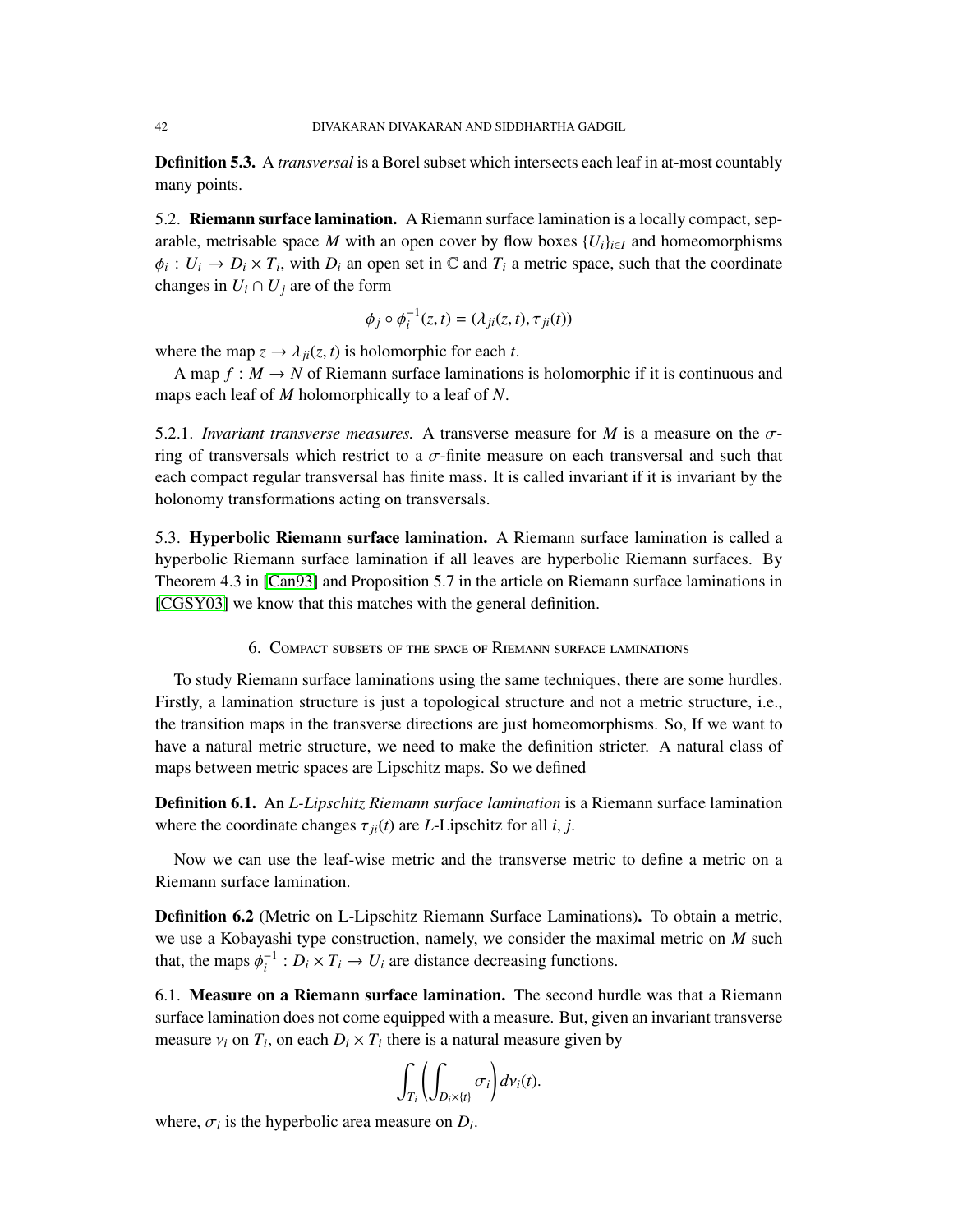<span id="page-42-0"></span>**Lemma 6.3.** *If*  $E \subset U_i \cap U_j$  *then,* 

$$
\int_{T_i}\left(\int_{D_i\times\{t\}}\chi_{\phi_i(E)}\cdot\sigma_i\right)dv_i(t)=\int_{T_j}\left(\int_{D_j\times\{t\}}\chi_{\phi_j(E)}\cdot\sigma_j\right)dv_j(t).
$$

*Proof.* Observe that,  $\phi_j \circ \phi_i^{-1}|_{\phi_i(U_i \cap U_j)}$  and hence  $\phi_j \circ \phi_i^{-1}|_{\phi_i(E)}$  are biholomorphisms. Thus the use isometries and area presenting maps i.e.  $(A \circ A^{-1})$   $(\pi) = \pi$ . Also the transvarse they are isometries and area-preserving maps, i.e.,  $(\phi_j \circ \phi_i^{-1})_*(\sigma_i) = \sigma_j$ . Also, the transverse measure is helenomy inversion implies that  $y_i = (x_i)$  (*y*) where  $\alpha_i$  is the helenomy  $\alpha_i$ measure is holonomy invariant implies that  $v_j = (\gamma_{ij})_*(v_i)$  where  $\gamma_{ij}$  is the holonomy cocycle corresponding to the charts *U<sup>i</sup>* and *U<sup>j</sup>* . Thus, standard chain rule arguments give us the  $\Box$  result.

**Definition 6.4.** If the lamination structure is given by charts  $\phi_i : U_i \to D_i \times T_i$  then, for  $F \subset M$  define  $u$  as  $E \subset M$  define  $\mu$  as

$$
\mu(E)=\sum_i\int_{T_i}\left(\int_{D_i\times\{t\}}\chi_{\phi_i(E\backslash (\cup_{j=1}^{i-1}U_j)}\cdot\sigma_i\right)d\nu_i(t)
$$

Lemma [6.3](#page-42-0) tells us that this definition is independent of the ordering of the charts.

Now we want to prove an analogue of the Bers' compactness theorem for Riemann surface laminations. To this end we will define a notion of injectivity radius. Injectivity radius, in general, tells us to what extent is the given space canonical. So for Riemann surface laminations it should be a measure of the extent to which it is a product lamination. Hence the following definition.

Definition 6.5 (Injectivity radius for L-Lipschitz hyperbolic Riemann surface laminations). Given an L-Lipschitz Riemann surface lamination  $(M, \mathcal{L})$ , we say the injectivity radius at a point *x* is greater than *r* if there exists an injective map  $\varphi : B(0, r) \subset \mathbb{D} \times T \to M$  such that:

- (1) The map  $\varphi^{-1}|_{image(\varphi)}$  is a compatible chart.<br>(2) The point  $x = \varphi(0, t)$  for some  $t \in T$
- (2) The point  $x = \varphi(0, t)$  for some  $t \in T$ .
- (3) The map  $\varphi$  is an isometry under the metric defined earlier.
- (4) The ball  $B(x, r) \subset M$  is contained in the image of  $\varphi$ .

<span id="page-42-2"></span>6.2. A topology for the space of Riemann surface laminations. Let  $(X_n, \mathcal{L}_n)$  be a sequence of *L*-Lipschitz Riemann surface laminations with invariant transverse measure  $\mu_n$  and  $(X, \mathcal{L})$ an *L*-Lipschitz Riemann surface laminations with invariant transverse measure  $\mu$ . Let  $d_n$  be the induced metric on  $(X_n, \mathcal{L}_n)$  and *d* be the induced metric on  $(X, \mathcal{L})$ . We say the sequence  $(X_n, \mathcal{L}_n, \mu_n)$  converge to  $(X, \mathcal{L}, \mu)$  if

- The sequence  $d_p((X_n, d_n, \mu_n), (X, d, \mu))$  converges to zero.
- There exist a system of compatible charts on  $(X, \mathcal{L})$  such that every local parametrisation  $\psi$  :  $B(0,r) \times T \to X$  is the limit of some local parametrisations  $\psi_n : B(0,r) \times T_n \to Y$ *X<sub>n</sub>*, with  $T_n \to T$ , described in Proposition [3.33.](#page-22-0)

6.3. **Analogue of Bers' compactness theorem.** Let  $\chi(L, r, A)$  be the collection of all L-Lipschitz hyperbolic Riemann surface laminations equipped with an invariant transverse measure such that,

- (1) Injectivity radius is greater than or equal to *r*.
- <span id="page-42-1"></span>(2) The measure  $\mu(M) \leq A$  for all  $M \in \mathcal{X}(L, r, A)$ .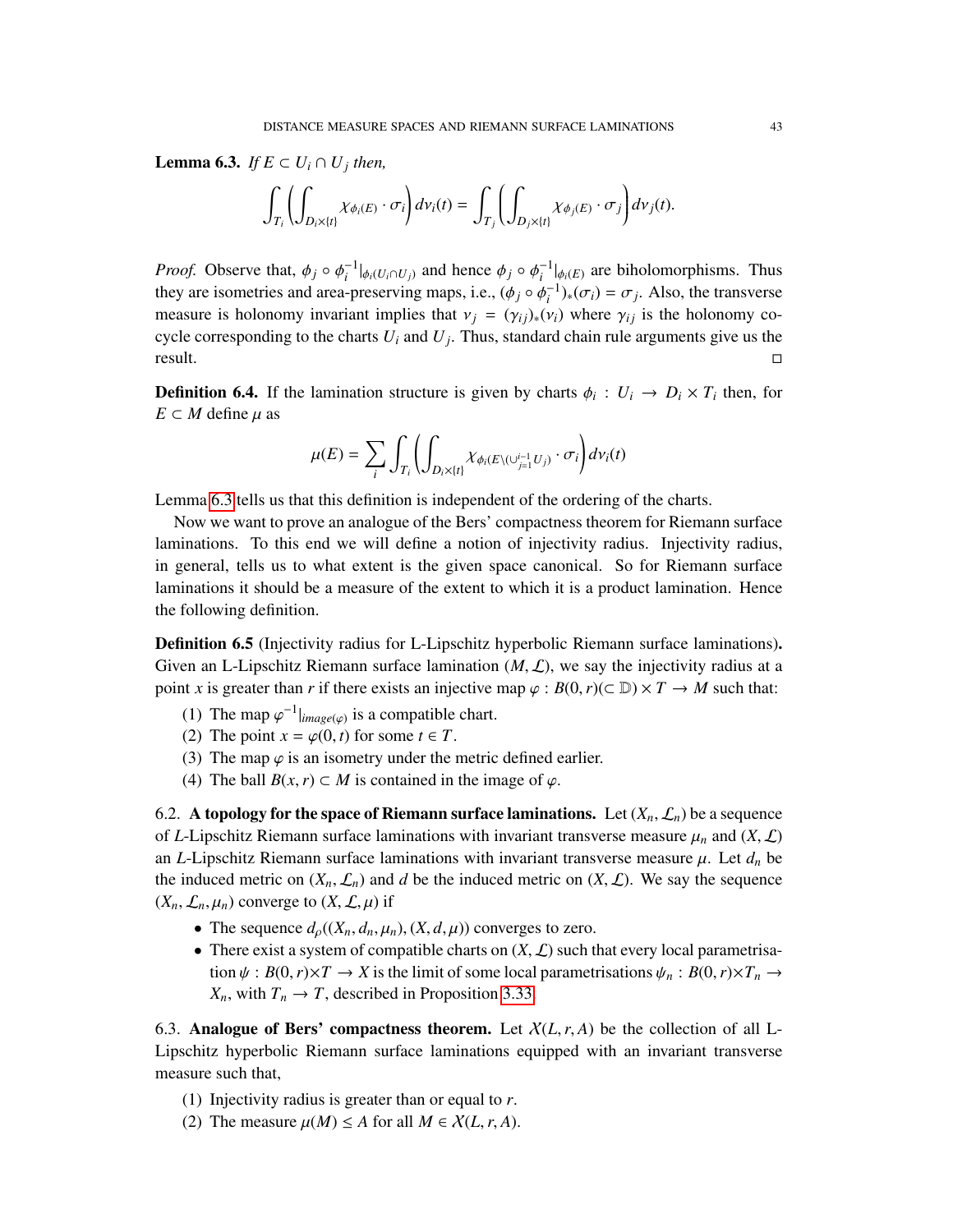<span id="page-43-0"></span>(3) Given  $\varepsilon > 0$  there exists  $B(\varepsilon) > 0$  such that, for all  $m \in M \in X(L, r, A)$  and for all regular transversals *T* passing through *m*, the transversal measure of  $B(m, \varepsilon) \cap T \geq$  $B(\varepsilon)$ .

<span id="page-43-1"></span>**Lemma 6.6.** *Given a distance measure space*  $(X, d, \mu)$  *with*  $\mu(X) \leq A$  *and the property, given*  $\varepsilon > 0$  *there exists a*  $B(\varepsilon) > 0$  *such that*  $\mu(B(x, \varepsilon)) \geq B(\varepsilon)$  *for all*  $x \in X$ *, there exists a set*  $S_{\varepsilon}$ such that  $\mu(((S_{\varepsilon})^{\varepsilon})^C) \leq \varepsilon$  and the cardinality of  $S_{\varepsilon}$  is less than or equal to  $\frac{A}{B(\frac{\varepsilon}{2})}$ .

*Proof.* Choose an arbitrary point  $x_1$ . If  $B(x_1, \varepsilon) \not\supset X$ , then choose  $x_2$  to be an arbitrary point in  $X \setminus B(x_1, \varepsilon)$ . Given that we have choose  $x_1, ..., x_k$ , if  $X \notin \bigcup_{i=1}^k B(x_i, \varepsilon)$ , choose  $x_{k+1}$  to be an arbitrary point in  $X \setminus \cup_{i=1}^k B(x_i, \varepsilon)$ . Let, *N* be the smallest integer strictly greater than  $\frac{A}{B(\frac{\varepsilon}{2})}$ . We will prove that  $X \subset \bigcup_{i=1}^{m} B(x_i, \varepsilon)$  for some  $m < N$  using proof by contradiction.

Assume that  $X \not\subset \bigcup_{i=1}^{m} B(x_i, \varepsilon)$  for any  $m < N$ . Note that,  $B(x_i, \frac{\varepsilon}{2}) \cap B(x_j, \frac{\varepsilon}{2}) = \emptyset$ . Therefore,<br> $X \subseteq \bigcup_{i=1}^{N} U(E(x_i, \frac{\varepsilon}{2})) \subseteq M \times B(\varepsilon) \subseteq A$ , which controllets with the assumption that  $U(X) \leq$  $\mu(X) \ge \sum_{i=1}^{N} \mu(B(x_i, \frac{\varepsilon}{2})) \ge N \times B(\frac{\varepsilon}{2}) > A$ , which contradicts with the assumption that  $\mu(X) \le$ *A*. Thus,  $X \subset \bigcup_{i=1}^{m} B(x_i, \varepsilon)$  for some  $m < N$ , say  $m_0$ .<br>
Thus,  $S = \{x_i, x_j\}$  sotisfies the conditions with

Thus,  $S_{\varepsilon} = \{x_1, ..., x_{m_0}\}\$  satisfies the conditions we wanted.

<span id="page-43-2"></span>**Lemma 6.7.** Properties [2](#page-42-1) and [3](#page-43-0) together implies the property that given  $\varepsilon > 0$  there exists  $N(\varepsilon)$  *such that, for all*  $M \in \mathcal{X}(L, r, A)$  *there exists a set*  $S_{M,\varepsilon}$  *such that*  $|S_{M,\varepsilon}| \leq N(\varepsilon)$  *and*  $\mu((M_{S,\varepsilon})^{\varepsilon})^C) \leq \varepsilon.$ 

*Proof.* Note that given a chart  $\varphi_x$  :  $B(0, r)$ ( $\subset \mathbb{D}$ )  $\times T \rightarrow M$  with  $x = \varphi_x(0, t)$ ,  $B(x, \varepsilon) \supset$  $\varphi_x(B_\mathbb{H}(0, \frac{\varepsilon}{2}) \times B_T(t, \frac{\varepsilon}{2}))$ . Property [3](#page-43-0) implies that  $\mu(B_T(t, \frac{\varepsilon}{2})) \geq B(\frac{\varepsilon}{2})$ , i.e.,  $\mu(B(x, \varepsilon))$  is greater than or equal to the hyperbolic greater  $B_{\text{ref}}(0, \frac{\varepsilon}{2})$  times  $B(\varepsilon)$ . So by I amma 6.6 than or equal to the hyperbolic area of  $B_{\mathbb{H}}(0, \frac{\varepsilon}{2})$  times  $B(\frac{\varepsilon}{2})$ . So, by Lemma [6.6](#page-43-1) we have the  $\Box$  result.

Theorem 6.8. *The space* <sup>X</sup>(*L*,*r*, *<sup>A</sup>*) *is compact under the topology described in Section [6.2.](#page-42-2)*

*Proof.* Given a sequence of L-Lipschitz hyperbolic Riemann surface laminations *M<sup>n</sup>* in the space  $\chi(L, r, A)$ , compactness theorem of metric measure spaces and Lemma [6.7](#page-43-2) implies that  $M^n$  converge to a metric measure space *M*. We will show that  $M \in X(L, r, A)$  and  $M^n$ <br>converges to *M* in the topology described in 6.2 converges to *M* in the topology described in [6.2.](#page-42-2)

Denote the measure on  $M^n$  by  $\mu^n$  and the measure on  $M$  by  $\mu$ . Note that  $d_{\rho}(M^n, M) \to 0$ <br>plies there exists a sequence of metric spaces  $(T^n, d^n)$  and  $I(n)$  isometric  $g(n)$  embeddings implies there exists a sequence of metric spaces  $(Z^n, d^n)$  and  $L(n)$ -isometric  $\varepsilon(n)$ -embeddings<br> $f^n \cdot M^n \to Z^n$  and  $g^n \cdot M \to Z^n$  and that  $d((f^n)_{(a)}(g^n)_{(a)})(q^n) + \frac{1}{2} + o(n)$  converges to  $f^n: M^n \to \mathbb{Z}^n$  and  $g^n: M \to \mathbb{Z}^n$  such that  $d_\pi((f^n)_*(\mu^n), (g^n)_*(\mu)) + \frac{1}{L(n)} + \varepsilon(n)$  converges to zero as *n* tends to infinity.

**Lemma 6.9.** *The set of all points*  $x \in M$  *such that there exists no sequence*  $x^n \in M^n$  *with*  $d_{Z^n}(f^n(x^n), g^n(x))$  converging to zero as n tends to infinity is a set of measure zero.

*Proof.* Call this set *E* and assume the contrary, i.e.,  $\mu(E) > 0$ . There exists no sequence  $x^n \in M^n$  with  $d_{Z^n}(f^n(x^n), g^n(x))$  converging to zero as *n* tends to infinity, implies, there exists an  $\varepsilon > 0$  such that  $d_{Z^n}(f^n(M^n), g^n(E)) > \varepsilon$  for all *n*. This along with  $\mu(E) > 0$  contradicts with the feet that  $d(f^n(\mu^n), g^n(\mu))$  converges to zero as *n* tonds to infinity with the fact that  $d_{\pi}(f^{n}(\mu^{n}), g^{n}(\mu))$  converges to zero as *n* tends to infinity.

So, by throwing this set away, without loss of generality we can assume that the set is empty. Thus, given a point  $x \in M$  there exists points  $x^n \in M^n$  such that  $d_{Z^n}(f^n(x^n), g^n(x))$ <br>converges to zero as *n* tonds to infinity. As injectivity redius of  $M^n$  is greater than *n* for each converges to zero as *n* tends to infinity. As injectivity radius of  $M<sup>n</sup>$  is greater than *r*, for each point in  $M^n$  we can find an injective map  $\varphi_x : B(0, r) (\subset \mathbb{D}) \times T(x) \to M$  such that: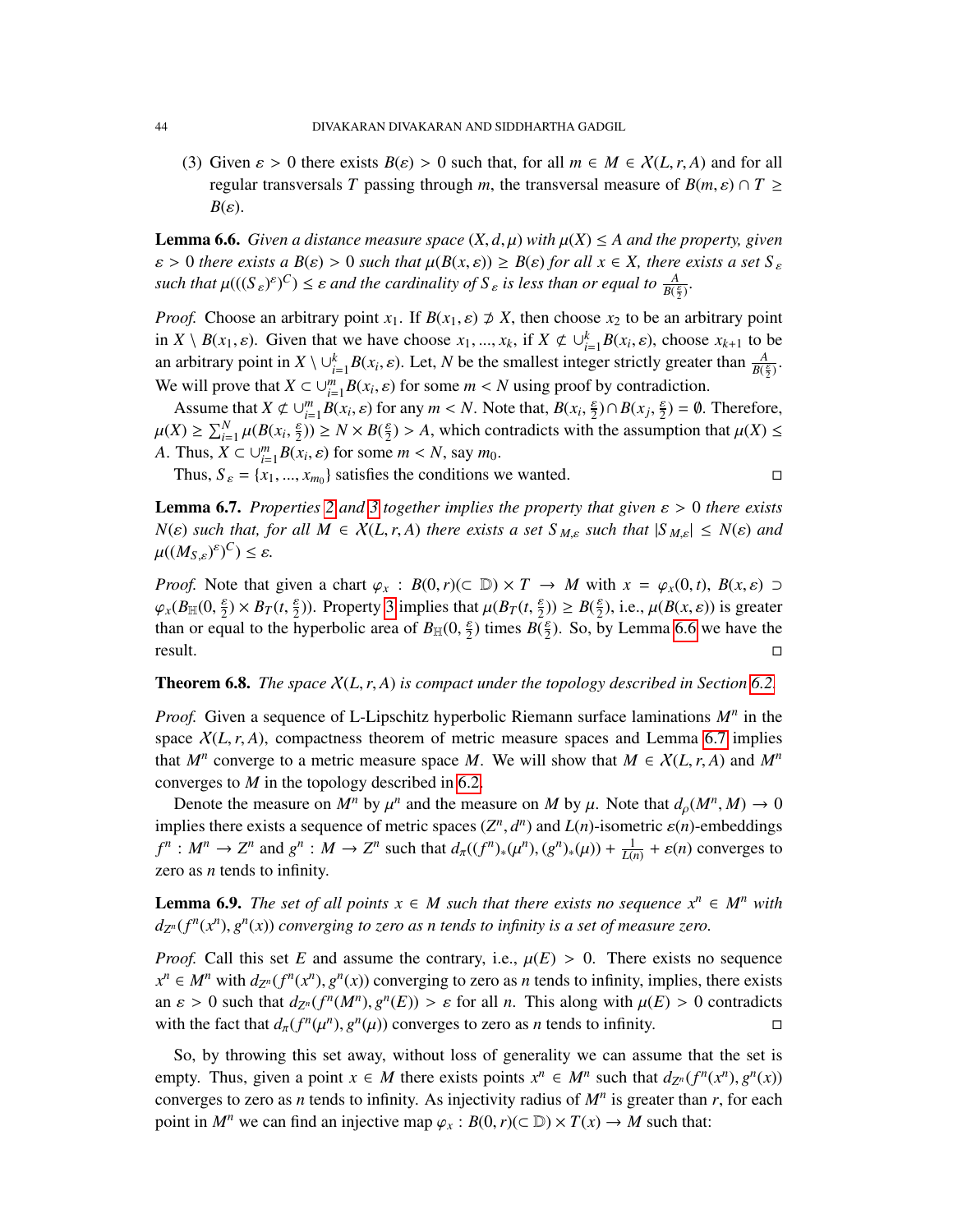- (1) The map  $\varphi^{-1}|_{image(\varphi)}$  is a compatible chart.<br>(2) The point  $x = \varphi(0, t)$  for some  $t \in T$
- (2) The point  $x = \varphi(0, t)$  for some  $t \in T$ .
- (3) The map  $\varphi$  is an isometry.
- (4) The ball  $B(x, r) \subset M$  is contained in the image of  $\varphi$ .

such that the coordinate changes in  $U_i \cap U_j$  are of the form

$$
\varphi_x \circ \varphi_y^{-1}(z,t) = (\lambda_{xy}(z,t), \tau_{xy}(t))
$$

where the map  $z \to \lambda_{xy}(z, t)$  is holomorphic for each *t* and the map  $\tau_{xy}(t)$  is L-Lipschitz. Let a chart  $\varphi$  around *x*. First note that, *n* : *B*(0,*r*)(⊂ D) × *T<sup>n</sup>* → *M<sup>n</sup>* be such a chart about *x<sup>n</sup>*. We shall use these maps to construct about *x* a ground *x*. First note that

Lemma 6.10. *The sequence T<sup>n</sup> has a subsequence which converges, say to T, as n tends to infinity.*

*Proof.* Note that,

$$
\mu^{n}(T^{n}) \leq \frac{\mu^{n}(M^{n})}{Area(B(0, r) \subset D)} \leq \frac{A}{Area(B(0, r) \subset D)}.
$$

So, property (3) of elements of  $X(L, r, A)$  and Lemma [6.6](#page-43-1) implies that  $\{T^n | \forall n\}$  is a compact subset of the space of metric measure spaces. subset of the space of metric measure spaces.

So, without loss of generality, we can assume  $T<sub>n</sub>$  converges. Now use Proposition [3.33,](#page-22-0) to construct a measure preserving isometry  $\varphi : B(0,r) \times T \to M$ .

*Transition maps are well-behaved:* Let *x*, *y* be two points in *M* and  $\varphi$ :  $B(0, r) \times S \to M, \psi$ :  $B(0, r) \times T \to M$  be local parametrisations created as explained before such that *im*( $\varphi$ ) ∩  $im(\psi) \neq \emptyset$ . We will prove that  $\psi^{-1} \circ \varphi : \varphi^{-1}(\psi(B(0, r) \times T)) \to \psi^{-1}(\varphi(B(0, r) \times S))$  satisfies all conditions to make *M* an *L* Lincoplitz Pierran surface lamination all conditions to make *M* an *L*-Lipschitz Riemann surface lamination.

Let  $x^n, y^n \in M^n$  be such that  $d_{Z^n}(f^n(x^n), g^n(x))$ ,  $d_{Z^n}(f^n(y^n), g^n(y))$  converges to zero as n<br>let to infinity. Let  $g^n$ ,  $P(0, n) \times S(\psi^n)$ ,  $M^n$  and  $\psi^n$ ,  $P(0, n) \times T(\psi^n)$ ,  $M^n$  be oberto tends to infinity. Let  $\varphi^n$ :  $B(0, r) \times S(x^n) \to M^n$  and  $\psi^n$ :  $B(0, r) \times T(y^n) \to M^n$  be charts around  $x^n$  and  $y^n$  respectively. As  $im(\varphi) \cap im(\psi) \neq \emptyset$ ,  $im(\varphi^n) \cap im(\psi^n) \neq \emptyset$  for large enough *n*.<br>We have seen before that  $d(G(x^n), S) \neq (T(x^n), T)$  can be assumed to be converging to zero. We have seen before that  $d_{\rho}(S(x^n), S), d_{\rho}(T(y^n), T)$  can be assumed to be converging to zero.<br>Construct  $h^n$ ,  $S \setminus \widehat{S}$  by  $S(\mathcal{A}^n)$  and  $\mathcal{B}$ ,  $T(\mathcal{A}^n) \setminus \widehat{T(\mathcal{A}^n)}$  or  $T$  as in Theorem 2.14. Then Construct  $h^n : S \setminus \widehat{S} \to S(x^n)$  and  $j^n : T(y^n) \setminus \widehat{T(y^n)} \to T$  as in Theorem [3.14.](#page-14-1) Then,

$$
\psi^{-1} \circ \varphi(z,t) = \lim_{n \to \infty} (id \times j^n) \circ ((\psi^n)^{-1} \circ \varphi^n) \circ (id \times h^n)(z,t)
$$
  
\n
$$
= \lim_{n \to \infty} (id \times j^n) \circ ((\psi^n)^{-1} \circ \varphi^n)(z, h^n(t))
$$
  
\n
$$
= \lim_{n \to \infty} (id \times j^n) (\lambda^n(z, h^n(t)), \tau^n(h^n(t)))
$$
  
\n
$$
= \lim_{n \to \infty} (\lambda^n(z, h^n(t)), j^n(\tau^n(h^n(t))))
$$
  
\n
$$
= (\lim_{n \to \infty} \lambda^n(z, h^n(t)), \lim_{n \to \infty} j^n(\tau^n(h^n(t))))
$$

It can be proved as in the proof of Proposition [3.33](#page-22-0) that given  $\lambda^n : B(0, r) \times S(x^n) \to B(0, r)$ <br>and  $\pi^n : S(x^n) \to T(x^n)$  there grists  $\lambda : B(0, r) \times S \to B(0, r)$  and  $\pi : S \to T$  such and  $\tau^n$  :  $S(x^n) \to T(x^n)$  there exists  $\lambda$  :  $B(0, r) \times S \to B(0, r)$  and  $\tau$  :  $S \to T$  such that  $\lim_{n \to \infty} \frac{n(\tau^n(h^n(x)))}{n(\tau^n(h^n(x)))} = \tau(t)$ . To do this just note that to that  $\lim_{n\to\infty} \lambda^n(z, h^n(t)) = \lambda(z, t)$  and  $\lim_{n\to\infty} j^n(\tau^n(h^n(t))) = \tau(t)$ . To do this just note that to prove that to prove that to prove that the function is well defined we only needed that Cauchy sequences goes to Cauchy prove that the function is well defined we only needed that Cauchy sequences goes to Cauchy sequences. As Lipschitz maps satisfy this we are done. We have  $\lambda$  for a fixed *t* is holomorphic by Montel's theorem.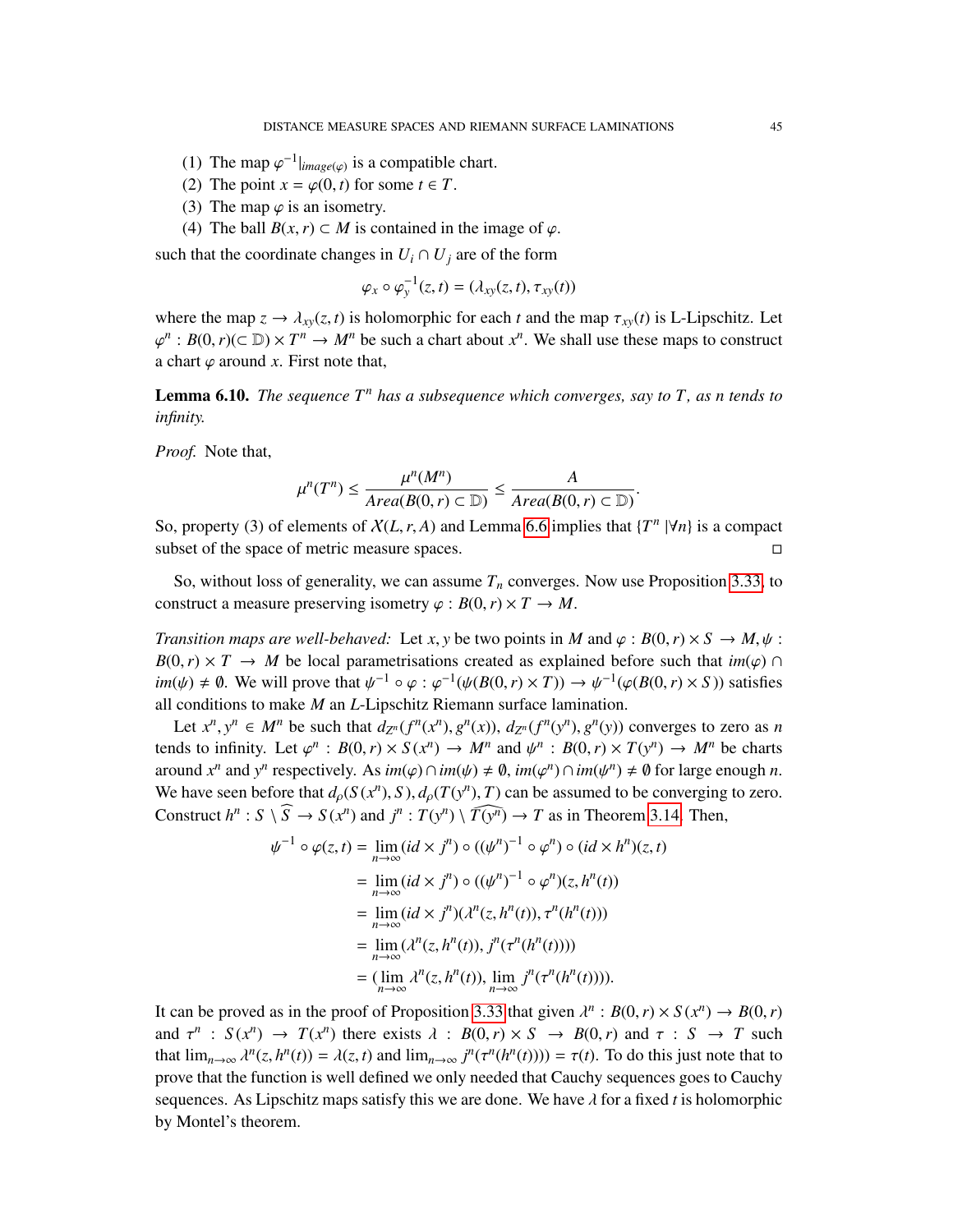Define  $\delta_3^n = d_\rho(S(x^n), S)$  and  $\delta_4^n = d_\rho(T(y^n), T)$ . Given  $t, s \in T$ , choose *n* so large that  $d(s, t) \le \min\left\{\left(\frac{1}{\delta_3^n} - 2\delta_3^n\right)\right\}$  $\lambda$ ,  $\sqrt{1}$  $\left\{\frac{1}{\delta_3^n} - 2\delta_3^n - 2\delta_4^n\right\}$ . Then,

$$
d(j^n(\tau^n(h^n(t))), j^n(\tau^n(h^n(s)))) \le d(\tau^n(h^n(t)), \tau^n(h^n(s))) + 2\delta_4^n(\text{Theorem 3.14})
$$
  
\n
$$
\le L \times d(h^n(t), h^n(s)) + 2\delta_4^n(\tau^n \text{ is } L\text{-Lipsheitz})
$$
  
\n
$$
\le L \times d(t, s) + 2\delta_3^n + 2\delta_4^n(\text{Theorem 3.14}).
$$

As  $\delta_3^n$  and  $\delta_4^n$  tends to zero as *n* tends to infinity, this shows that  $\tau$  is *L*- Lipschitz.

 $\Box$ 

Theorem 6.11. *Let* <sup>X</sup>(*L*, *<sup>A</sup>*) *be the collection of all L-Lipschitz hyperbolic Riemann surface laminations equipped with an invariant transverse measure such that*

- *(1)* The measure  $\mu(M) \leq A$  for all  $M \in \mathcal{X}(L, A)$ .
- *(2) Given ε there exists*  $B(\varepsilon) > 0$  *such that, for all m*  $\in M \in X(L, A)$  *and for all transversals T passing through m, the transversal measure of*  $B(m, \varepsilon) \cap T \geq B(\varepsilon)$ *.*
- <span id="page-45-0"></span>*(3) If M*(*r*) *denotes the subset of M where injectivity radius is less than or equal to r then*  $\mu(M(r))$  goes uniformly to zero for all  $M \in \mathcal{X}(L, A)$  as r goes to zero.

*Then,* <sup>X</sup>(*L*, *<sup>A</sup>*) *is compact under the topology described in Section [6.2.](#page-42-2)*

*Remark* 6.12*.* Condition [3](#page-45-0) is required for the limit to have the structure of a lamination. This was redundant in the case of Riemann surfaces because of Margulis lemma. In Section [6.7](#page-50-0) we have showed that it is not redundant for Riemann surface laminations.

*Proof.* Given a sequence of L-Lipschitz hyperbolic Riemann surface laminations *M<sup>n</sup>* in the space  $X(L, A)$ , consider the sequence  $M^n \setminus M^n(r)$ . Now this sequence has a convergent sub-<br>sequence by provious theorem. Without loss of generality we can assume that  $M^n \setminus M^n(r)$ . sequence by previous theorem. Without loss of generality we can assume that  $M^n \setminus M^n(r)$ converges and the limit is  $M_r$ . If  $r_1 \ge r_2$  then we have an inclusion from  $M_{r_1} \hookrightarrow M_{r_2}$ . Consider the direct limit of the sequence  $M$  as r tonds to zero and call it  $M$ . Observe that  $M$  is a sider the direct limit of the sequence  $M_r$  as  $r$  tends to zero and call it  $M$ . Observe that  $M$  is a lamination, as every point in *M* belongs to  $M_r$  for some  $r$  so, use the chart around that point in *M<sup>r</sup>* . Furthermore,

$$
d_{\rho}(M^n, M) \leq d_{\rho}(M^n, M^n \setminus M^n(r)) + d_{\rho}(M^n \setminus M^n(r), M_r) + d_{\rho}(M_r, M)
$$

The first term goes to zero as *r* tends to zero, the second term goes to zero as *n* tends to infinity and the third term goes to zero as *r* tends to zero. Thus *M<sup>n</sup>* converges to *M* as *n* tends to infinity.  $\Box$ 

We will now show that  $X(L, A)$  is far from being empty. Below are some examples.

<span id="page-45-1"></span>6.4. Finite covers. Let *S* be a hyperbolic Riemann surface and let  $p : M \to S$  be an Nsheeted covering. By definition of covering given any point,  $p \in S$ , there exists an evenly covered neighbourhood, *U*. Thus, we have a map  $\phi : U \times \{1, 2, ...N\} \rightarrow p^{-1}(U)$  such that  $\phi|_{U\times\{i\}}$  is a biholomorphism. We will define a metric and measure on each transversal, i.e.,  $n^{-1}(x_0)$  for all  $x \in S$ , so that  $M \in Y(I, x, A)$  for some  $I, x, A$ . Define the measure on  $T, y$  as  $p^{-1}(x_0)$  for all  $x_0 \in S$ , so that  $M \in \mathcal{X}(L, r, A)$  for some *L*, *r*, *A*. Define the measure on *T*, *v*, as follows: follows:

$$
\nu(\{i\})=\frac{1}{N}
$$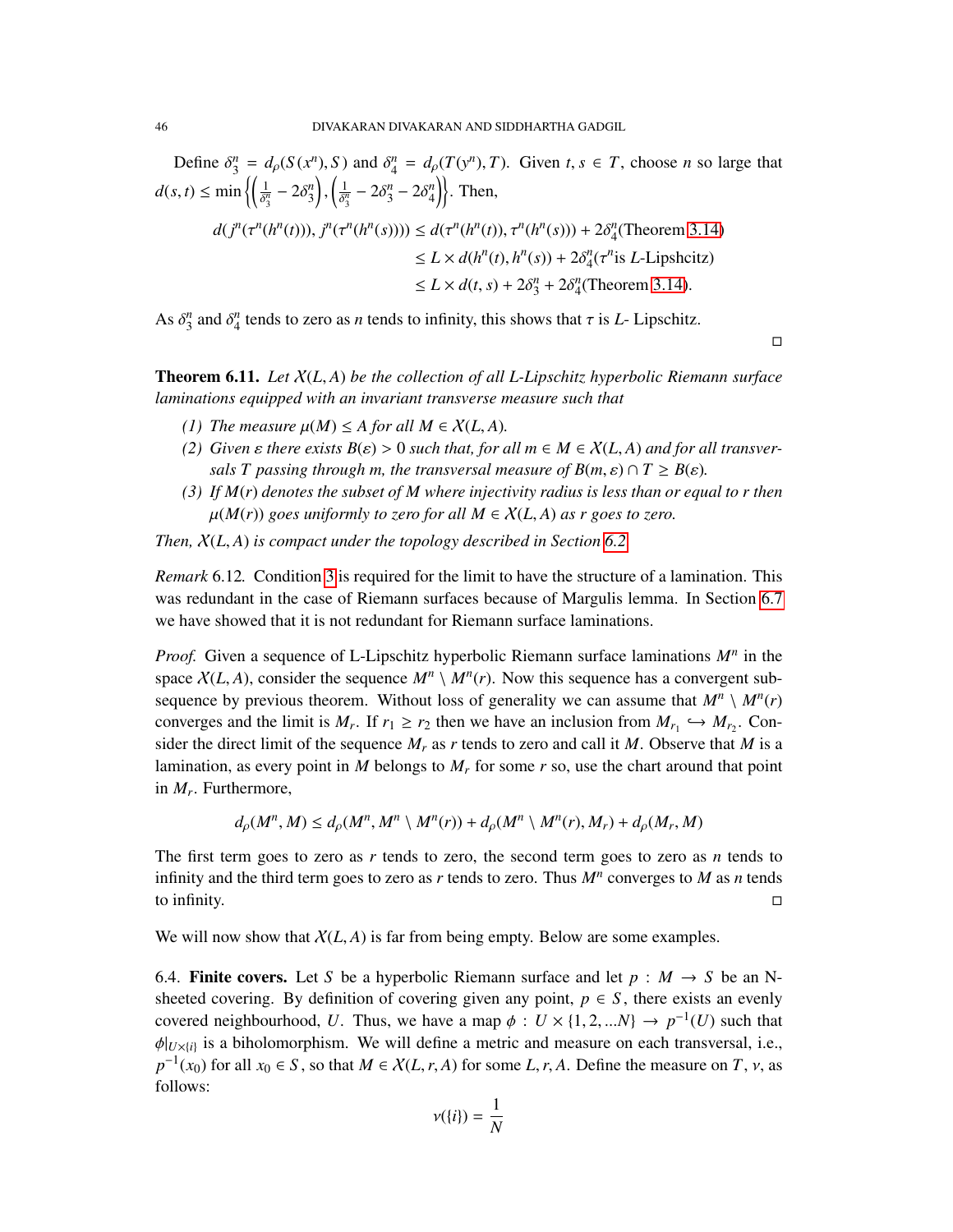Define the metric on  $p^{-1}(x_0)$  as follows:

$$
d(m_1,m_2)=\frac{1}{N}
$$

*Remark* 6.13*.* Note that this Riemann surface lamination is 1-Lipschitz.

<span id="page-46-1"></span>Lemma 6.14. *Injectivity radius of the Riemann surface lamination M at a point m is greater than or equal to injectivity radius of the Riemann surface S at the point*  $p(m)$ *.* 

*Proof.* If  $r = \text{injrad}_{p(m)}(S)$ , then  $B(p(m), r)$  is evenly covered. Thus, we have the result.  $\square$ 

<span id="page-46-0"></span>Lemma 6.15. *If we denote the area measure on S by* µ *and the measure induced on M by the lamination structure as*  $\overline{\mu}$ , then  $\overline{\mu}(p^{-1}(U)) = \mu(U)$ . Hence  $\overline{\mu}(M) = \mu(S)$ 

Lemma 6.16.  $v(B(t, \varepsilon)) \ge \min\{1, \varepsilon\}$ 

*Proof.* If  $\varepsilon \leq \frac{1}{N}$  then  $v(B(t, \varepsilon)) = \frac{1}{N} \geq \varepsilon$ . If  $\varepsilon \geq \frac{1}{N}$  then,  $v(B(t, \varepsilon)) = 1$ . Thus,  $v(B(t, \varepsilon)) \geq$  $\min(1, \varepsilon).$ 

Also, as the measure of every point is same under the measure we defined, it is invariant under holonomy transformations. Thus we have,

Theorem 6.17. *The space of finite covers of a Riemann surface S is a subset of the space*  $X(1, \text{injrad}(S), \text{Area}(S)).$ 

*Remark* 6.18*.* Note that if the cover is connected, there is only one leaf for this foliation. Thus, given a finite cover *X* of *S* , *X* with this lamination structure is isomorphic to *X* as a surface (considered as trivial lamination).

*Remark* 6.19*.* Even though there is only one leaf, *X* with this lamination structure is different from the surface *X* (considered as trivial lamination) as *L*-Lipschitz Riemann surface laminations.

*Remark* 6.20*.* Furthermore, we get interesting laminations as limits of these laminations. This will be the next example.

6.5. Solenoid. Given a sequence  $X_0, X_1, X_2, ...$  of surfaces, and regular coverings  $f_{n,n-1}$ : *X<sub>n</sub>* → *X<sub>n</sub>*-1 for all *n* ∈ N, the inverse limit of this sequence, *X*<sub>∞</sub> will be called a Solenoidal space. Recall the definition of an inverse limit:

**Inverse Limit:** Let  $X_0, X_1, X_2, ...$  be countable sequence of topological spaces, and suppose that for each  $n > 0$  there exists a function  $f_{n,n-1} : X_n \to X_{n-1}$ , called bonding maps. The sequence of spaces and mappings,  $\{X_n, f_{n,n-1}\}$ , is called an inverse limit sequence and may be represented by the diagram

 $f_{n+1,n}$   $X_n \xrightarrow{f_{n,n-1}} X_{n-1} \xrightarrow{f_{n-1,n-2}} ... \xrightarrow{f_{1,0}} X_0$ 

Clearly if  $n > m$  then there exists a map  $f_{n,m} : X_n \to X_m$  given by the composition  $f_{n,m} = f_{m+1,m} \circ f_{m+2,m+1} \circ \dots \circ f_{n-1,n-2} \circ f_{n,n-1}.$ 

Consider a sequence  $(x_0, x_1, ..., x_n, ...)$  such that  $x_n \in X_n$  and  $f_{n+1}(x_{n+1}) = x_n$  for all  $n \ge 0$ . Such a sequence can be identified with a point in the product space  $\Pi_{n}^{\infty}$  $\sum_{n=0}^{\infty} X_n$ . The set of all such sequences is thus a subset of  $\Pi_{n=0}^{\infty}$  $\sum_{n=0}^{\infty} X_n$  and hence has a topology as a subspace. This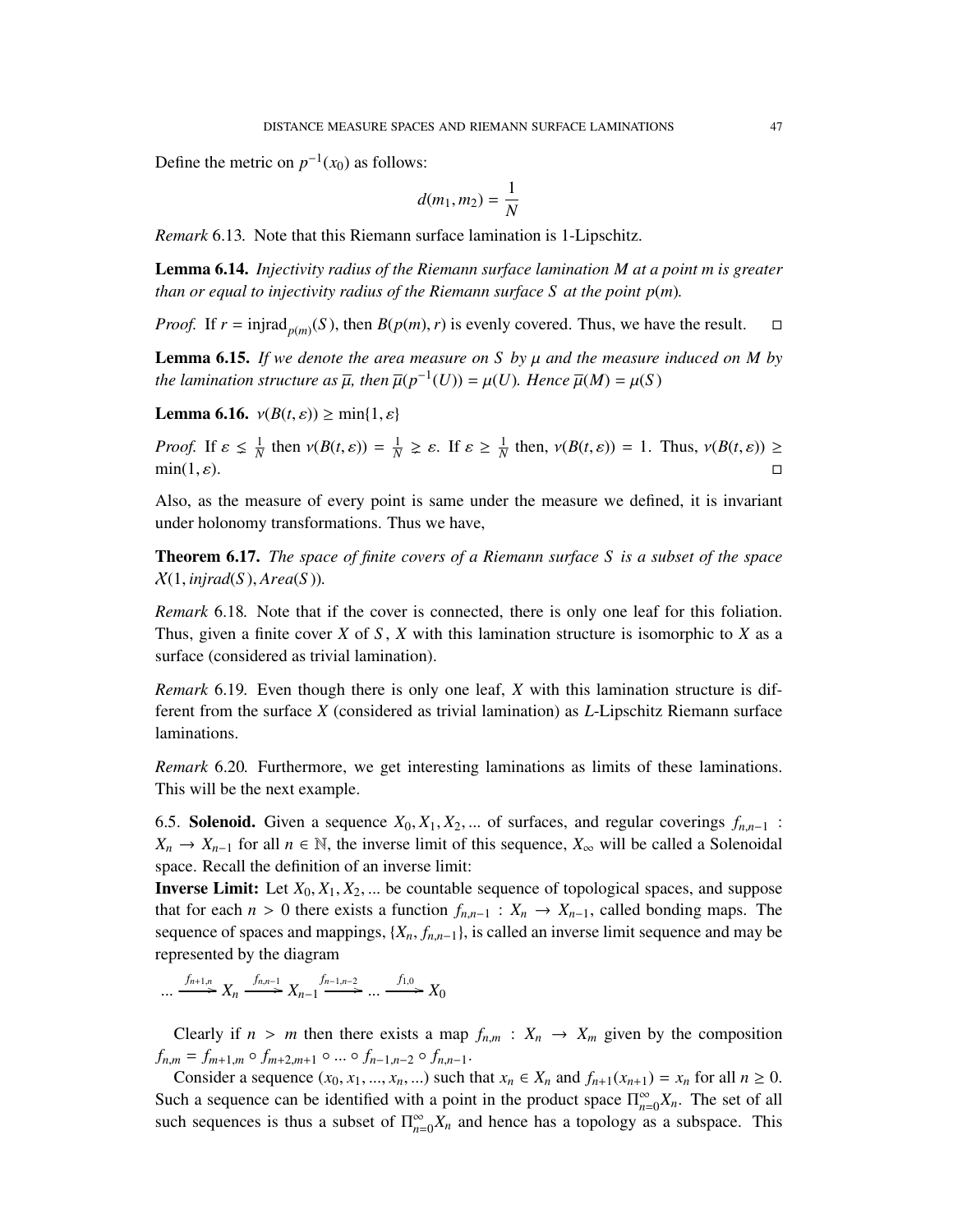topological space is the inverse limit space of the sequence  ${X_n, f_{n,n-1}}$ . We will denote it by *X*<sup>∞</sup> and let *f<sub>n</sub>* : *X*<sup>∞</sup> → *X<sub>n</sub>* be the canonical projection.

Given a point  $(x_0, x_1, ...) \in X_\infty$  we have, as described earlier, local parametrisations  $\varphi_n$ :  $B(0,r) \times T_n \to X_n$  where  $r \leq \text{injrad}(X_0)$  with  $x_n = \varphi(0,t) \in \text{Image}(\varphi_n)$ . Similarly, if  $\pi_n$  is the canonical projection from  $B(0, r) \times T_n \to T_n$ , the sequence  $\{T_n, h_{n,n-1} := \pi_{n-1}((\phi_{n-1})^{-1} \circ$ <br>  $f(x) \in A_n(0, t)$  is an inverse limit sequence. Let  $T_n$  be the inverse limit of the sequence  $f_{n,n-1} \circ \phi_n(0, t)$  is an inverse limit sequence. Let  $T_\infty$  be the inverse limit of the sequence  ${T_n, h_{n,n-1}}.$ 

Denote the map,  $(x, t) \mapsto (x, h_n(t))$ , from  $B(0, r) \times T_\infty$  to  $B(0, r) \times T_n$  by  $g_n$ . Corresponding to the maps  $\varphi_n \circ g_n : B(0, r) \times T_\infty \to X_n$  there exists a unique map  $\varphi_\infty : B(0, r) \times T_\infty \to X_\infty$ around the point  $(x_0, x_1, \ldots) \in X_\infty$ . More precisely,  $\varphi_\infty : (x, t) \mapsto (\varphi_0 \circ g_0(x, t), \varphi_1 \circ g_1(x, t), \ldots)$ . We will show that this map is injective.

$$
\varphi_{\infty}(x, s) = \varphi_{\infty}(y, s) \iff \varphi_n \circ g_n(x, t) = \varphi_n \circ g_n(y, s), \forall n.
$$
  
\n
$$
\iff \varphi_n(x, h_n(t)) = \varphi_n(y, h_n(s)), \forall n.
$$
  
\n
$$
\iff x = y \text{ and } h_n(s) = h_n(t), \forall n. (\varphi_n \text{ is injective})
$$
  
\n
$$
\iff x = y \text{ and } s = t
$$

By similar analysis we can show that transition maps behave well. Thus,  $X_{\infty}$  has a lamination structure.

**Definition 6.21** (Measure on  $T_n$ ). Define a measure  $\nu_n$  on  $T_n$  recursively as

$$
\nu_n(t) = \frac{\nu_{n-1}(h_{n,n-1}(t))}{\deg(h_{n,n-1})}, \ \forall \ t \in T_n.
$$

As every point in  $T<sub>n</sub>$  has the same measure, this measure is clearly holonomy invariant.

**Definition 6.22** (Measure on  $T_{\infty}$ ). Define  $v_{\infty}$  on  $T_{\infty}$  as

$$
\nu_{\infty}(E) = \lim_{n \to \infty} \nu_n(h_n(E)).
$$

The sequence  $v_n(h_n(E))$  is a decreasing sequence bounded below by zero. Hence, the limit exists. Moreover, as each  $v_n$  is holonomy invariant, the limit  $v_\infty$  is also holonomy invariant. **Metric on**  $T_n$ : From the inverse limit sequence  $\{T_n, h_{n,n-1}\}$  we can produce a rooted tree. The vertices of the tree are the elements of  $\Box_{n\in\mathbb{N}}T_n$ . There is an edge between two vertices if they belong to consecutive  $T_n$ 's and the bonding map takes the element in  $T_n$  to the element in  $T_{n-1}$ . Assign a length of  $\log_2(\deg(h_{n,n-1}))$  to an edge connecting an element in  $T_n$  with an element in  $T_{n-1}$ . This way we get a rooted tree with the lone element in  $T_0$  being the root. See figure below.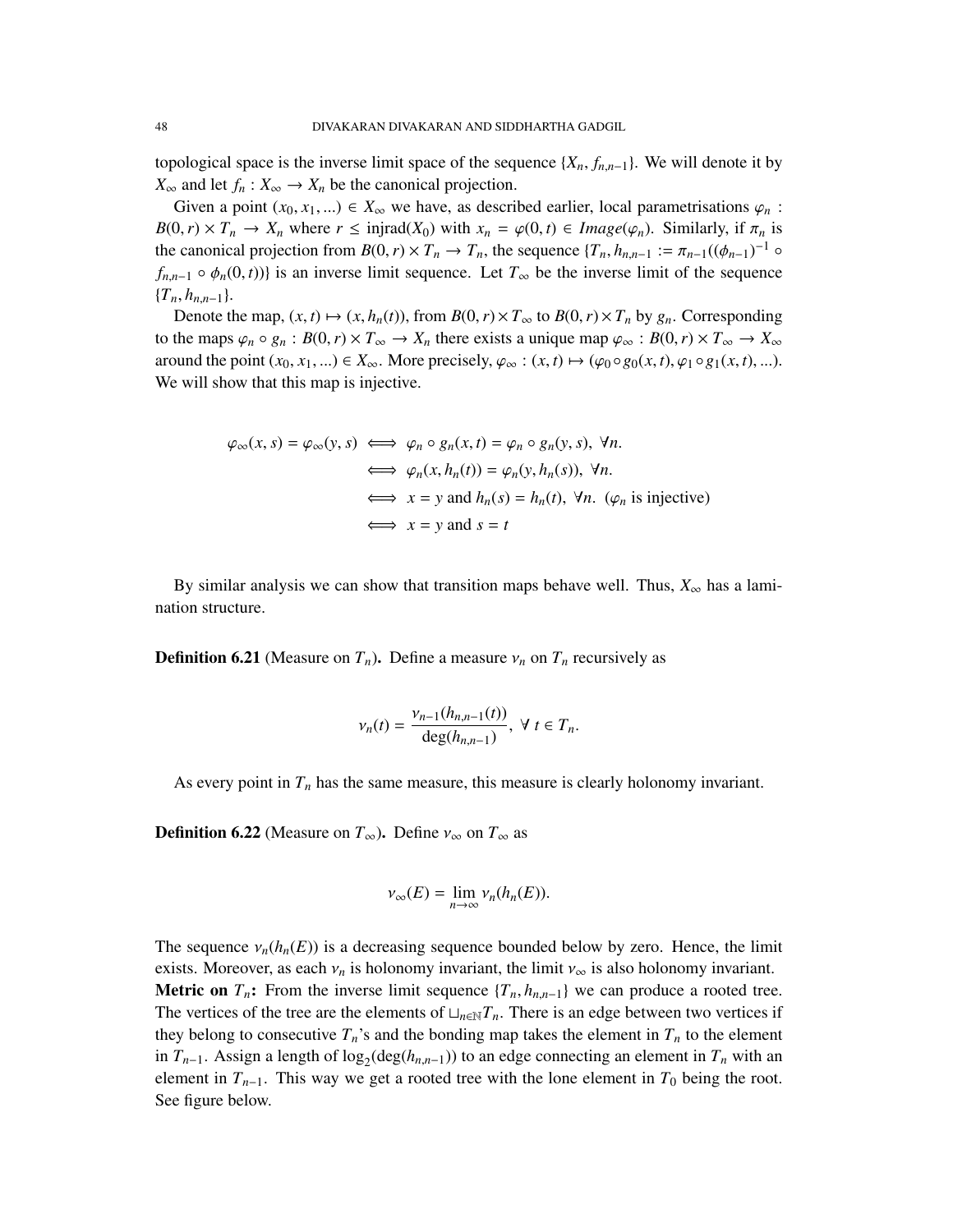

**Definition 6.23** (Gromov product). Given two points,  $x_1 \in T_{n_1}$  and  $x_2 \in T_{n_2}$ , define

$$
x \vee y = \max\{m \mid h_{n_1,m}(x_1) = h_{n_2,m}(x_2)\}.
$$

Note that  $0 \le m \le \min(n_1, n_2)$ . The Gromov product,  $(x_1|x_2)$ , is defined as the length of the unique path from  $h_{n_1,(x \vee y)}(x_1) = h_{n_2,(x \vee y)}(x_2)$  to the root.

**Definition 6.24** (Metric on  $T_n$ ). The distance,  $d_{T_n}$ , is defined as

$$
d_{T_n}(x, y) = 2^{-(x|y)} \text{ if } x \neq y, \forall x, y \in T_n
$$
  

$$
d_{T_n}(x, x) = 0
$$

**Triangle inequality:** Given points  $x, y, z \in T_n$ , if  $h_{n,m}(x) = h_{n,m}(y)$ , then  $h_{n,m'}(x) = h_{n,m'}(y)$ for all  $m' \leq m$ . Similarly for any other combination of two points. Let *m* be the largest number such that  $h_{n,m}(x) = h_{n,m}(y)$  and let *k* be the largest number such that  $h_{n,k}(y) = h_{n,k}(z)$ . Then  $h_{n,\min(m,k)}(x) = h_{n,\min(m,k)}(y) = h_{n,\min(m,k)}(z)$ , i.e.,  $x \vee z \geq \min(x \vee y, y \vee z)$  which implies that  $(x|z) \ge \min((x|y), (y|z))$ . Hence,  $2^{-(x|z)} \le \max(2^{-(x|y)}, 2^{-(y|z)})$ , i.e.,  $d_{T_n}(x, z) \le \max(d_{T_n}(x, y)) d_{T_n}(y, z) \le d_{T_n}(x, y) + d_{T_n}(y, z)$ .  $\max(d_{T_n}(x, y), d_{T_n}(y, z)) \le d_{T_n}(x, y) + d_{T_n}(y, z).$ 

**Definition 6.25** (Metric on  $T_{\infty}$ ). Define a metric on  $T_{\infty}$  as

$$
d_{\infty}(s,t):=\lim_{n\to\infty}d_{T_n}(h_n(s),h_n(t)).
$$

Note that the bonding maps  $h_{n,n-1}$  are distance decreasing. Thus,  $0 \le d_{T_n}(h_n(s), h_n(t)) \le$  $d_{T_{n+1}}(h_{n+1}(s), h_{n+1}(t)) \leq \dots$  On the other hand it is bounded above by 1. Hence the above limit oxists limit exists.

If  $h_n(s) \neq h_n(t)$  then,  $d_\infty(s,t) = d_{T_n}(h_n(s), h_n(t))$ . Otherwise

$$
d_{\infty}(s, t) \le \frac{1}{\deg(h_{1,0}) \times \deg(h_{2,1}) \times \dots \times \deg(h_{n,n-1})}
$$

and  $d_{T_n}(h_n(s), h_n(t)) = 0$ . Thus,

$$
d_{\infty}(s,t) - d_{T_n}(h_n(s), h_n(t)) \le \frac{1}{\deg(h_{1,0}) \times \deg(h_{2,1}) \times \dots \times \deg(h_{n,n-1})} =: \delta_n.
$$

It is clear that  $\delta_n$  tends to zero as *n* tends to infinity. Define  $Z_n = T_n \sqcup T_\infty$  with metric on *Z* defined as  $d = \sigma^{0n}$ . By Theorem 3.11 the inclusions *T* f and *Z* and *T* f and *Z* are on  $Z_n$  defined as  $d_{Z_n} = d_{h_n}^{\delta_n}$ . By Theorem [3.11](#page-12-0) the inclusions  $T_n \hookrightarrow Z_n$  and  $T_\infty \hookrightarrow Z_n$  are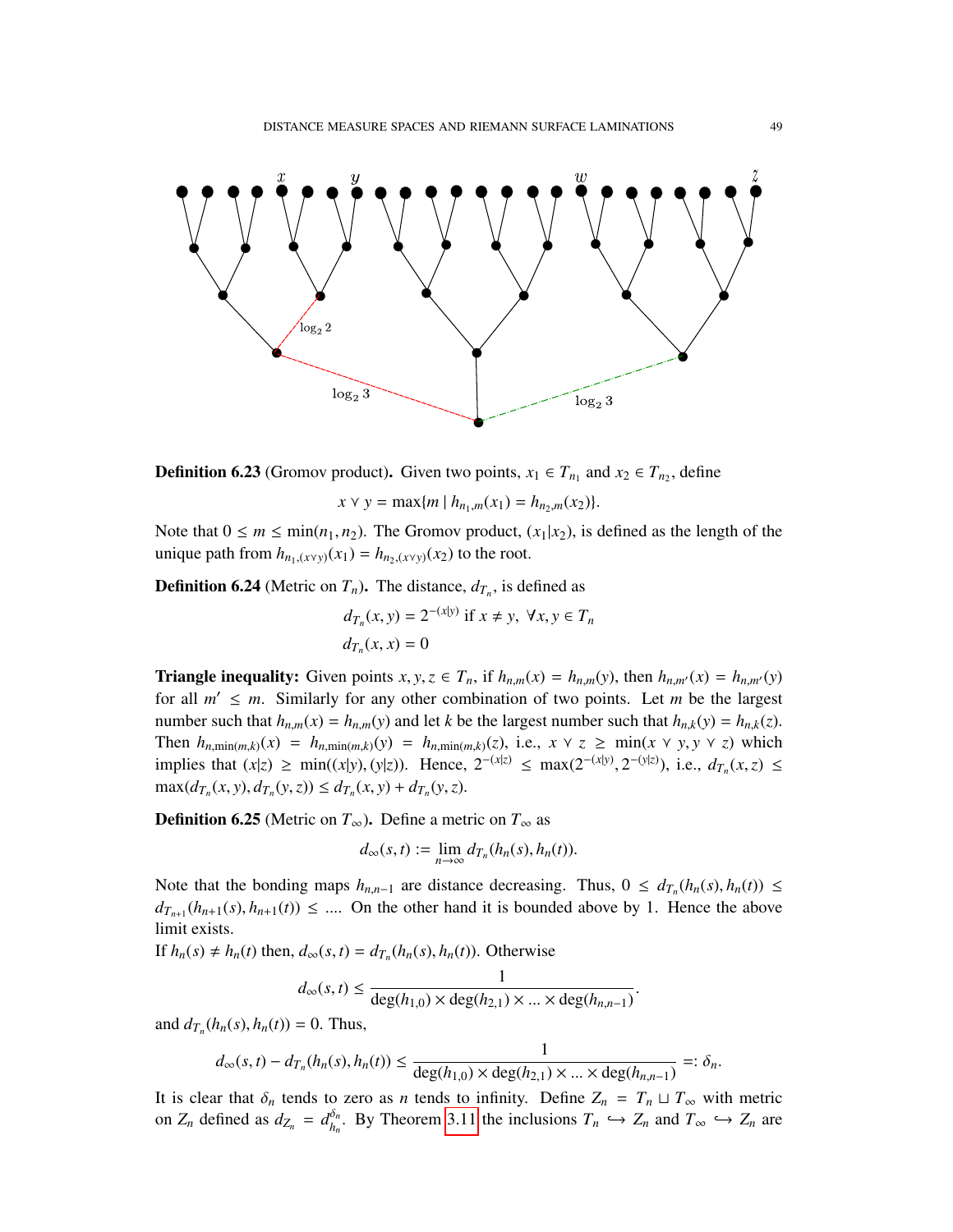isometries. The Prokhorov distance between the push-forward measures is less than or equal to  $\delta_n$  ( $v_n(E) \le v_\infty(E^{\delta_n + \varepsilon})$  and  $v_\infty(E) \le v_n(E^{\delta_n + \varepsilon})$  for all  $\varepsilon > 0$ ). Thus,  $d_\rho(T_n, T_\infty)$  converges to zero as *n* tends to infinity.

Use the metric on  $T_n$  along with the local parametrisations for  $X_n$  to construct a metric on *Xn*. More precisely, choose the maximal metric such that all the local parametrisations are distance decreasing. Similarly, use the metric on  $T_\infty$  along with the local parametrisations for *X*<sup>∞</sup> to construct a metric on *X*∞. More precisely, choose the maximal metric such that all the local parametrisations are distance decreasing. Then, it can be proved that  $d_{X_{\infty}}(x, y) :=$ <br>
limetric of  $f(x) - f(y)$ . Thus, as before define  $Z = X + Y$ , and define the metric on  $Z$ lim<sub>*n*→∞</sub>  $d_{X_n}(f_n(x), f_n(y))$ . Thus, as before define  $Z_n = X_n \sqcup X_\infty$  and define the metric on  $Z_n$ <br>as  $d_n = d^{\delta_n}$ . As before, the inclusions  $X_n \in \Sigma$  and  $X_n \in \Sigma$  are isometries by Theorem as  $d_{Z_n} = d_{h_n}^{\delta_n}$ . As before, the inclusions  $X_n \hookrightarrow Z_n$  and  $X_\infty \hookrightarrow Z_n$  are isometries by Theorem [3.11](#page-12-0) and the Prokhorov distance between the push-forward measures is less than or equal to  $\delta_n$ . Thus,  $d_o(X_n, X_\infty)$  converges to zero as *n* tends to infinity.

**Lemma 6.26.** *Given*  $0 < \varepsilon < \frac{1}{deg(h_{1,0})}$ , let  $n(\varepsilon)$  be the smallest number, n, such that

$$
\zeta_n := \frac{1}{\deg(h_{1,0}) \times \deg(h_{2,1}) \times \ldots \times \deg(h_{n,n-1})} < \varepsilon.
$$

*Then,*

$$
\nu_n(B(t,\varepsilon)) \geq \frac{\varepsilon}{\deg(h_{n(\varepsilon),n(\varepsilon)-1})}.
$$

*Proof.* Note that  $\zeta_{n(\varepsilon)-1} > \varepsilon$ , i.e.,  $\deg(h_{n(\varepsilon),n(\varepsilon)-1})$ . $\zeta_{n(\varepsilon)} > \varepsilon$ . If  $n > n(\varepsilon)$  then,  $B(t,\varepsilon)$  contains all *s* such that  $h_{n,n(\varepsilon)}(s) = h_{n,n(\varepsilon)}(t)$ . Thus, by definition of  $v_n$ ,

$$
\nu_n(B(t,\varepsilon)) = \nu_{n(\varepsilon)}(h_{n,n(\varepsilon)}(t)) = \zeta_{n(\varepsilon)} > \frac{\varepsilon}{\deg(h_{n(\varepsilon),n(\varepsilon)-1})}.
$$

If  $n \le n(\varepsilon)$ ,  $B(t, \varepsilon)$  contains all points in  $T_n$ . So  $\mu(B(t, \varepsilon)) = 1$ . Hence the result.

Also, If  $\varepsilon \ge \frac{1}{deg(h_{1,0})}$ , then  $B(t,\varepsilon) = T_n$ . As  $n(\varepsilon)$  depends only on  $\varepsilon$  and does not depend on  $n$  diverse only on  $\varepsilon$  the property of  $\varepsilon$  bell in  $T$ . Thus this *n*, given  $\varepsilon$ , there exists a uniform lower bound on the the volume of  $\varepsilon$ -ball in  $T_n$ . Thus this along with Lemma [6.15](#page-46-0) and Lemma [6.14](#page-46-1) gives us

**Lemma 6.27.** {*X<sub>n</sub>* : *n* ∈ ℕ} ⊂ *X*(1, *injrad*(*X*<sub>0</sub>), *Area*(*X*<sub>0</sub>))

**Theorem 6.28.**  $X_{\infty} \in \mathcal{X}(1, \text{injrad}(X_0), \text{Area}(X_0))$ 

*Proof.* As {*X<sub>n</sub>* : *n* ∈ N} ⊂ X(1, injrad(*X*<sub>0</sub>), *Area*(*X*<sub>0</sub>)) and *X*(1, injrad(*X*<sub>0</sub>), *Area*(*X*<sub>0</sub>)) is compact, *X*<sub>∞</sub> ∈ X(1, injrad(*X*<sub>0</sub>), *Area*(*X*<sub>0</sub>)). pact,  $X_{\infty}$  ∈  $X(1, \text{injrad}(X_0), \text{Area}(X_0)).$ 

**Theorem 6.29.** *The Riemann surface lamination*  $X_{\infty}$  *has more than one leaf.* 

*Proof.* The intersection of a transversal with a leaf is discrete on the leaf with respect to the leaf wise metric. The second countability of the leaf (separability is preserved under inverse limit) implies that the number of intersections of any transversal with a leaf is countable. For a generic inverse sequence  $\{T_n, h_{n,n-1}\}\$ ,  $T_\infty$  is the cantor set hence, uncountable. Thus, such a lamination will have more than one leaf. lamination will have more than one leaf.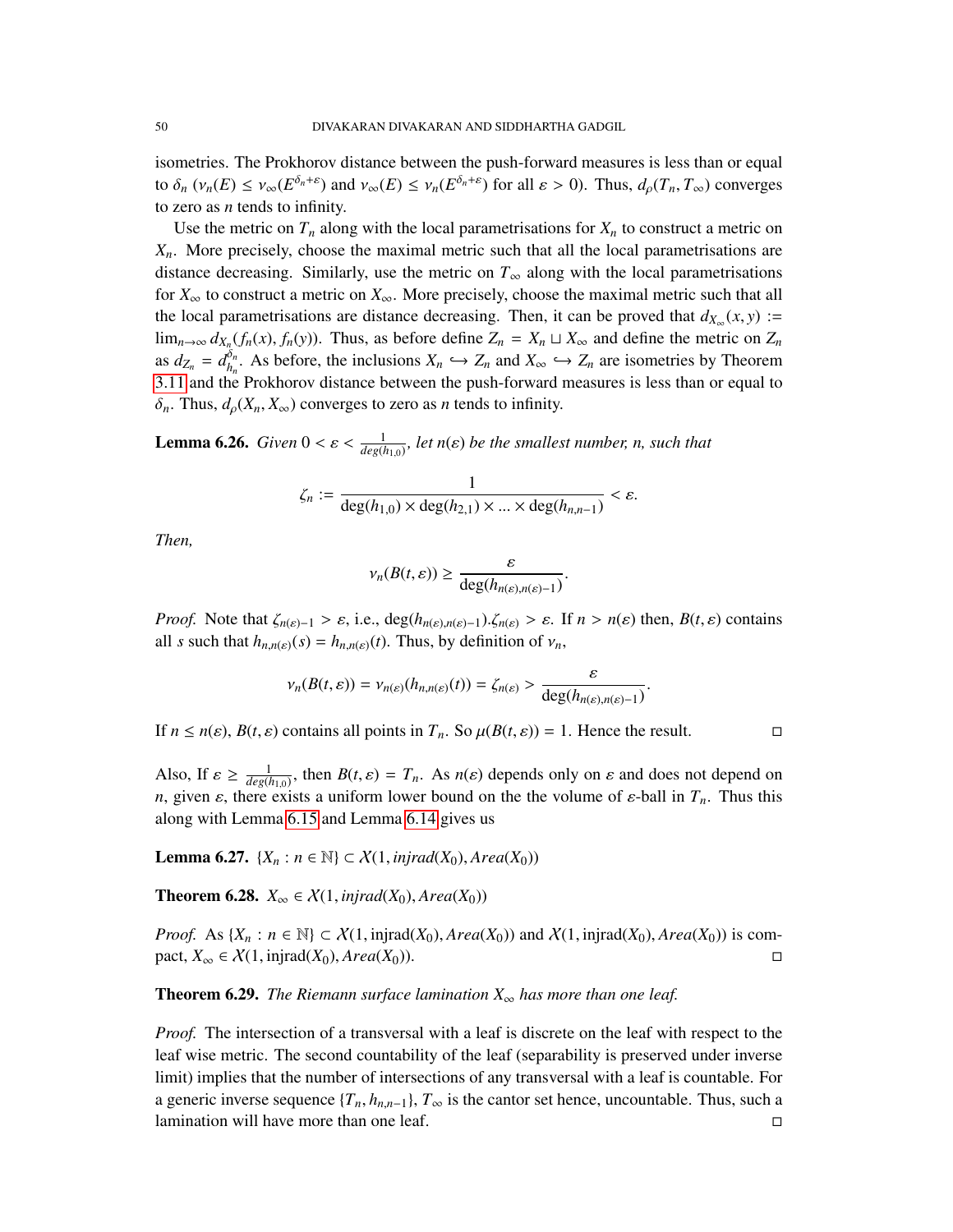6.6. Suspension. In this section we will closely follow section 3.1 of [\[CC00\]](#page-52-5). Let *S* be a closed hyperbolic surface and  $p : \mathbb{H} \to S$  be the universal covering map. We adopt the convention that the group  $\Gamma$  of covering transformations acts from the right:

$$
\mathbb{H} \times \Gamma \to S
$$

$$
(z, \gamma) \mapsto z \cdot \gamma = \gamma^{-1}(z)
$$

Fix a metric space *F* together with a choice of base-point  $z_0 \in p^{-1}(x_0)$ , and let

$$
h : \Gamma \to \mathit{Isom}(F)
$$

be a group homomorphism. The choice of base-point fixes an identification  $\Gamma = \pi_1(S, x_0)$ . We define the "diagonal" action of  $\Gamma$  on  $\mathbb{H} \times F$  to be the left action.

$$
\Gamma \times (\mathbb{H} \times F) \to \mathbb{H} \times F
$$

$$
(\gamma, (z, y)) \mapsto (z \cdot \gamma^{-1}, \gamma \cdot y)
$$

where  $\gamma$ *.y* =  $h(\gamma)(y)$ . The quotient space

$$
M = \Gamma \setminus (\mathbb{H} \times F) = \mathbb{H} \times_{\Gamma} F
$$

has a Riemann surface lamination structure. The projection  $H \times F \to S$  defined by

 $(z, y) \mapsto p(z)$ 

respects the group action, hence passes to a well-defined submersion

$$
\pi: M \to S.
$$

Let  $x \in S$  choose a neighbourhood U of x that is evenly covered by p. That is,

$$
p^{-1}(U) = \coprod_{i \in I} U_i
$$

and  $p|U_i: U_i \to U$  is a biholomorphism, for all  $i \in I$ . The family  $\{U_i \times F\}$  consists of disjoint open subsets of  $\mathbb{H} \times F$  that are permuted simply transitively by the diagonal action of Γ. Thus, the equivalence relation defined by the action of Γ makes no internal identification in any of the sets  $U_i \times F$  and the quotient projections carries each one onto  $\pi^{-1}(U)$ . The inverse  $\varphi_i$  of this gives a commutative diagram this gives a commutative diagram

$$
\pi^{-1}(U) \xrightarrow{\varphi_i} U_i \times F \xrightarrow{p \times id} U \times F
$$
\n
$$
\downarrow \pi
$$
\n
$$
U \xrightarrow{id} U \xrightarrow{id} U \xrightarrow{id} U
$$

where  $p_1$  is the projection onto the first factor. This gives a Riemann surface lamination structure to *M*. As *h* maps to *I som*(*F*), we have a 1-Lipschitz Riemann surface lamination. As in the previous example the injectivity radius of *M*, as a Riemann surface lamination, is greater than or equal to the injectivity radius of *S*. Choose a finite measure  $\mu$  on *F*, invariant under isometries of *F* and satisfying the condition, given  $\varepsilon > 0$  there exists  $B(\varepsilon) > 0$  such that, for all  $t \in T$ ,  $\mu(B(t, \varepsilon)) \ge B(\varepsilon)$ . Then,  $M \in \mathcal{X}(1, \text{injrad}(S), \text{Area}(S) \times \mu(F))$ .

<span id="page-50-0"></span>6.7. Sequence of laminations with no convergent subsequence. Let *S* be a genus two surface such that, the thin part is isometric to the hyperbolic annulus  $T(\lambda)$ . For each  $n \in \mathbb{N}$ , we will define an *L*-Lipschitz Riemann surface lamination structure on this surface as follows.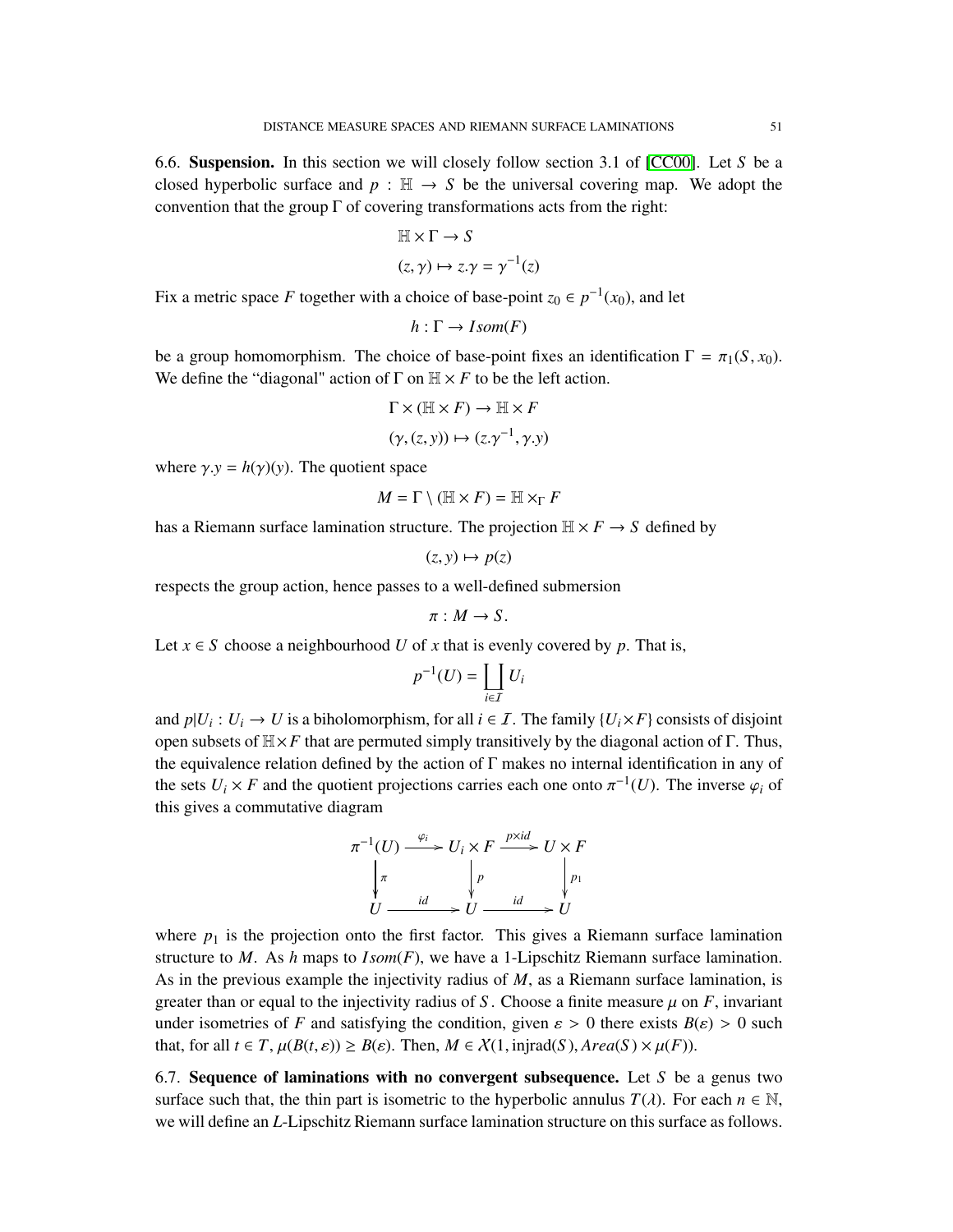*Definition of*  $\mathcal{L}_n$ : Given  $0 < \varepsilon < C_m$ , the Margulis constant, every point in the thick part has a neighbourhood that is isometric to the standard ball of radius  $\varepsilon$  in H. Construct such charts around points in the thick part for  $\varepsilon < \frac{C_m}{2}$ . Thus, if we define a compatible chart for the thin part as well, we get a lamination structure on *S* .

The canonical  $\mathbb{Z}/n\mathbb{Z}$  action on  $S^1$  induces a group action on the annulus. Let  $p : T(\lambda) \to$ <br> $\mathbb{Z}/(\mathbb{Z}/n\mathbb{Z})$  be the quotient map induced by this group action. So as in Section 6.4 we get  $T(\lambda)/(\mathbb{Z}/n\mathbb{Z})$  be the quotient map induced by this group action. So as in Section [6.4](#page-45-1) we get a lamination structure on  $T(\lambda)$ . More precisely, given any point in  $T(\lambda)/(\mathbb{Z}/n\mathbb{Z})$  there exists an evenly covered neighbourhood *U* and a map  $U \times \{1, ..., n\} \to p^{-1}(U)$ . We define a metric and measure on each transversal. The metric on  $T \div (1, 2, ..., n)$  is the discrete metric. and measure on each transversal. The metric on  $T_n := \{1, 2, ..., n\}$  is the discrete metric

$$
d_n(i,j) = \frac{C_m}{n}
$$

Define the measure on  $T_n$  as

$$
\nu_n(\{i\})=1
$$

Use an isometry,  $\psi$ , from  $T(\lambda)$  to the thin part of S to get a lamination on the thin part. It is easy to see that this lamination structure is compatible to the one we defined on the thick part. So we have a lamination on *S* . This lamination is 1-Lipschitz. Denote the induced distance on *S* by  $D_n$  and the induced measure by  $\mu_n$ .

Let  $E(C_m)$  be the thin part of *S*. Note that for every point in  $E(C_m)$ , the injectivity radius in  $(S, \mathcal{L}_n)$  converges to zero as *n* tends to infinity. On the other hand, if  $\sigma_g$  is the area form on  $T(\lambda)$ ,  $\mu_n(E(C_m)) = \int_{T(\lambda)} \sigma_g$  for *E* subset of the thin part, for all  $n \in \mathbb{N}$ . Thus the measure of  $\mu(E(C_m))$  is equal to the hyperholic area of  $T(\lambda)$ . So, the measure of the part of  $(S_n, C_{n+1})$  $\mu_n(E(C_m))$  is equal to the hyperbolic area of  $T(\lambda)$ . So, the measure of the part of  $(S, \mathcal{L}_n, \mu_n)$  with injectivity loss than  $r$  does not converge to zero uniformly as  $r$  tonds to zero. Thus with injectivity less than *r*, does not converge to zero uniformly as *r* tends to zero. Thus, there is no theorem analogous to the Margulis lemma for surface laminations. We will also show that this sequence does not have any convergent subsequence.

Let  $E\left(\frac{C_m}{2}\right)$  $\left(\frac{\sum_{m}}{2}\right)$  be the subset of *S* with injectivity radius less than or equal to  $\frac{C_m}{2}$ . Fixing a normal to the shortest geodesic, the distance from the shortest geodesic gives a map, *f*, from  $E\left(\frac{C_m}{2}\right)$  $\left(\frac{\sum_{n}}{2}\right)$  to an interval  $[-l, l]$ . Define a measure, *v*, on  $[-l, l]$  as  $\nu = \lim_{n \to \infty} f_*(\mu_n)$ . We will show that  $\left(E\left(\frac{C_m}{2}\right)\right]$  $\left(\frac{\sum_{m}}{2}\right), D_n, \mu_n\right)$  converges to  $([-l, l], |x - y|, \nu)$ .

Let  $Z_n = E\left(\frac{C_m}{2}\right)$  $\left(\frac{C_m}{2}\right) \cup [-l, l]$  and the distance on  $Z_n$  be defined as  $d_{Z_n} = d_f^{\frac{C_m}{n}}$ . Notice that the inclusions  $E\left(\frac{C_m}{2}\right)$  $\left(\frac{Z_m}{2}\right) \hookrightarrow Z_n$  and  $[-l, l] \hookrightarrow Z_n$  are isometries by Theorem [3.11.](#page-12-0) Abus-<br><sup>11</sup> denote the puch forwards of *u*, and *u* to *Z*, by *u*, and *u* itself. Then ing notation we will denote the push forwards of  $\mu_n$  and  $\nu$  to  $Z_n$  by  $\mu_n$  and  $\nu$  itself. Then,  $d^{Z_n}(\mu_n, \nu) \leq C_m + d^{-1}(\mu_n, \mu_n)$ . Thus, the sequence  $d^{(E(\mu_n), E(\mu_n))}$  $d_{\pi}^{\overline{Z}_n}(\mu_n, \nu) \leq \frac{C_m}{n} + d_{\pi}^{[-l,l]}(f_*(\mu_n), \nu)$ . Thus, the sequence  $d_{\rho}((E(\frac{C_m}{2}))$ converges to zero. But, [*−l.l*] cannot have any Riemann surface lamination structure as, the<br>Hausdorff dimension of an interval is 1, whereas, the Hausdorff dimension of a Biomann  $\left[\frac{m}{2}\right], D_n, \mu_n\right), \left([-l, l], |x - y|, \nu\right)$ Hausdorff dimension of an interval is 1, whereas, the Hausdorff dimension of a Riemann surface lamination is greater than or equal to 2.

#### **REFERENCES**

- <span id="page-51-0"></span>[BBI01] Dmitri Burago, Yuri Burago, and Sergei Ivanov. *A course in metric geometry*, volume 33 of *Graduate studies in mathematics*. American Mathematical Society, Providence, RI, 2001.
- <span id="page-51-1"></span>[Bus10] Peter Buser. *Geometry and spectra of compact Riemann surfaces*. Modern Birkhäuser Classics. Birkhäuser Boston, Inc., Boston, MA, 2010. Reprint of the 1992 edition.
- <span id="page-51-2"></span>[Can93] Alberto Candel. Uniformization of surface laminations. *Ann. Sci. École Norm. Sup. (4)*, 26(4):489– 516, 1993.